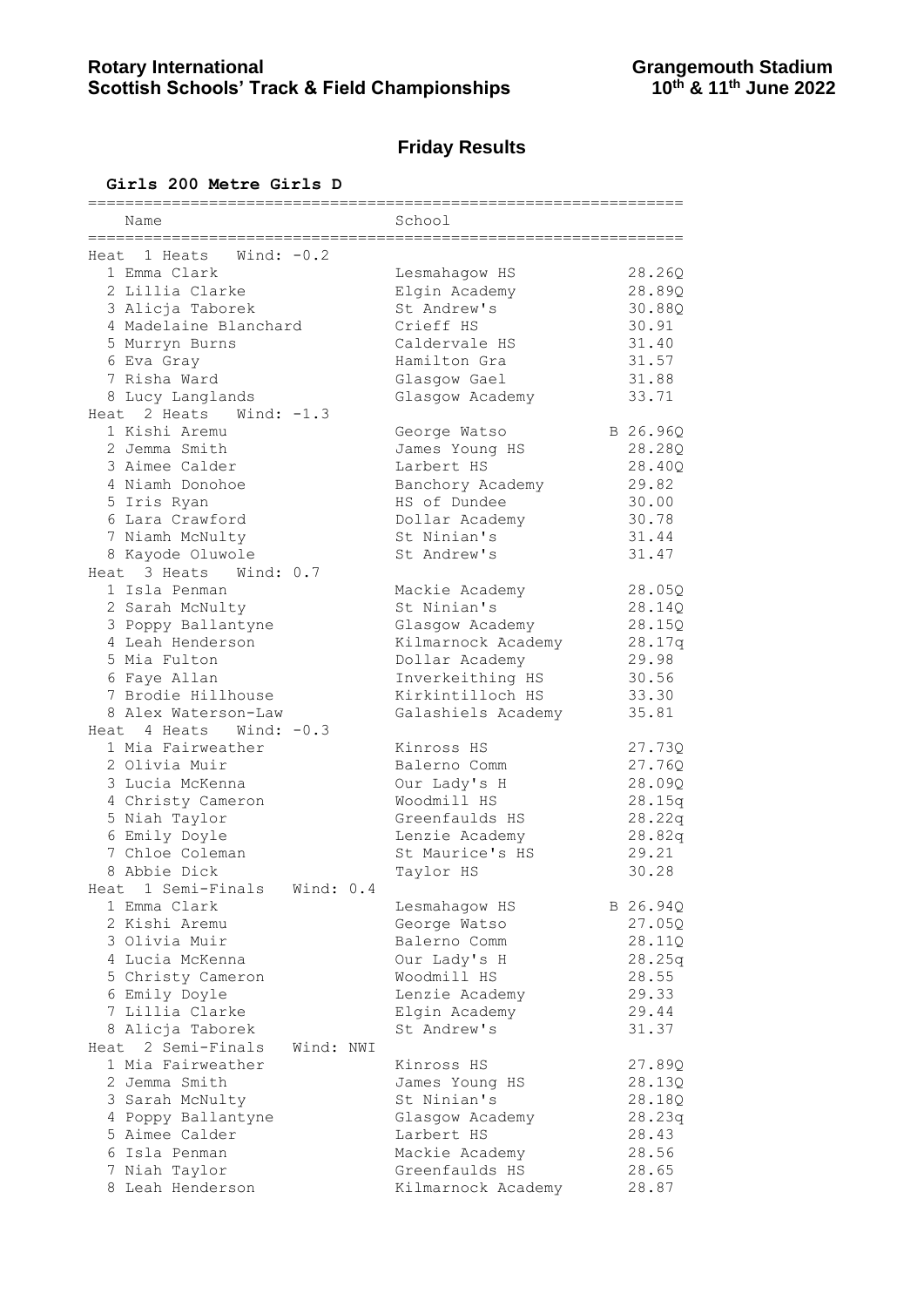### Rotary International **Rotary International**<br>Scottish Schools' Track & Field Championships **Grangemouth Stadium**<br>10<sup>th</sup> & 11<sup>th</sup> June 2022 **Scottish Schools' Track & Field Championships**

| Final Wind: NWI    |                 |        |
|--------------------|-----------------|--------|
| 1 Emma Clark       | Lesmahagow HS   | 26.29B |
| 2 Kishi Aremu      | George Watso    | 27.19  |
| 3 Mia Fairweather  | Kinross HS      | 27.48  |
| 4 Sarah McNulty    | St Ninian's     | 27.72  |
| 5 Lucia McKenna    | Our Lady's H    | 27.76  |
| 6 Olivia Muir      | Balerno Comm    | 27.83  |
| 7 Jemma Smith      | James Young HS  | 28.30  |
| 8 Poppy Ballantyne | Glasgow Academy | 28.38  |

**Girls 800 Metre Girls D** ================================================================ Name School ================================================================ Heat 1 Heats 1 Autumn Hunter Glasgow Academy 2:28.81Q 2 Georgia Bruce Firrhill HS 2:29.57Q 3 Freya Brown North Berwick HS 2:29.86 4 Fia Watkin McLaren HS 2:34.87 5 Iris Ryan HS of Dundee 2:34.92 6 Emily Atkinson Ross HS 2:38.33 7 Anna Clark HS of Glasgow 2:39.53 -- Niamh Cameron Taylor HS DNF Heat 2 Heats 1 Emilie Paul Balerno Comm B 2:27.46Q 2 Freya Scobie Mearns Castle HS B 2:27.76Q 3 Eilhinn Gillespie Glasgow Scho 2:28.62q 4 Annabelle Van Der Merwe George Watso 2:36.63 5 Cara Lindsay Duncanrig Se 2:37.09 6 Ava Richardson Earlston HS 2:42.72 7 Eilidh Watson Glasgow Gael 2:54.45 Heat 3 Heats 1 Sarah McNulty  $\begin{array}{ccc} 1 & 5 & 1 \end{array}$  St Ninian's  $\begin{array}{ccc} 2:24.000 & 1 \end{array}$  2 Amy Gallagher Mearns Castle HS 2:28.39Q 3 Jemma MacLeod Braes HS 2:28.76q 4 Matilda Frew Strathaven Academy 2:31.69 5 Olivia Inglis Lanark Gramm 2:37.85 6 Erin Reilly St Andrew's 2:38.18 7 Jo Jo Hirst Mary Erskine 2:40.08 8 Eilidh Cooke Grange Academy 2:47.18 9 Madelaine Blanchard Crieff HS 2:48.88

#### **Girls 1500 Metre Girls D**

| Name                 | School              |            |
|----------------------|---------------------|------------|
| Heat 1 Heats         |                     |            |
| 1 Lois Macrae        | Millburn Academy    | B 4:47.600 |
| 2 Isla Gourley       | St Columba's        | B 5:08.720 |
| 3 Cerys Wright       | North Berwick HS    | 5:12.890   |
| 4 Carys Melton       | George Watso        | 5:18.600   |
| 5 Eve Morrison       | St Columba's School | 5:21.070   |
| 6 Isobel Collingwood | Boclair Academy     | 5:25.13    |
| 7 Leah Buchan        | Firrhill HS         | 5:33.44    |
| 8 Skye Christie      | Mearns Castle HS    | 5:51.15    |
| 9 Daisy Hendry       | Fortrose Academy    | 6:06.82    |
| 10 Louisa Green      | The Communit        | 6:12.37    |
|                      |                     |            |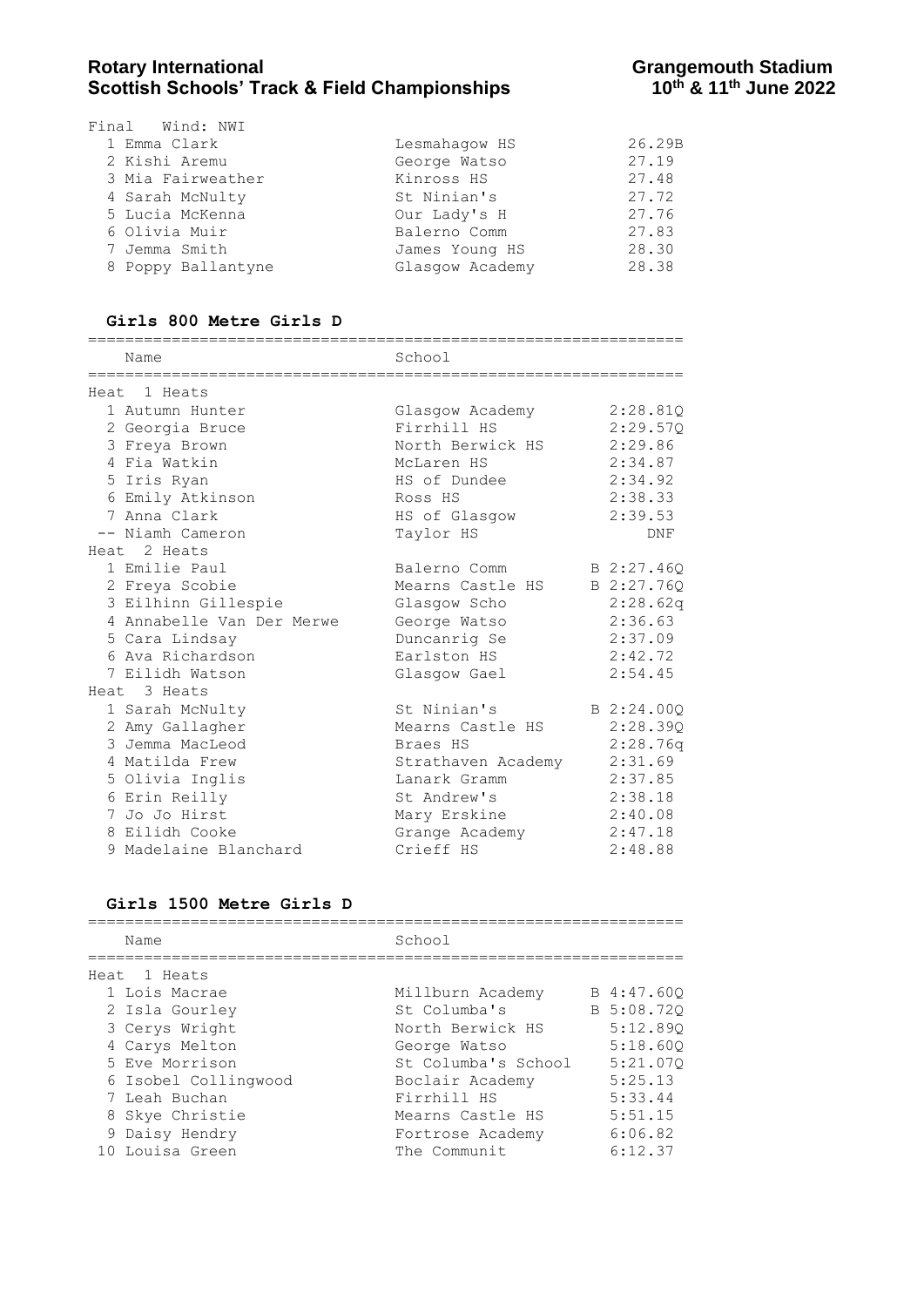| Heat 2 Heats      |                  |            |
|-------------------|------------------|------------|
| 1 Eilidh Dallas   | The Communit     | B 5:04.290 |
| 2 Nancy Corrie    | George Watso     | B 5:05.13Q |
| 3 Eilidh Caldow   | Mearns Castle HS | B 5:05.84Q |
| 4 Millie Gairn    | Glasgow Scho     | B 5:06.04Q |
| 5 Kirsty Rankine  | Earlston HS      | B 5:06.19Q |
| 6 Skye Smith      | Lenzie Academy   | B 5:09.42q |
| 7 Aneesa Phillips | Hutchesons'      | 5:17.73q   |
| 8 Eva Saez        | St Ninian's      | 5:26.25    |
| 9 Kirsty Crawshaw | Balerno Comm     | 5:35.50    |
| 10 Sky Simpson    | Fortrose Academy | 5:53.13    |

#### **Girls 200 Metre Girls C**

| Name                            | School              |        |  |  |  |  |  |
|---------------------------------|---------------------|--------|--|--|--|--|--|
| Wind: $-0.9$<br>Heat 1 Heats    | =============       |        |  |  |  |  |  |
| 1 Tehilah Okonkwo               | St Aidan's HS       | 26.72Q |  |  |  |  |  |
| 2 Niamh Reilly                  | St Maurice's HS     | 28.43Q |  |  |  |  |  |
| 3 Astrid Friel                  | Hutchesons'         | 29.00Q |  |  |  |  |  |
| 4 Ava Millican                  | St Andrew's         | 29.11  |  |  |  |  |  |
| 5 Megan Mitchell                | Crieff HS           | 29.69  |  |  |  |  |  |
| 6 Tamzyn Allan                  | HS of Dundee        | 30.07  |  |  |  |  |  |
| 7 Skye Cameron                  | Largs Academy       | 32.46  |  |  |  |  |  |
| Heat 2 Heats<br>Wind: $-0.9$    |                     |        |  |  |  |  |  |
| 1 Onomen Ibhanesebhor           | St Aloysius College | 26.68Q |  |  |  |  |  |
| 2 Katie Reid                    | George Watso        | 26.81Q |  |  |  |  |  |
| 3 Beth Campbell                 | HS of Glasgow       | 27.21Q |  |  |  |  |  |
| 4 Naideen Dailly                | Largs Academy       | 28.19q |  |  |  |  |  |
| 5 Eva Carvil                    | Gryffe HS           | 28.72  |  |  |  |  |  |
| 6 Sarah Kane                    | Dunfermline HS      | 31.42  |  |  |  |  |  |
| 7 Jenna McNab                   | Mearns Castle HS    | 31.93  |  |  |  |  |  |
| Heat 3 Heats<br>Wind: +0.0      |                     |        |  |  |  |  |  |
| 1 Sophie Thomas                 | Dollar Academy      | 26.79Q |  |  |  |  |  |
| 2 Lauren McNair                 | Caldervale HS       | 27.49Q |  |  |  |  |  |
| 3 Ava Cruickshank               | Elgin Academy       | 27.63Q |  |  |  |  |  |
| 4 Alannah Snowden               | Bathgate Academy    | 27.64q |  |  |  |  |  |
| 5 Abi Coltherd                  | Kirkwall Gra        | 27.99q |  |  |  |  |  |
| 6 Alice Henderson               | Bearsden Academy    | 31.18  |  |  |  |  |  |
| 7 Imogen McClune                | Garnock Comm        | 32.11  |  |  |  |  |  |
| Heat 4 Heats<br>Wind: 1.6       |                     |        |  |  |  |  |  |
| 1 Marianna Maclean              | Fettes College      | 26.88Q |  |  |  |  |  |
| 2 Ngai Gigya                    | Glasgow Scho        | 27.02Q |  |  |  |  |  |
| 3 Amy Jenkinson                 | Dollar Academy      | 27.26Q |  |  |  |  |  |
| 4 Molly Hunter                  | Doon Academy        | 27.61q |  |  |  |  |  |
| 5 Primrose Beaton               | Banchory Academy    | 29.59  |  |  |  |  |  |
| 6 Charla Pretorius              | Balerno Comm        | 34.22  |  |  |  |  |  |
| Heat 1 Semi-Finals<br>Wind: NWI |                     |        |  |  |  |  |  |
| 1 Onomen Ibhanesebhor           | St Aloysius College | 26.70Q |  |  |  |  |  |
| 2 Beth Campbell                 | HS of Glasgow       | 27.29Q |  |  |  |  |  |
| 3 Katie Reid                    | George Watso        | 27.33Q |  |  |  |  |  |
| 4 Marianna Maclean              | Fettes College      | 27.38q |  |  |  |  |  |
| 5 Molly Hunter                  | Doon Academy        | 27.85  |  |  |  |  |  |
| 6 Niamh Reilly                  | St Maurice's HS     | 28.38  |  |  |  |  |  |
| 7 Naideen Dailly                | Largs Academy       | 28.41  |  |  |  |  |  |
| 8 Astrid Friel                  | Hutchesons'         | 29.01  |  |  |  |  |  |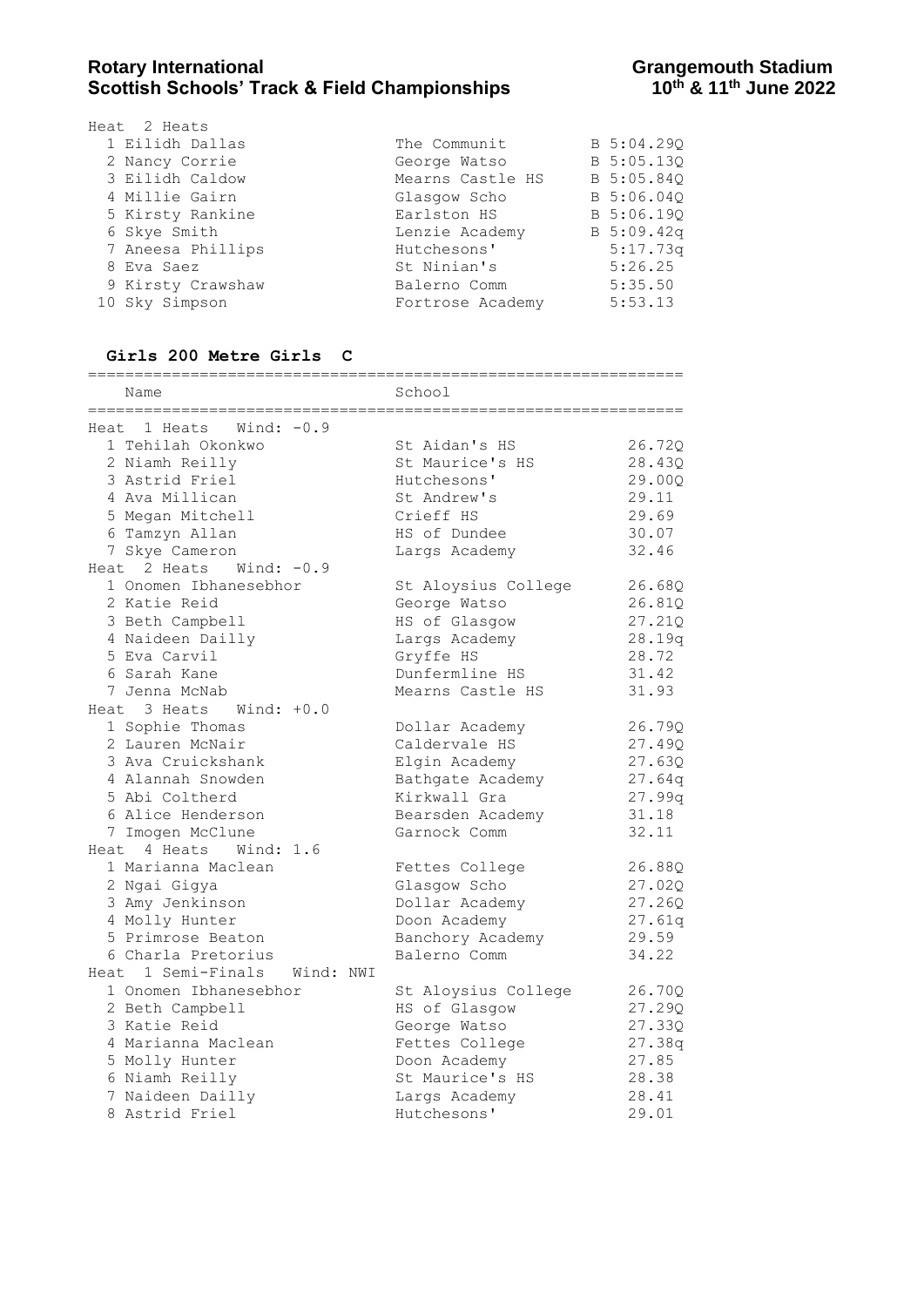### **Rotary International Constrained Beam Constrained Beam Scottish Schools' Track & Field Championships Grangemouth Stadium**<br>10<sup>th</sup> & 11<sup>th</sup> June 2022 **Scottish Schools' Track & Field Championships**

|   | Heat 2 Semi-Finals Wind: NWI<br>1 Tehilah Okonkwo<br>2 Sophie Thomas |  | St Aidan's HS<br>Dollar Academy | B 25.880<br>26.930 |
|---|----------------------------------------------------------------------|--|---------------------------------|--------------------|
|   | 3 Ngai Gigya                                                         |  | Glasgow Scho                    | 27.020             |
|   | 4 Lauren McNair                                                      |  | Caldervale HS                   | 27.76q             |
|   | 5 Abi Coltherd                                                       |  | Kirkwall Gra                    | 28.23              |
|   | 6 Alannah Snowden                                                    |  | Bathgate Academy                | 28.27              |
|   | 6 Amy Jenkinson                                                      |  | Dollar Academy                  | 28.27              |
|   | 8 Ava Cruickshank                                                    |  | Elgin Academy                   | 28.46              |
|   | Final Wind: $-1.6$                                                   |  |                                 |                    |
|   | 1 Tehilah Okonkwo                                                    |  | St Aidan's HS                   | 25.14CBP           |
|   | 2 Sophie Thomas                                                      |  | Dollar Academy                  | 25.50B             |
|   | 3 Onomen Ibhanesebhor                                                |  | St Aloysius College             | 26.59              |
|   | 4 Katie Reid                                                         |  | George Watso                    | 26.82              |
|   | 5 Ngai Gigya                                                         |  | Glasgow Scho                    | 26.95              |
|   | 6 Marianna Maclean                                                   |  | Fettes College                  | 27.00              |
|   | 7 Beth Campbell                                                      |  | HS of Glasgow                   | 27.77              |
| 8 | Lauren McNair                                                        |  | Caldervale HS                   | 27.96              |

#### **Girls 800 Metre Girls C**

================================================================ Name School ================================================================ Heat 1 Heats 1 Zara Redmond Gryffe HS 2:25.81Q 2 Erin Gray Galashiels Academy 2:26.08q 3 Eilidh Hearn HS of Dundee 2:30.01 4 Hannah Macleod Larbert HS 2:31.38 5 Tabitha McKenzie McLaren HS 2:38.09 6 Ruby Candlish Queen Anne HS 2:43.14 7 Sarah McAllister Hazlehead Academy 2:46.19 Heat 2 Heats 1 Megan McKay Mary Erskine B 2:23.97Q 2 Katie Woods Chryston HS 2:28.85 3 Ava Mooney Peebles HS 2:34.82 4 Sophie Gibbons Bearsden Academy 2:37.50 5 Isla Munro Mearns Castle HS 2:40.75 6 Evie Collins Elgin Academy 2:44.94 7 Emily Murray Chamber 2:47.27 Heat 3 Heats 1 Abbie Stewart Nicolson Institute B 2:22.90Q 2 Caitlin McGeachy Glasgow Scho 2:25.35q 3 Bethan Kitchin James Gilles 2:25.70q 4 Lara Brechin **Firrhill HS** 2:33.24 5 Clemmie Pim Fettes College 2:44.98 6 Sarah-Jane Kane St Mungo's R 2:51.47 7 Hannah Sluman St Ninian's 2:53.29 Heat 4 Heats 1 Isabella Ogg Larbert HS 2:26.82Q 2 Alayna McCann Our Lady's H 2:27.66q 3 Niamh McKinlay McLaren HS 2:28.62 4 Lauren McPherson Williamwood HS 2:31.72 5 Poppy Bowers Castlehead HS 2:35.11 6 Katie Sim Hazlehead Academy 2:46.13 7 Abbie Foster Penicuik HS 2:55.93 8 Eilidh Thoms Glasgow Gael 3:06.32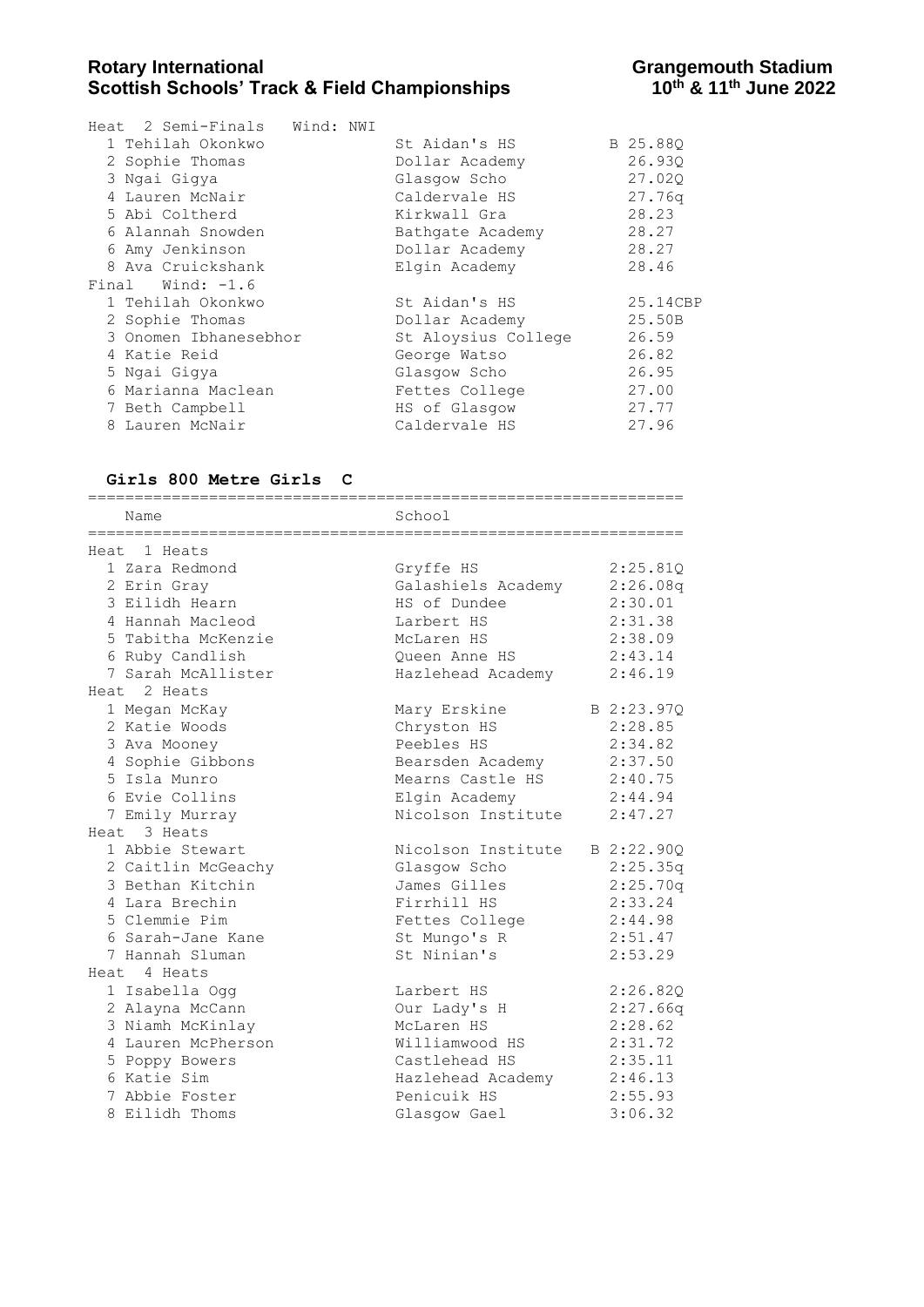| Final              |                    |          |
|--------------------|--------------------|----------|
| 1 Zara Redmond     | Gryffe HS          | 2:14.95B |
| 2 Abbie Stewart    | Nicolson Institute | 2:19.95B |
| 3 Megan McKay      | Mary Erskine       | 2:21.24B |
| 4 Erin Gray        | Galashiels Academy | 2:22.46B |
| 5 Bethan Kitchin   | James Gilles       | 2:25.02  |
| 6 Isabella Ogg     | Larbert HS         | 2:25.35  |
| 7 Caitlin McGeachy | Glasgow Scho       | 2:29.14  |
| 8 Alayna McCann    | Our Lady's H       | 2:30.37  |
|                    |                    |          |

#### **Girls 100 Metre Girls B**

| Name                      | School             |          |
|---------------------------|--------------------|----------|
| Heat 1 Heats<br>Wind: NWI |                    |          |
| 1 Sophie Widdowson        | Mary Erskine       | 12.54Q   |
| 2 Lucy Barron             | Nicolson Institute | 13.61Q   |
| 3 Abigail Robertson       | Perth HS           | 13.76q   |
| 4 Isla Thoms              | Glasgow Gael       | 14.11    |
| 5 Maisie Hopkins          | St Andrew's        | 14.45    |
| 5 Tammy Adelabu           | St Andrew's        | 14.45    |
| 7 Maddie McGregor         | Largs Academy      | 14.58    |
| Heat 2 Heats<br>Wind: NWI |                    |          |
| 1 Shayna Asamoah          | Dollar Academy     | 12.69Q   |
| 2 Ruth Hynd               | Lesmahagow HS      | 13.47Q   |
| 3 Ellie MacCalman         | Bearsden Academy   | 13.68q   |
| 4 Annastacia Hinde        | Kelvinside Academy | 13.80q   |
| 5 Ceitidh Cameron         | Glasgow Gael       | 14.23    |
| 6 Anna Patterson          | Taylor HS          | 14.45    |
| 7 Rachel Toner            | Wellington School  | 14.59    |
| Heat 3 Heats Wind: NWI    |                    |          |
| 1 Jade Gray               | Hamilton Gra       | 12.88Q   |
| 2 Emma Gilchrist          | Larkhall Academy   | 13.39Q   |
| 3 Megan Sloan             | Prestwick Academy  | 13.63q   |
| 4 Anna Widdowson          | Firrhill HS        | 13.91    |
| 5 Hannah Maclean          | Nicolson Institute | 14.36    |
| 6 Annie Green             | The Communit       | 14.87    |
| 7 Niamh Couples           | Castlemilk HS      | 15.67    |
| Heat 4 Heats Wind: NWI    |                    |          |
| 1 Erin Ramsay             | Queen Margar       | 12.85Q   |
| 2 Grace Young             | Greenfaulds HS     | 13.18Q   |
| 3 Erin Partridge          | Glasgow Scho       | 13.41q   |
| 4 Abigail MacLaine        | Bearsden Academy   | 13.96    |
| 5 Hannah Blanchard        | Crieff HS          | 14.52    |
| 6 Eve Greene              | Shawlands Academy  | 14.61    |
| Heat 5 Heats<br>Wind: NWI |                    |          |
| 1 Marvellous Igbinidu     | Culloden Academy   | 12.91Q   |
| 2 Tiana Greenshields      | Uddingston G       | 13.06Q   |
| 3 Kaitlyn Clark           | Lesmahagow HS      | 13.43q   |
| 4 Susannah Kay            | Dalziel HS         | 13.91    |
| 5 Jasmine Campbell        | Glasgow Scho       | 14.06    |
| 6 Hannah Mulholland       | Castlemilk HS      | 15.08    |
| Semi-Finals Wind: 3.2     |                    |          |
| 1 Marvellous Igbinidu     | Culloden Academy   | B 12.41Q |
| 2 Sophie Widdowson        | Mary Erskine       | 12.53Q   |
| 3 Kaitlyn Clark           | Lesmahagow HS      | 13.12Q   |
| 4 Emma Gilchrist          | Larkhall Academy   | 13.15q   |
| 5 Ruth Hynd               | Lesmahagow HS      | 13.52    |
| 6 Megan Sloan             | Prestwick Academy  | 13.54    |
| 7 Annastacia Hinde        | Kelvinside Academy | 13.57    |
| 8 Jade Gray               | Hamilton Gra       | 13.58    |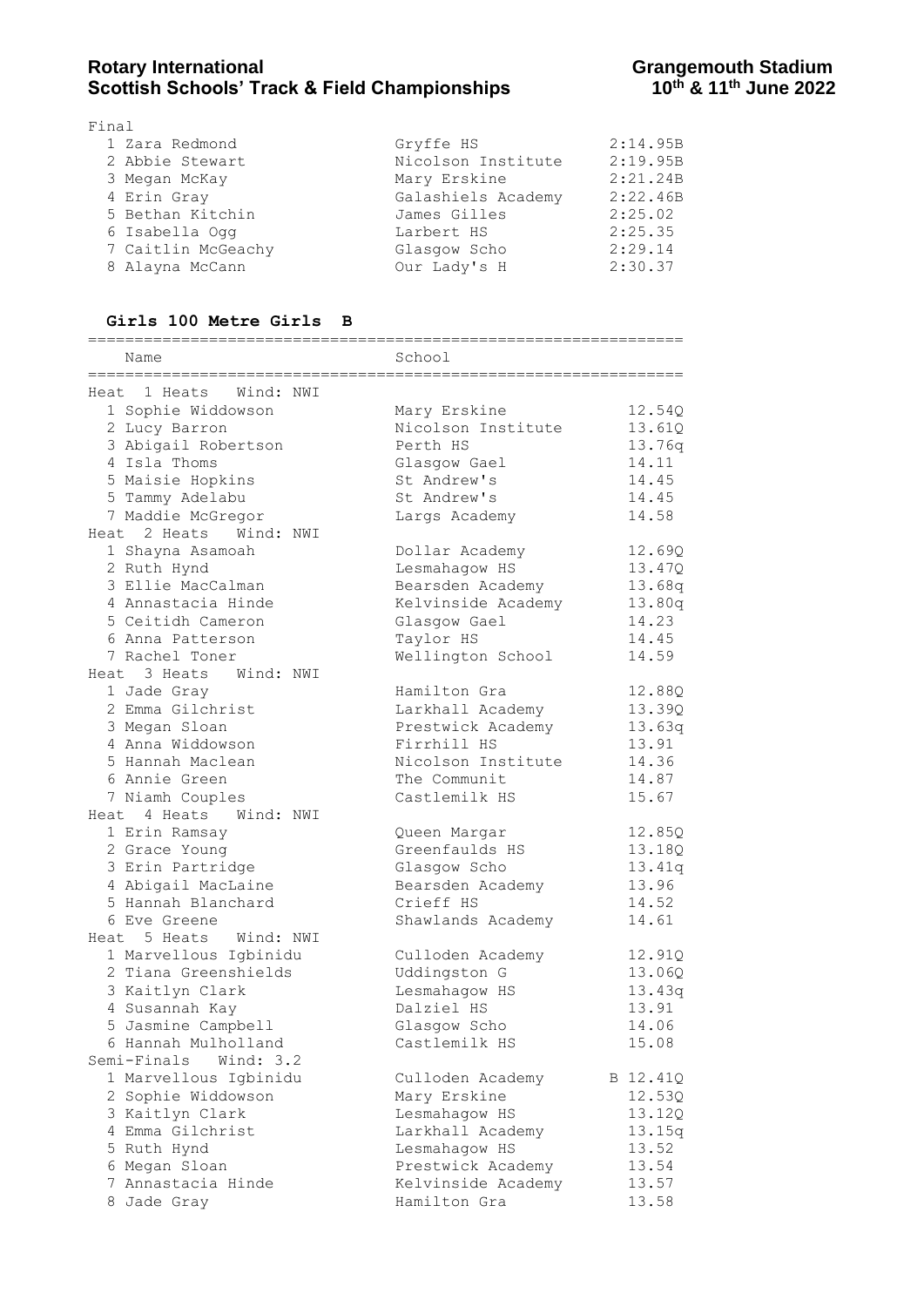| Semi-Finals Wind: $-0.6$ |                    |        |
|--------------------------|--------------------|--------|
| 1 Shayna Asamoah         | Dollar Academy     | 12.720 |
| 2 Erin Ramsay            | Queen Margar       | 12.920 |
| 3 Grace Young            | Greenfaulds HS     | 13.010 |
| 4 Tiana Greenshields     | Uddingston G       | 13.11q |
| 5 Erin Partridge         | Glasgow Scho       | 13.50  |
| 6 Ellie MacCalman        | Bearsden Academy   | 13.65  |
| 7 Lucy Barron            | Nicolson Institute | 13.82  |
| 8 Abigail Robertson      | Perth HS           | 13.93  |
| Final Wind: $-1.7$       |                    |        |
| 1 Marvellous Igbinidu    | Culloden Academy   | 12.59  |
| 2 Sophie Widdowson       | Mary Erskine       | 12.63  |
| 3 Shayna Asamoah         | Dollar Academy     | 12.69  |
| 4 Grace Young            | Greenfaulds HS     | 12.81  |
| 5 Erin Ramsay            | Queen Margar       | 12.96  |
| 6 Tiana Greenshields     | Uddingston G       | 12.99  |
| 7 Emma Gilchrist         | Larkhall Academy   | 13.39  |
| 8 Kaitlyn Clark          | Lesmahaqow HS      | 13.52  |
|                          |                    |        |

## **Girls 300 Metre Girls B**

| Name                                                                                                                                                  | School<br>--------------------------                                                                                                     |                                                                          |
|-------------------------------------------------------------------------------------------------------------------------------------------------------|------------------------------------------------------------------------------------------------------------------------------------------|--------------------------------------------------------------------------|
| Heat 1 Heats                                                                                                                                          |                                                                                                                                          |                                                                          |
| 1 Madison Murdoch<br>2 Anastasia Cotorobai<br>3 Lily Simon<br>4 Anna Kirk<br>5 Rebekah Lawman<br>6 Amy Macritchie<br>7 Kirsten Morris<br>Heat 2 Heats | Glasgow Scho<br>Balwearie HS<br>Inverkeithing HS<br>Kyle Academy<br>Cumbernauld Academy<br>Nicolson Institute<br>Broxburn Academy        | B 42.95Q<br>43.54Q<br>43.84q<br>43.98q<br>45.30<br>46.47<br>51.65        |
| 1 Erin Lee<br>2 Codie McHolm<br>3 Kiera Whittingham<br>4 Nell McGregor<br>5 Zosia Paddon<br>6 Grace Cook<br>7 Hannah Blanchard<br>Heat 3 Heats        | HS of Dundee<br>Larkhall Academy<br>Plockton HS<br>Largs Academy<br>St Aloysius College<br>Monifieth HS<br>Crieff HS                     | B 43.18Q<br>43.65Q<br>44.52<br>45.51<br>46.46<br>46.72<br>47.74          |
| 1 Chloe Hill<br>2 Charlotte D'Arcy<br>3 Emily Fawkes<br>4 Ruth Hynd<br>5 Hannah Todd<br>6 Rhuna McCartney<br>7 Leyre Doherty<br>Final                 | Larkhall Academy<br>Robert Gordo<br>Glasgow Scho<br>Lesmahagow HS<br>Lanark Gramm<br>Glasgow Gael<br>St Aloysius College                 | B 43.06Q<br>44.09Q<br>44.75<br>45.76<br>45.91<br>46.60<br>48.91          |
| 1 Chloe Hill<br>2 Codie McHolm<br>3 Madison Murdoch<br>4 Erin Lee<br>5 Anna Kirk<br>6 Anastasia Cotorobai<br>7 Charlotte D'Arcy<br>8 Lily Simon       | Larkhall Academy<br>Larkhall Academy<br>Glasgow Scho<br>HS of Dundee<br>Kyle Academy<br>Balwearie HS<br>Robert Gordo<br>Inverkeithing HS | 41.39B<br>42.82B<br>42.90B<br>43.38B<br>43.97<br>44.26<br>44.30<br>45.49 |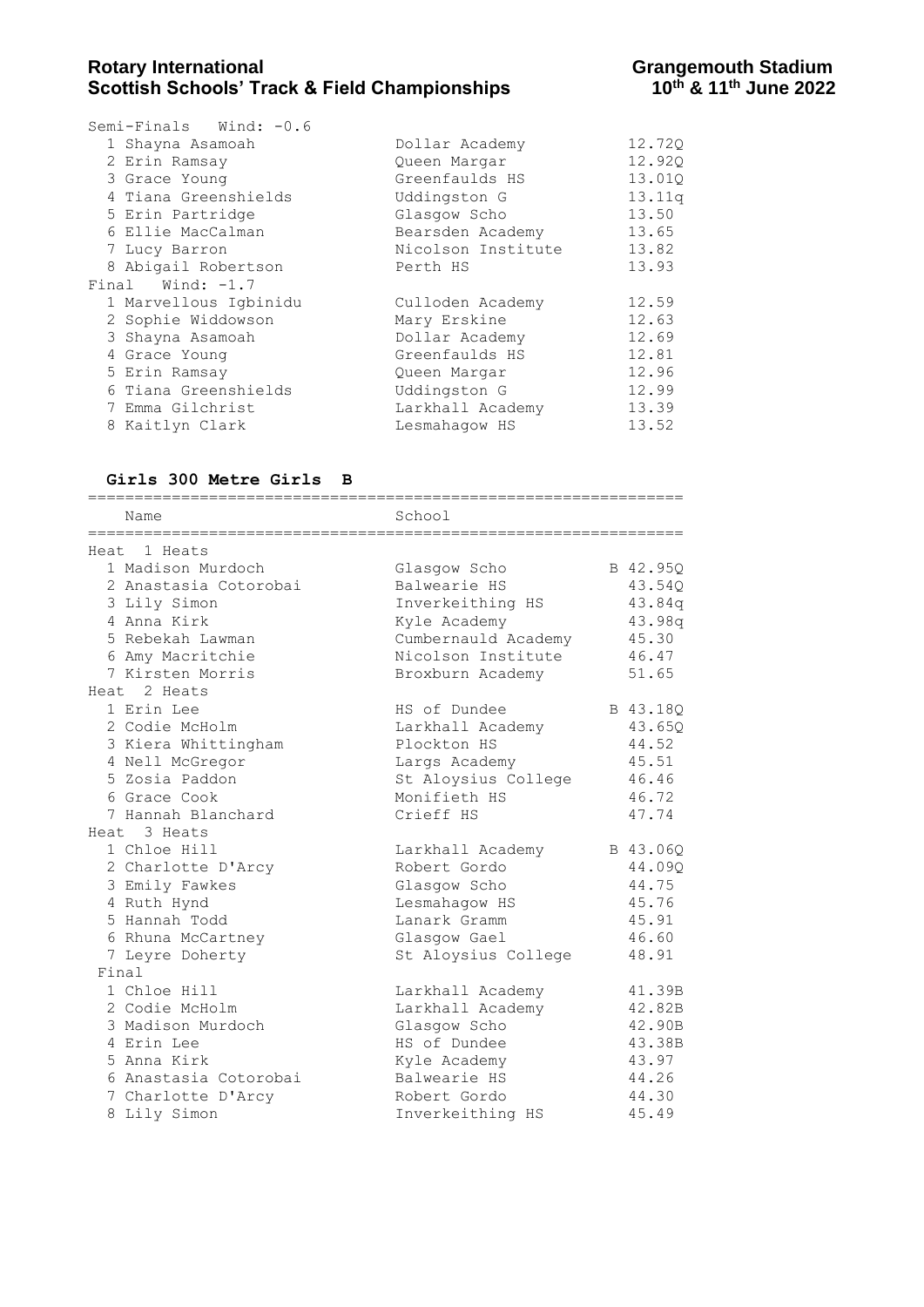## Rotary International **Rotary International**<br>Scottish Schools' Track & Field Championships **Grangemouth Stadium**<br>10<sup>th</sup> & 11<sup>th</sup> June 2022 **Scottish Schools' Track & Field Championships**

**Girls 1500 Metre Girls B**

|        | Name                      | School             |          |  |  |  |  |
|--------|---------------------------|--------------------|----------|--|--|--|--|
|        | Heat.<br>1 Heats          |                    |          |  |  |  |  |
|        | 1 Olivia Clarke           | St Augustine's HS  | 5:03.13Q |  |  |  |  |
|        | 2 Amy Teasdale            | HS of Glasgow      | 5:03.15Q |  |  |  |  |
|        | 3 Orlaith Shepherd        | Boroughmuir HS     | 5:03.17Q |  |  |  |  |
|        | 4 Katie Sandilands        | Balwearie HS       | 5:03.22Q |  |  |  |  |
|        | 5 Emma McLennan           | Williamwood HS     | 5:03.26q |  |  |  |  |
|        | 6 Anna Cruden             | James Gilles       | 5:05.11q |  |  |  |  |
|        | 7 Aimee Anderson          | Duncanrig Se       | 5:14.08  |  |  |  |  |
|        | 8 Abby Farquhar           | Hazlehead Academy  | 5:16.35  |  |  |  |  |
|        | 9 Leah Brown              | Stirling HS        | 5:18.60  |  |  |  |  |
|        | 10 Scarlett Roy           | Stirling HS        | 5:18.75  |  |  |  |  |
|        | 11 Francesca Greenstock   | Nicolson Institute | 6:03.29  |  |  |  |  |
|        | 12 Katie Lennon           | Lenzie Academy     | 6:41.76  |  |  |  |  |
|        | Heat 2 Heats              |                    |          |  |  |  |  |
|        | 1 Charlotte MacPhie       | Firrhill HS        | 5:10.39Q |  |  |  |  |
|        | 2 Katy Donnelly           | Shawlands Academy  | 5:10.54Q |  |  |  |  |
|        | 3 Caitlyn Christie        | St Mungo's R       | 5:10.62Q |  |  |  |  |
|        | 4 Millie McLelland-Brooks | Glasqow Scho       | 5:10.70Q |  |  |  |  |
|        | 5 Olivia Meikle           | Penicuik HS        | 5:11.14q |  |  |  |  |
|        | 6 Saorise McNulty         | St Ninian's        | 5:11.16q |  |  |  |  |
|        | 7 Olivia Mahon            | Lenzie Academy     | 5:18.06  |  |  |  |  |
|        | 8 Eily Sinclair           | Portobello HS      | 5:18.34  |  |  |  |  |
|        | 9 Lola Lockyer            | Peebles HS         | 5:20.99  |  |  |  |  |
|        | 10 Sabine Jefcoate        | Peebles HS         | 5:28.74  |  |  |  |  |
|        | 11 Ella Nicholson         | Portobello HS      | 5:30.29  |  |  |  |  |
|        | 12 Jennie Munro           | Prestwick Academy  | 5:42.92  |  |  |  |  |
| Finals |                           |                    |          |  |  |  |  |
|        | 1 Amy Teasdale            | HS of Glasgow      | 4:44.45B |  |  |  |  |
|        | 2 Millie McLelland-Brooks | Glasgow Scho       | 4:45.34B |  |  |  |  |
|        | 3 Olivia Clarke           | St Augustine's HS  | 4:49.11B |  |  |  |  |
|        | 4 Orlaith Shepherd        | Boroughmuir HS     | 4:55.27B |  |  |  |  |
|        | 5 Charlotte MacPhie       | Firrhill HS        | 4:58.22B |  |  |  |  |
|        | 6 Caitlyn Christie        | St Mungo's R       | 5:01.86  |  |  |  |  |
|        | 7 Olivia Meikle           | Penicuik HS        | 5:07.07  |  |  |  |  |
|        | 8 Emma McLennan           | Williamwood HS     | 5:09.79  |  |  |  |  |
|        | 9 Katie Sandilands        | Balwearie HS       | 5:13.57  |  |  |  |  |
|        | 10 Katy Donnelly          | Shawlands Academy  | 5:19.50  |  |  |  |  |
|        | 11 Saorise McNulty        | St Ninian's        | 5:20.14  |  |  |  |  |
|        | -- Anna Cruden            | James Gilles       | DNF      |  |  |  |  |

#### **Girls 3000 Metre Girls B**

================================================================ Name School ================================================================ 1 Caitlyn Heggie Dingwall Academy 10:34.20B 2 Catriona Kane Dunblane HS 10:46.40B 3 Esme Dougall St Ninian's 10:52.00B 4 Rhianna Docherty St Andrew's 11:02.50B 5 Katie Meek Inverness Ro 11:07.50B 6 Charlotte Horne Braes HS 11:14.00 7 Tuscany Wright **Balfron HS** 11:19.40 8 Rachel Stevens North Berwick HS 11:53.20 9 Emily Bell **Dingwall Academy** 11:54.90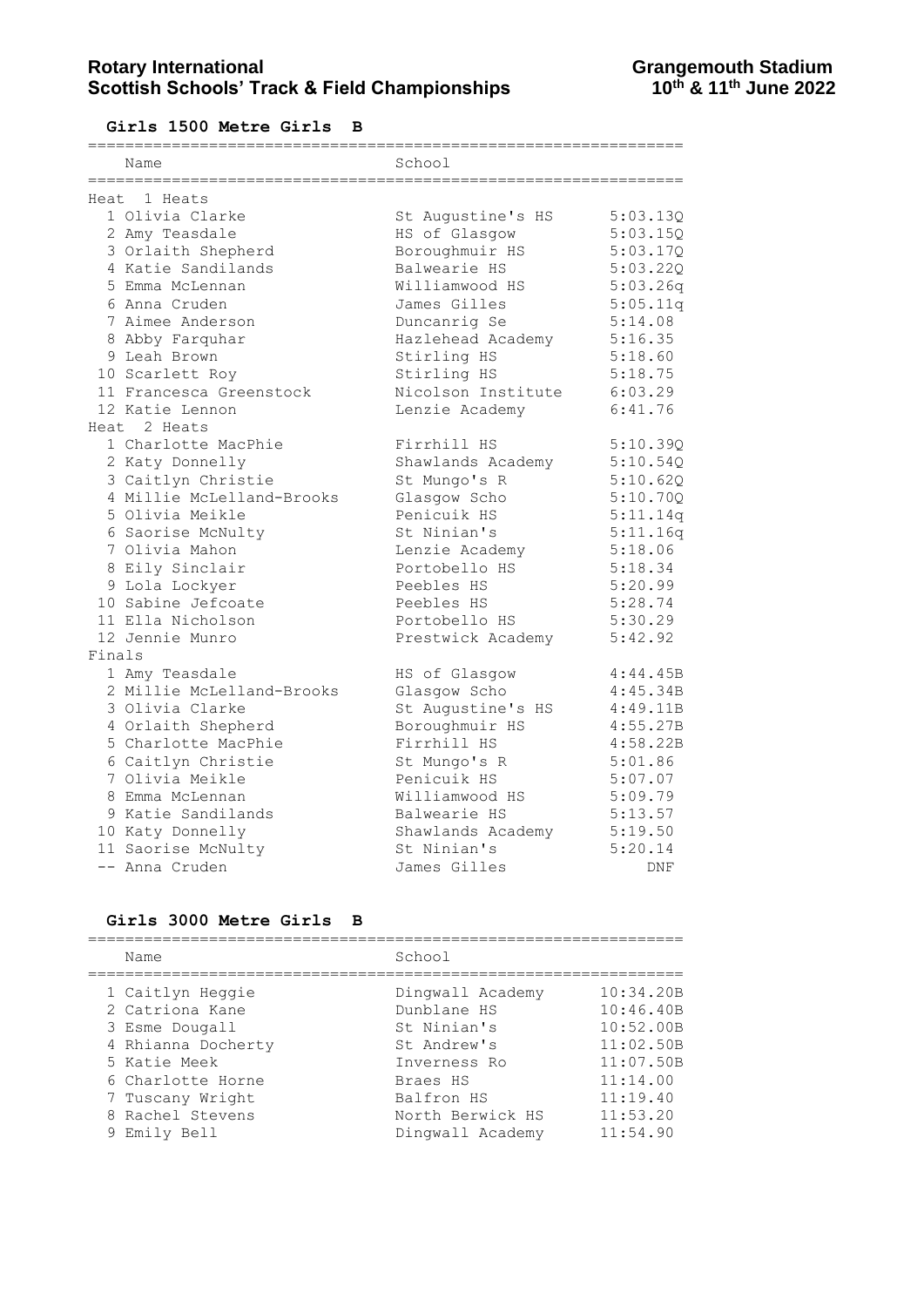**Girls 80 Metre Hurdles Girls B**

| Name                      | School                   |              |
|---------------------------|--------------------------|--------------|
| Heat 1 Heats Wind: NWI    |                          |              |
| 1 Darcie Black            | Dunfermline HS           | 12.260       |
| 2 Zoe Loughrey            | Balfron HS               | 12.640       |
| 3 Nell McGregor           | Largs Academy            | 13.52Q       |
| 4 Anna Riddell            | Albyn School             | 14.72q       |
| 5 Amy Macritchie          | Nicolson Institute       | 16.14        |
| Heat 2 Heats Wind: $+0.0$ |                          |              |
| 1 Jenna Hilditch          | Glasgow Academy B 12.07Q |              |
| 2 Stroma Fraser           | Fortrose Academy         | 12.860       |
| 3 Carly Smith             | James Young HS           | 13.230       |
| 4 Kaela Senior            | Greenfaulds HS           | 13.43q       |
| Final Wind: 1.4           |                          |              |
| 1 Darcie Black            | Dunfermline HS           | 11.97B       |
| 2 Jenna Hilditch          | Glasgow Academy          | 12.23        |
| 3 Stroma Fraser           | Fortrose Academy         | 12.49 12.488 |
| 4 Zoe Loughrey            | Balfron HS               | 12.49 12.490 |
| 5 Kaela Senior            | Greenfaulds HS           | 13.15        |
| 6 Nell McGregor           | Largs Academy            | 13.35        |
| 7 Carly Smith             | James Young HS           | 13.77        |
| 8 Anna Riddell            | Albyn School             | 14.12        |

#### **Girls 100 Metre Girls A**

| Name                      | School                     |        |
|---------------------------|----------------------------|--------|
| Heat 1 Heats Wind: 1.7    |                            |        |
| 1 Rebecca Grieve          | Edinburgh Academy B 12.49Q |        |
| 2 Sophie Evans            | Larkhall Academy           | 13.05Q |
| 3 Iona Brodie             | Strathallan School         | 13.230 |
| 4 Megan Dunlop            | McLaren HS                 | 13.50q |
| 5 Brooke Lewis            | Elgin Academy              | 14.14  |
| Heat 2 Heats Wind: $-0.7$ |                            |        |
| 1 Samantha McClune        | Garnock Comm               | 13.01Q |
| 2 Eve Garry               | The Communit               | 13.140 |
| 3 Tamsin Fowlie           | Elgin Academy              | 13.150 |
| 4 Chloe Watt              | Balfron HS                 | 13.44q |
| 5 Amy Greene              | Shawlands Academy          | 13.78  |
| 6 Nicole Cameron          | Calderglen HS              | 14.12  |
| Final Wind: 3.0           |                            |        |
| 1 Rebecca Grieve          | Edinburgh Academy          | 12.50B |
| 2 Sophie Evans            | Larkhall Academy           | 12.82  |
| 3 Samantha McClune        | Garnock Comm               | 13.00  |
| 4 Tamsin Fowlie           | Elgin Academy              | 13.08  |
| 5 Eve Garry               | The Communit               | 13.19  |
| 6 Iona Brodie             | Strathallan School         | 13.36  |
| 7 Chloe Watt              | Balfron HS                 | 13.41  |
| 8 Megan Dunlop            | McLaren HS                 | 13.65  |

## **Girls 400 Metre Girls A**

| Name                  | School             |        |
|-----------------------|--------------------|--------|
| 1 Sofia Vidak         | Glasgow Scho       | 57.14B |
| 2 Anise Macaulay Orr  | George Herio       | 60.37  |
| 3 Caroline MacConnell | St Ninian's        | 61.34  |
| 4 Ellen McMurdo       | Nicolson Institute | 65.82  |
| 5 Erin Cameron        | St Kentigern       | 68.60  |
|                       |                    |        |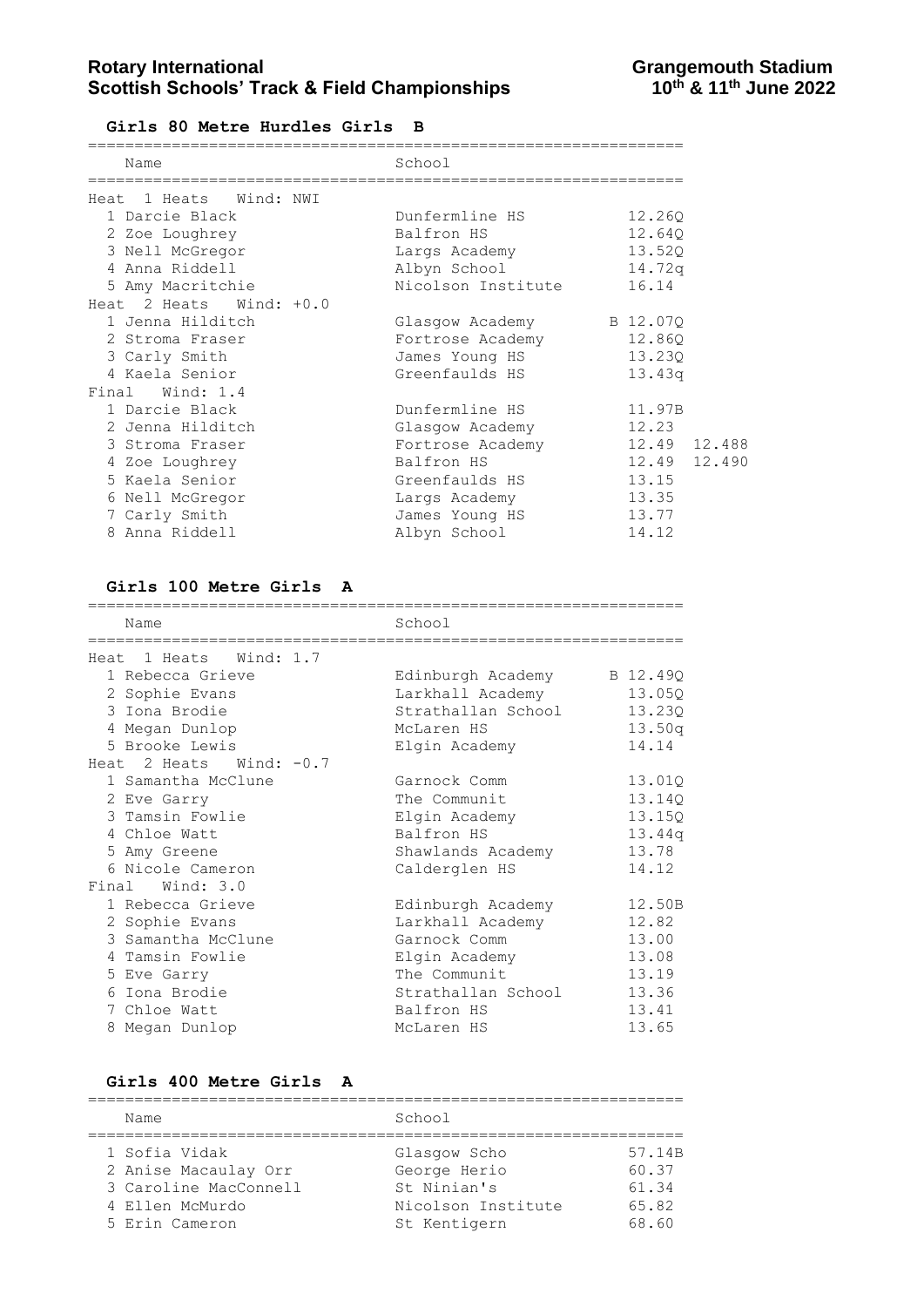## **Rotary International Constrained Beam Constrained Beam Scottish Schools' Track & Field Championships Constrained Beam Scottish Schools' Track & Field Championships Construction Analysis Construction Scottish Schools' Trac Scottish Schools' Track & Field Championships**

#### **Girls 1500 Metre Girls A**

| Name            | School             |            |  |
|-----------------|--------------------|------------|--|
|                 |                    |            |  |
| 1 Hannah Ryding | St Ninian's        | 4:30.57CBP |  |
| 2 Katie Johnson | George Watso       | 4:52.90B   |  |
| 3 Rachel Murray | Nicolson Institute | 4:57.62B   |  |
| 4 Ruby McGill   | Largs Academy      | 5:01.57    |  |

#### **Girls 3000 Metre Girls A**

| Name                                | School                        |                        |
|-------------------------------------|-------------------------------|------------------------|
| 1 Natasha Phillips<br>2 Flora Henry | Webster's HS<br>Portobello HS | 10:03.90B<br>10:32.50B |
| 3 Katie Slimon                      | Glasgow Scho                  | 11:25.30               |

#### **Girls 100 Metre Hurdles Girls A**

| Name             | School            |                 |
|------------------|-------------------|-----------------|
| Final Wind: 1.3  |                   |                 |
| 1 Catriona Scott | Boclair Academy   | 15.59           |
| 2 Amy Kennedy    | Greenfaulds HS    | 16.63           |
| 3 Ella Creamer   | Mackie Academy    | 17.01           |
| -- Brooke Lewis  | Elgin Academy     | DNF             |
| -- Lexy Kenhard  | Hermitage Academy | DO 22.6.2<br>DO |

#### **Boys 200 Metre Boys D**

================================================================ Name School ================================================================ Heat 1 Heats Wind: NWI 1 Ethan Nicolson Banchory Academy 26.86Q 2 Calum Dick St Ninian's 27.02Q 3 Michael Ubiebor Lathallan School 27.28Q 4 Ben McCracken Hutchesons' 27.47q 5 Abraham Lanahan St Ambrose HS 27.54q 6 Jamie McDonald HS of Glasgow 27.54 7 Elijah Jatto St Andrew's 27.96 8 Fraser Muir **Inverkeithing HS** 31.04 Heat 2 Heats Wind: NWI 1 Cameron Spowart Stewart's Me 26.82Q 2 Ben Provan HS of Glasgow 27.56Q 3 Michael Lenagh Hutchesons' 27.63Q 4 Zac Menzies Glasgow Gael 27.64 5 Toby Grant Merchiston C 27.66 6 MacGruer Jamie Charleston Academy 28.58 7 Samuel Murchison Merchiston C 28.66 Final Wind: 1.2 1 Ethan Nicolson Banchory Academy 26.19 2 Cameron Spowart Stewart's Me 26.44 3 Abraham Lanahan St Ambrose HS 26.75 4 Ben Provan **HS** of Glasgow 26.76 5 Ben McCracken Hutchesons' 26.78 6 Calum Dick St Ninian's 26.86 7 Michael Ubiebor Lathallan School 26.87 8 Michael Lenagh Hutchesons' 27.45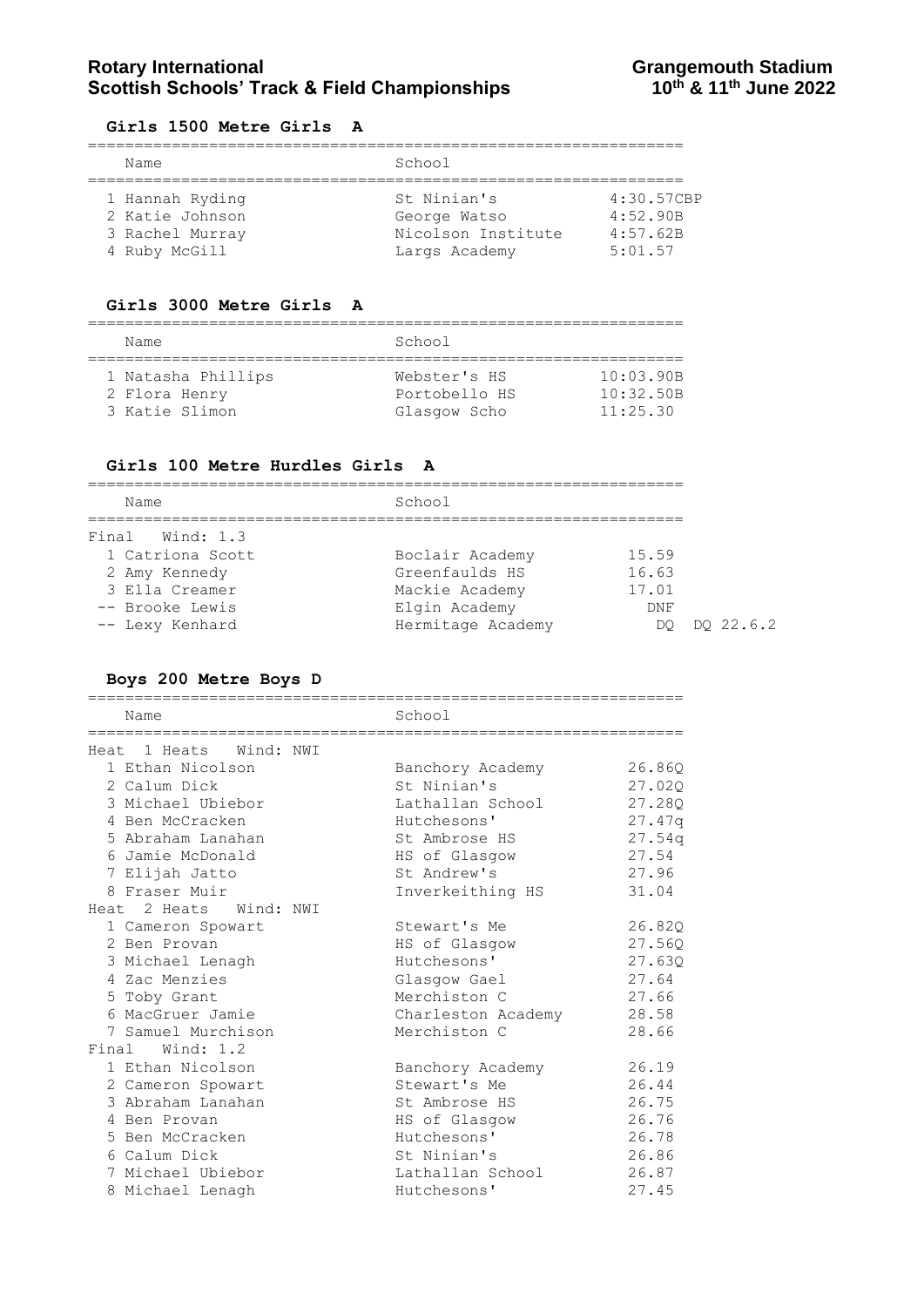#### **Boys 800 Metre Boys D**

| Name               | School             |            |
|--------------------|--------------------|------------|
|                    |                    |            |
| Heat 1 Heats       |                    |            |
| 1 Calum Dick       | St Ninian's        | B 2:09.27Q |
| 2 Harry MacKay     | Stewart's Me       | 2:15.82Q   |
| 3 Ruairdh Laing    | Jordanhill School  | 2:16.59Q   |
| 4 Adam Watts       | HS of Glasgow      | 2:17.01q   |
| 5 John Frood       | Lanark Gramm       | 2:25.65q   |
| 6 Henry Bannister  | Glasgow Gael       | 2:30.08    |
| 7 MacGruer Jamie   | Charleston Academy | 2:33.41    |
| 8 Alex Macintyre   | Lenzie Academy     | 2:34.21    |
| 9 Colin Nicol      | HS of Glasgow      | 2:41.61    |
| Heat 2 Heats       |                    |            |
| 1 Hamish Hunter    | Grangemouth HS     | 2:24.020   |
| 2 Ray Taylor       | Dunblane HS        | 2:24.110   |
| 3 Aaron Reid       | Hutchesons'        | 2:25.66Q   |
| 4 Frazer Lees      | Inverkeithing HS   | 2:26.83    |
| 5 Brodie Lee       | HS of Dundee       | 2:28.06    |
| 6 Alasdair MacLeod | Glasgow Gael       | 2:29.47    |
| 7 Matthew Hartman  | Stewart's Me       | 2:30.20    |
| 8 Cameron Mitchell | Hutchesons'        | 2:32.13    |
| 9 Ben Baillie      | Duncanrig Se       | 2:36.62    |

### **Boys 1500 Metre Boys D**

| ___________________           |                    |          |
|-------------------------------|--------------------|----------|
| Name                          | School             |          |
| =============<br>Heat 1 Heats |                    |          |
| 1 Howie Allison               | Loretto School     | 4:57.110 |
| 2 Daniel MacIntyre            | Craigmount HS      | 4:57.51Q |
| 3 Ferqus Ross                 | Firrhill HS        | 4:57.53Q |
| 4 Callum Duffy                | Fortrose Academy   | 4:57.59Q |
| 5 Joe Smith                   | Portobello HS      | 4:57.66Q |
| 6 Danny Convery               | Stewart's Me       | 4:58.21q |
| 7 Archie Dalgleish            | Earlston HS        | 5:02.08  |
| 8 Thomas Gornall              | Dunbar Gramm       | 5:11.24  |
| 9 Josh Daunt                  | James Gilles       | 5:11.82  |
| -- Tom Brydie                 | Stewart's Me       | DNF      |
| Heat 2 Heats                  |                    |          |
| 1 Angus Wilkinson             | Duncanrig Se       | 4:42.64Q |
| 2 Daniel Hendry               | Lomond School      | 4:47.16Q |
| 3 Alister Street              | Kilwinning Academy | 4:48.86Q |
| 4 Angus Fraser-Moodie         | Lenzie Academy     | 4:51.55Q |
| 5 Daibhidh Kinnaird           | Glasgow Gael       | 4:57.03Q |
| 6 Finch Geary                 | Waid Academy       | 5:00.36q |
| 7 Cameron Nugent              | Hutchesons'        | 5:11.66  |
| 8 Euan Thorpe                 | Duncanrig Se       | 5:16.98  |
| 9 Myles Macaulay              | Hutchesons'        | 5:29.56  |
| 10 Matthew Hill               | Mearns Castle HS   | 5:39.89  |
|                               |                    |          |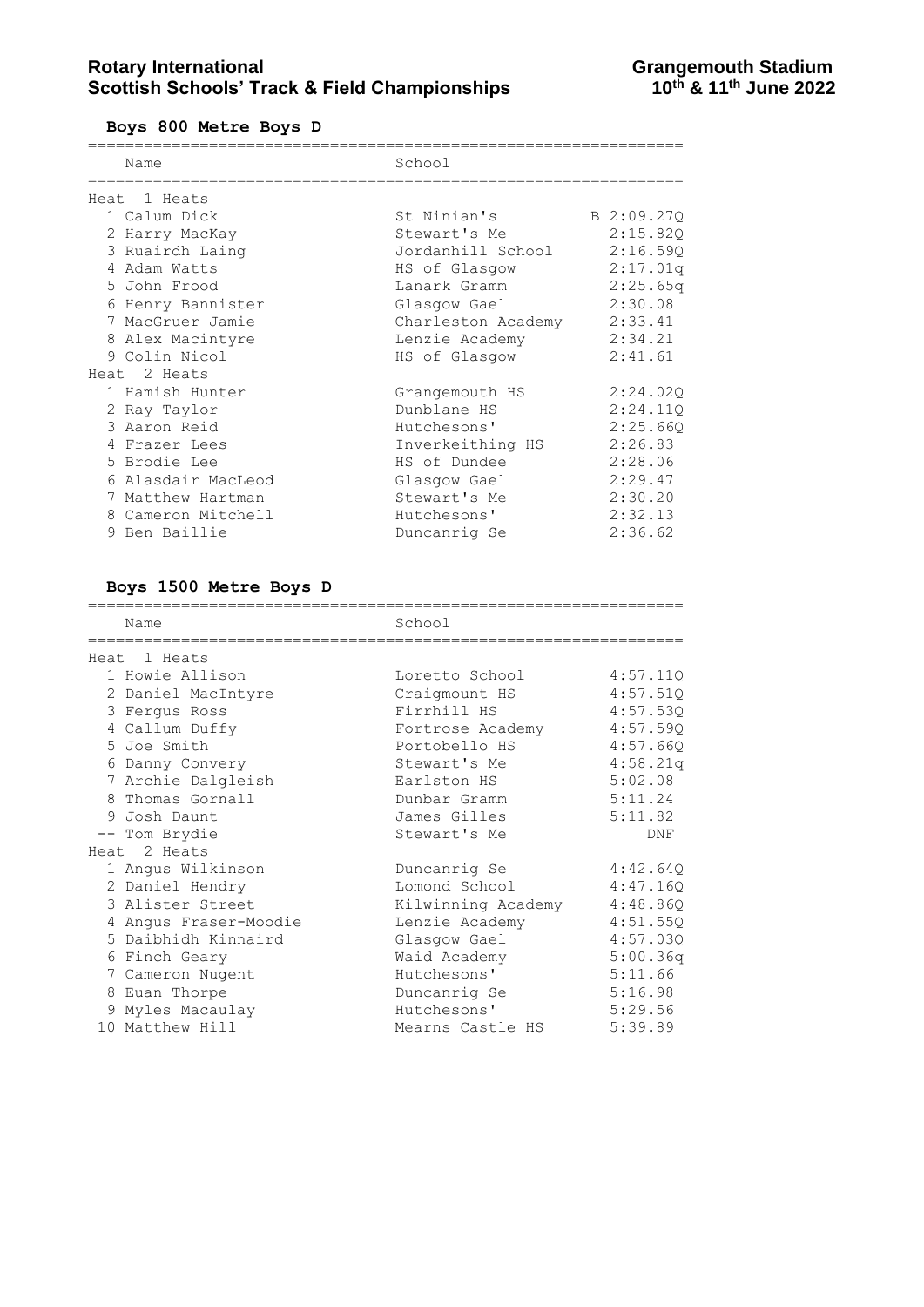**Boys 200 Metre Boys C**

| Name                        | School              |          |
|-----------------------------|---------------------|----------|
|                             |                     |          |
| Heat 1 Heats Wind: $+0.0$   |                     |          |
| 1 Owen Murphy               | Taylor HS           | B 24.16Q |
| 2 Luca Anderson             | George Watso        | 24.88Q   |
| 3 Finlay Hall               | Glasgow Academy     | 25.39q   |
| 4 Kynan Alipour             | HS of Dundee        | 25.74q   |
| 5 Alex Thomson              | Inveralmond         | 25.86    |
| 6 Magnus Bryce              | Balfron HS          | 26.47    |
| 7 Felix Emmanuel Asia       | St Andrew's         | 27.62    |
| Heat 2 Heats Wind: $+0.0$   |                     |          |
| 1 Rory Taylor-Young         | Glasgow Scho        | 24.730   |
| 2 Jak Weir                  | Larkhall Academy    | 26.35Q   |
| 3 Lucas Fiddes              | Merchiston C        | 26.56    |
| 4 Oran McShane              | Linwood HS          | 26.82    |
| 5 Sam Wishart               | St Maurice's HS     | 27.81    |
| Heat $3$ Heats Wind: $-0.1$ |                     |          |
| 1 Charles Burns             | St Columba's School | 25.33Q   |
| 2 Cameron McCready          | Glasgow Academy     | 25.84Q   |
| 3 Daniel Bruce              | Gryffe HS           | 25.88    |
| 4 Jacob Bonad               | Glasgow Gael        | 27.07    |
| 5 Alex Burns                | Caldervale HS       | 27.72    |
| 6 Matthew McGregor          | Strathallan School  | 27.94    |
| 7 Innes Baker               | Castlehead HS       | 31.30    |
| Final Wind: 1.3             |                     |          |
| 1 Owen Murphy               | Taylor HS           | 23.20B   |
| 2 Rory Taylor-Young         | Glasgow Scho        | 23.99B   |
| 3 Luca Anderson             | George Watso        | 24.39B   |
| 4 Charles Burns             | St Columba's School | 24.56B   |
| 5 Jak Weir                  | Larkhall Academy    | 25.25    |
| 6 Finlay Hall               | Glasgow Academy     | 25.26    |
| 7 Kynan Alipour             | HS of Dundee        | 25.79    |
| 8 Cameron McCready          | Glasgow Academy     | 26.79    |

# **Boys 800 Metre Boys C**

| Name                 | School            |          |
|----------------------|-------------------|----------|
| Heat 1 Heats         |                   |          |
| 1 Fraser Lupton      | James Gilles      | 2:10.810 |
| 2 Luke Culliton      | St Mungo's R      | 2:10.940 |
| 3 Andrew Grant       | Crieff HS         | 2:11.290 |
| 4 Matthew Fox        | Turnbull HS       | 2:12.27q |
| 5 Ross Christie      | Earlston HS       | 2:12.87q |
| 6 Francis Santangeli | St Andrew's       | 2:12.92  |
| 7 Finlay Peters      | Webster's HS      | 2:18.69  |
| 8 Oscar Chirnside    | Inverurie Academy | 2:19.12  |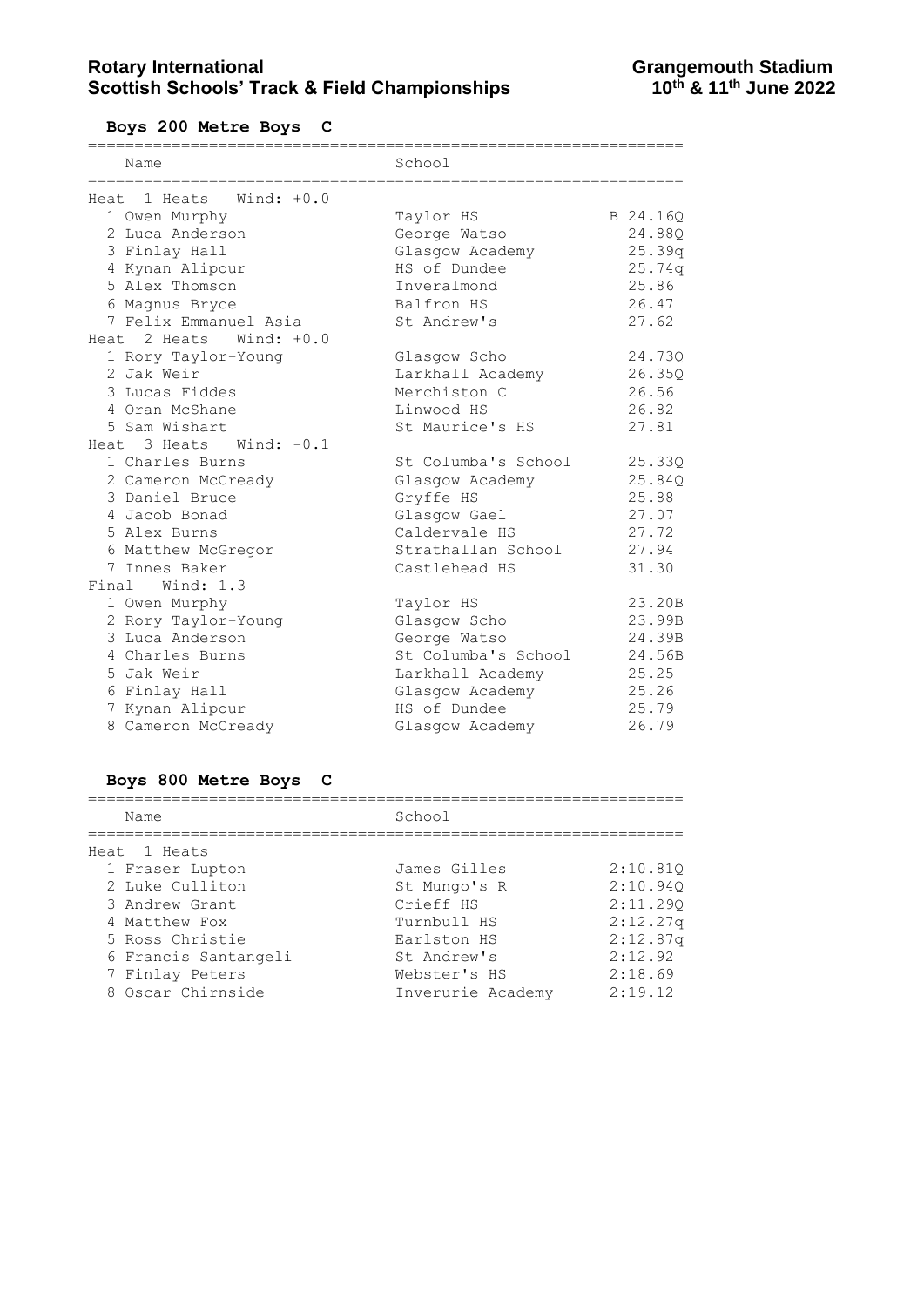## Rotary International **Rotary International**<br>Scottish Schools' Track & Field Championships **Grangemouth Stadium**<br>10<sup>th</sup> & 11<sup>th</sup> June 2022 **Scottish Schools' Track & Field Championships**

| Heat 2 Heats     |                 |          |
|------------------|-----------------|----------|
| 1 Matthew Holden | Balerno Comm    | 2:12.670 |
| 2 Thomas reay    | Glasgow Academy | 2:13.030 |
| 3 Dair Alexander | Broughton HS    | 2:13.230 |
| 4 Laurence Ward  | James Gilles    | 2:14.59  |
| 5 Lewis Davidson | Hutchesons'     | 2:17.20  |
| 6 Jamie Work     | Grange Academy  | 2:22.59  |
| 7 Adam Dale      | Calderglen HS   | 2:29.68  |
| 8 Liam Flaherty  | St Mungo's R    | 2:37.06  |
| Final            |                 |          |
| 1 Luke Culliton  | St Mungo's R    | 2:02.16B |
| 2 Fraser Lupton  | James Gilles    | 2:04.21B |
| 3 Matthew Holden | Balerno Comm    | 2:06.49B |
| 4 Thomas reay    | Glasgow Academy | 2:09.41  |
| 5 Ross Christie  | Earlston HS     | 2:10.25  |
| 6 Dair Alexander | Broughton HS    | 2:10.79  |
| 7 Andrew Grant   | Crieff HS       | 2:11.48  |
| 8 Matthew Fox    | Turnbull HS     | 2:12.94  |
|                  |                 |          |

#### **Boys 100 Metre Boys B**

================================================================ Name School ================================================================ Heat 1 Heats Wind: 2.0 1 Euan Cunningham St Mungo's R B 11.22Q 2 Daniel Martin St Aloysius College 11.77Q 3 Chisom Ugwoke HS of Dundee 12.08Q 4 Robbie Stevenson HS of Glasgow 12.11q 5 Henry Kesterton George Herio 12.33 6 Sanan Alam Portobello HS 12.43 7 Leo Chalamanda Crieff HS 12.49 Heat 2 Heats Wind: -1.2 1 Harris Mackie Dunfermline HS 11.49Q 2 Zak Fearn Dingwall Academy 11.61Q 3 Cameron Borthwick Lenzie Academy 12.04Q 4 Kyle De Pena Stark James Young HS 13.04 5 Samuel Sheridan St Ninian's 13.06 6 Ben Farmer Chryston HS 13.16 Heat 3 Heats Wind: 1.5 1 Gkontouin Imante St Mungo's Academy B 11.20Q 2 Rory Brogan Fettes College 11.53Q 3 Ramsay Blair Beeslack Com 12.25Q 4 Ewan Campbell Glasgow Gael 12.31 5 Cole Kilpatrick All Saints S 12.62 6 Toby Simon Trinity HS (Ruth.) 12.65 Heat 4 Heats Wind: 2.1 1 Louis Whyte Peebles HS 11.59Q 2 Omar Bajo Portobello HS 11.62Q 3 Chris Driver Dunblane HS 11.75Q 4 Koby Finnie Perth HS 11.87q 5 Ken Young Wallace HS 11.96q 6 Brodie Nixon James Young HS 11.97q 7 Finlay Trotter Strathallan School 12.29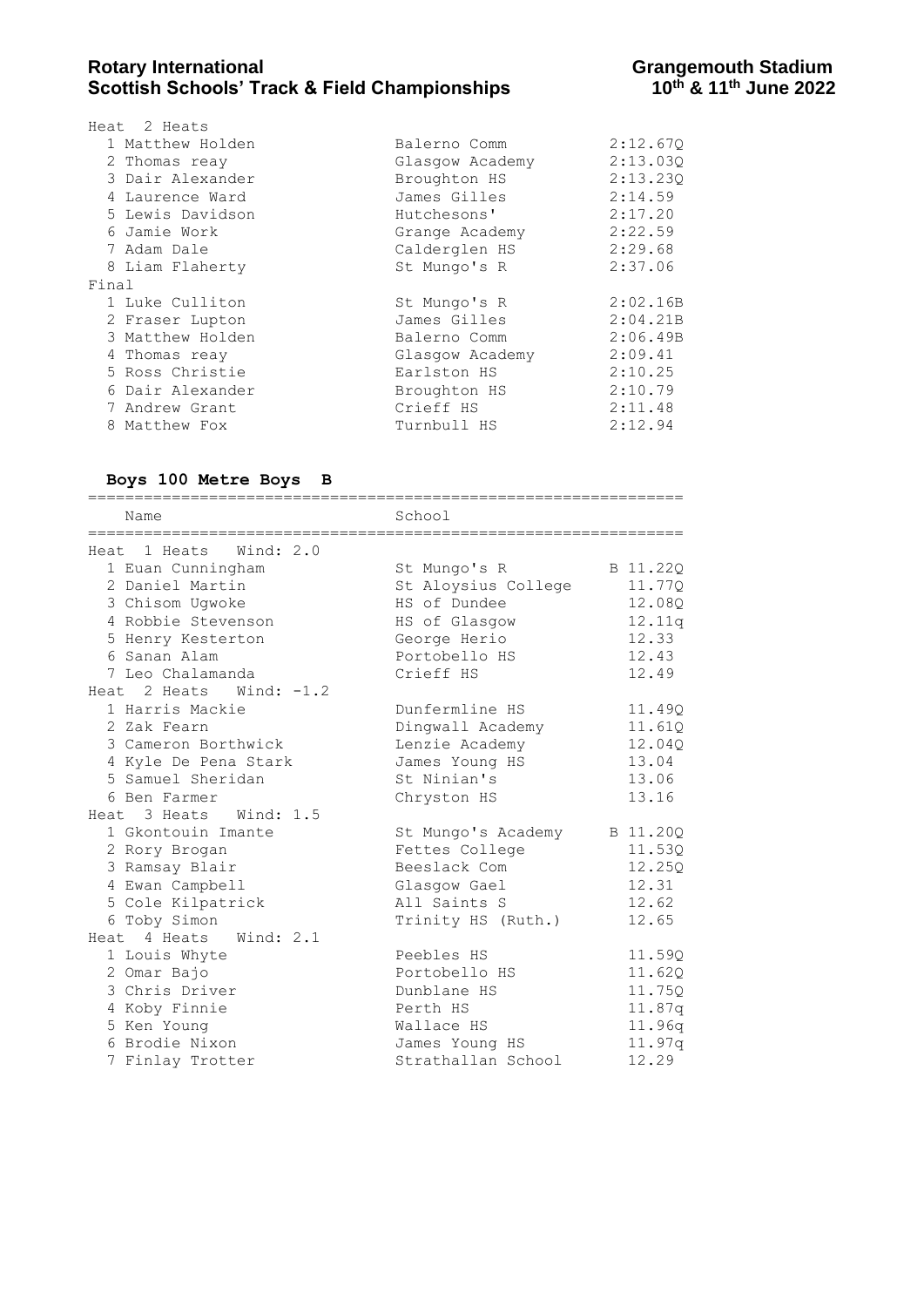| Semi-Final Wind: 0.6 |                     |          |
|----------------------|---------------------|----------|
| 1 Gkontouin Imante   | St Mungo's Academy  | B 11.10Q |
| 2 Rory Brogan        | Fettes College      | B 11.36Q |
| 3 Louis Whyte        | Peebles HS          | 11.57Q   |
| 4 Daniel Martin      | St Aloysius College | 11.77g   |
| 5 Chris Driver       | Dunblane HS         | 11.78    |
| 6 Koby Finnie        | Perth HS            | 11.80    |
| 7 Ramsay Blair       | Beeslack Com        | 12.15    |
| 8 Robbie Stevenson   | HS of Glasqow       | 12.17    |
| Semi-Final Wind: 0.1 |                     |          |
| 1 Euan Cunningham    | St Mungo's R        | B 11.18Q |
| 2 Harris Mackie      | Dunfermline HS      | B 11.32Q |
| 3 Omar Bajo          | Portobello HS       | 11.51Q   |
| 4 Zak Fearn          | Dingwall Academy    | 11.62q   |
| 5 Ken Young          | Wallace HS          | 11.93    |
| 6 Cameron Borthwick  | Lenzie Academy      | 12.01    |
| 7 Brodie Nixon       | James Young HS      | 12.06    |
| 8 Chisom Ugwoke      | HS of Dundee        | 12.09    |
| Final Wind: +0.0     |                     |          |
| 1 Euan Cunningham    | St Mungo's R        | 11.06B   |
| 2 Gkontouin Imante   | St Mungo's Academy  | 11.10B   |
| 3 Harris Mackie      | Dunfermline HS      | 11.24B   |
| 4 Rory Brogan        | Fettes College      | 11.41    |
| 5 Louis Whyte        | Peebles HS          | 11.61    |
| 6 Zak Fearn          | Dingwall Academy    | 11.63    |
| 7 Daniel Martin      | St Aloysius College | 11.79    |

#### **Boys 400 Metre Boys B**

|       | Name                 | School              |        |
|-------|----------------------|---------------------|--------|
|       | Heat 1 Heats         |                     |        |
|       | 1 Harry McPhee       | Graeme HS           | 53.19Q |
|       | 2 Josh Scott         | Glasgow Scho        | 54.69Q |
|       | 3 Andrew Peters      | Webster's HS        | 55.18q |
|       | 4 Iain Matheson      | Nicolson Institute  | 55.70  |
|       | 5 Oliver Morrison    | Woodmill HS         | 56.43  |
|       | Heat 2 Heats         |                     |        |
|       | 1 Ben Heron          | St Matthews Academy | 53.88Q |
|       | 2 Caleb McLeod       | Kinross HS          | 54.22Q |
|       | 3 Euan Laird         | Firrhill HS         | 54.71q |
|       | 4 Dima Graham        | Earlston HS         | 56.15  |
|       | 5 Ruairidh Burns     | Stirling HS         | 57.09  |
|       | 6 Henry Widdowson    | Merchiston C        | 57.64  |
|       | Heat 3 Heats         |                     |        |
|       | 1 Harris Morrison    | Clydeview Academy   | 54.360 |
|       | 2 Euan Obrien        | Williamwood HS      | 54.740 |
|       | 3 Rowan Spence       | Chryston HS         | 56.93  |
|       | 4 Kyle De Pena Stark | James Young HS      | 58.46  |
|       | 5 Stuart Duncan      | Perth HS            | 58.76  |
| Final |                      |                     |        |
|       | 1 Ben Heron          | St Matthews Academy | 50.80B |
|       | 2 Harris Morrison    | Clydeview Academy   | 51.36B |
|       | 3 Harry McPhee       | Graeme HS           | 52.60  |
|       | 4 Euan Obrien        | Williamwood HS      | 53.01  |
|       | 5 Andrew Peters      | Webster's HS        | 54.03  |
|       | 6 Euan Laird         | Firrhill HS         | 54.31  |
|       | 7 Josh Scott         | Glasgow Scho        | 54.41  |
|       | 8 Caleb McLeod       | Kinross HS          | 55.07  |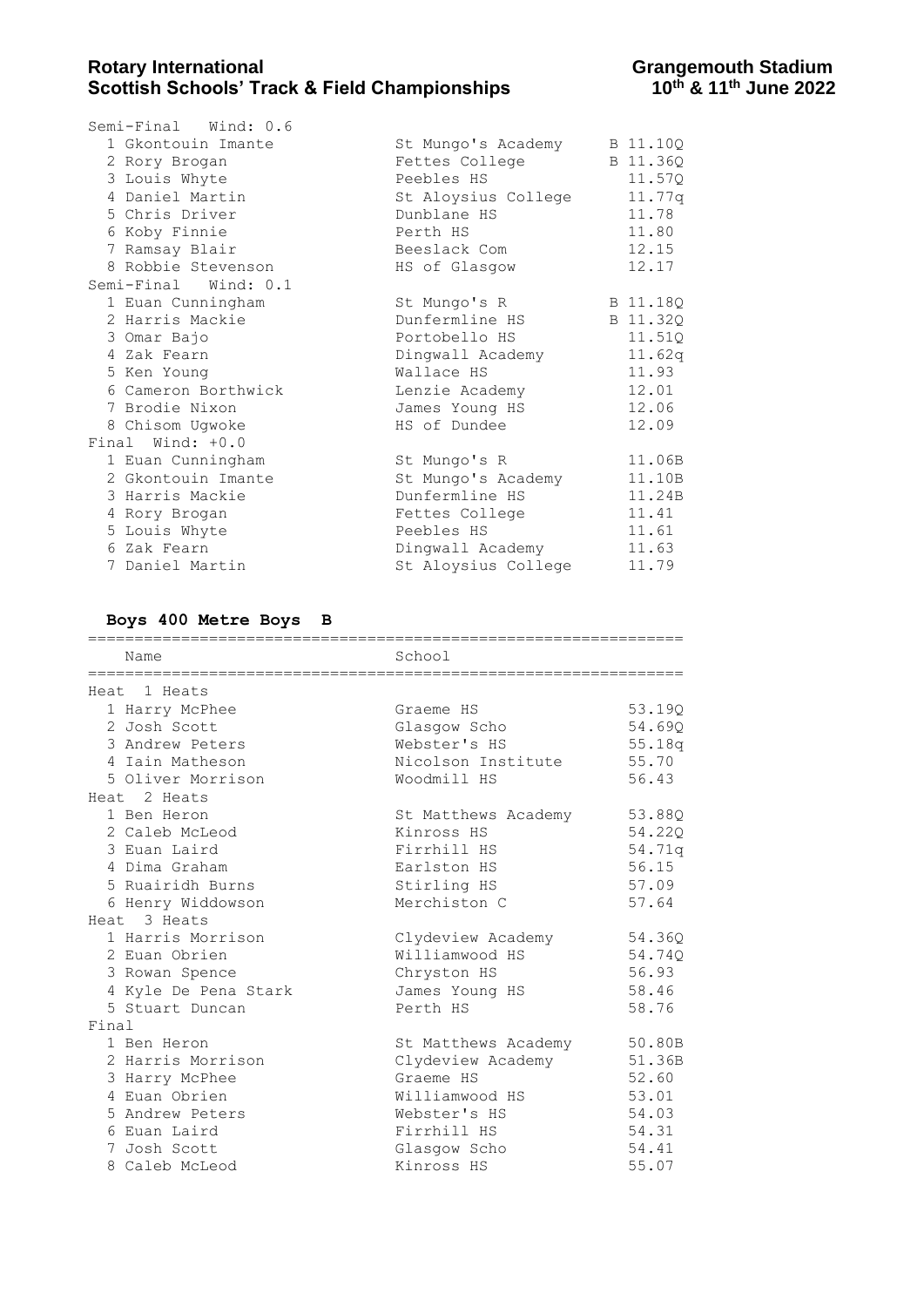**Boys 1500 Metre Boys B**

|       | Name                | School              |          |
|-------|---------------------|---------------------|----------|
|       | Heat, 1 Heats       |                     |          |
|       | 1 Corey Campbell    | George Herio        | 4:24.74Q |
|       | 2 Jamie Phillips    | Marr College        | 4:24.77Q |
|       | 3 Finlay Robb       | Glasgow Gael        | 4:25.03Q |
|       | 4 Crawford Smith    | Lenzie Academy      | 4:25.28Q |
|       | 5 Thomas Reynolds   | Cults Academy       | 4:25.88Q |
|       | 6 Alister Young     | Dingwall Academy    | 4:30.78q |
|       | 7 Sam Hosie         | Duncanrig Se        | 4:33.30q |
|       | 8 Ryan Kellock      | Coatbridge HS       | 4:36.15  |
|       | 9 Kyle Johnstone    | St Columba's        | 4:42.00  |
|       | 10 Callum MacDonald | Bearsden Academy    | 4:55.22  |
|       | 11 Thomas Hughes    | Perth HS            | 5:26.82  |
|       | Heat 2 Heats        |                     |          |
|       | 1 Connor Bell       | Balfron HS          | 4:28.50Q |
|       | 2 Oliver Patton     | St Columba's School | 4:28.800 |
|       | 3 Jamie Connor      | St Andrew's         | 4:28.90Q |
|       | 4 Innes Wright      | North Berwick HS    | 4:30.10Q |
|       | 5 Connor Scobie     | Queen Margar        | 4:30.20Q |
|       | 6 Patrick Barnes    | George Watso        | 4:33.30  |
|       | 7 Finlay McKay      | Hazlehead Academy   | 4:34.10  |
|       | 8 Jamie Oldham      | Dollar Academy      | 4:42.20  |
|       | 9 Cameron Scott     | Cults Academy       | 4:52.10  |
|       | 10 Nathan Stewart   | Perth HS            | 4:53.50  |
| Final |                     |                     |          |
|       | 1 Corey Campbell    | George Herio        | 4:17.68  |
|       | 2 Oliver Patton     | St Columba's School | 4:18.17  |
|       | 3 Jamie Phillips    | Marr College        | 4:19.74  |
|       | 4 Jamie Connor      | St Andrew's         | 4:22.76  |
|       | 5 Connor Bell       | Balfron HS          | 4:23.13  |
|       | 6 Innes Wright      | North Berwick HS    | 4:30.00  |
|       | 7 Finlay Robb       | Glasgow Gael        | 4:30.92  |
|       | 8 Connor Scobie     | Queen Margar        | 4:31.79  |
|       | 9 Thomas Reynolds   | Cults Academy       | 4:32.28  |
|       | 10 Crawford Smith   | Lenzie Academy      | 4:34.62  |
|       | 11 Alister Young    | Dingwall Academy    | 4:41.49  |
|       | 12 Sam Hosie        | Duncanrig Se        | 4:46.85  |

### **Boys 3000 Metre Boys B**

| Name               | School            |          |
|--------------------|-------------------|----------|
| Section            |                   |          |
| 1 Alasdair Nugent  | Hutchesons'       | 9:26.01  |
| 2 Matthew Knak     | Woodfarm HS       | 9:33.23  |
| 3 Charlie Treharne | Glasgow Academy   | 9:36.87  |
| 4 Sam McCarthy     | Cathkin HS        | 9:42.04  |
| 5 Jonathon Dow     | Glasgow Gael      | 9:46.55  |
| 6 Jack Donald      | Baldragon Academy | 9:47.45  |
| 7 Glen Griffiths   | Williamwood HS    | 9:59.38  |
| 8 Noah Carson      | Fortrose Academy  | 10:00.72 |
| 9 Irvine Welsh     | Hawick HS         | 10:12.37 |
| 10 Fraser McIntyre | Prestwick Academy | 10:40.64 |
|                    |                   |          |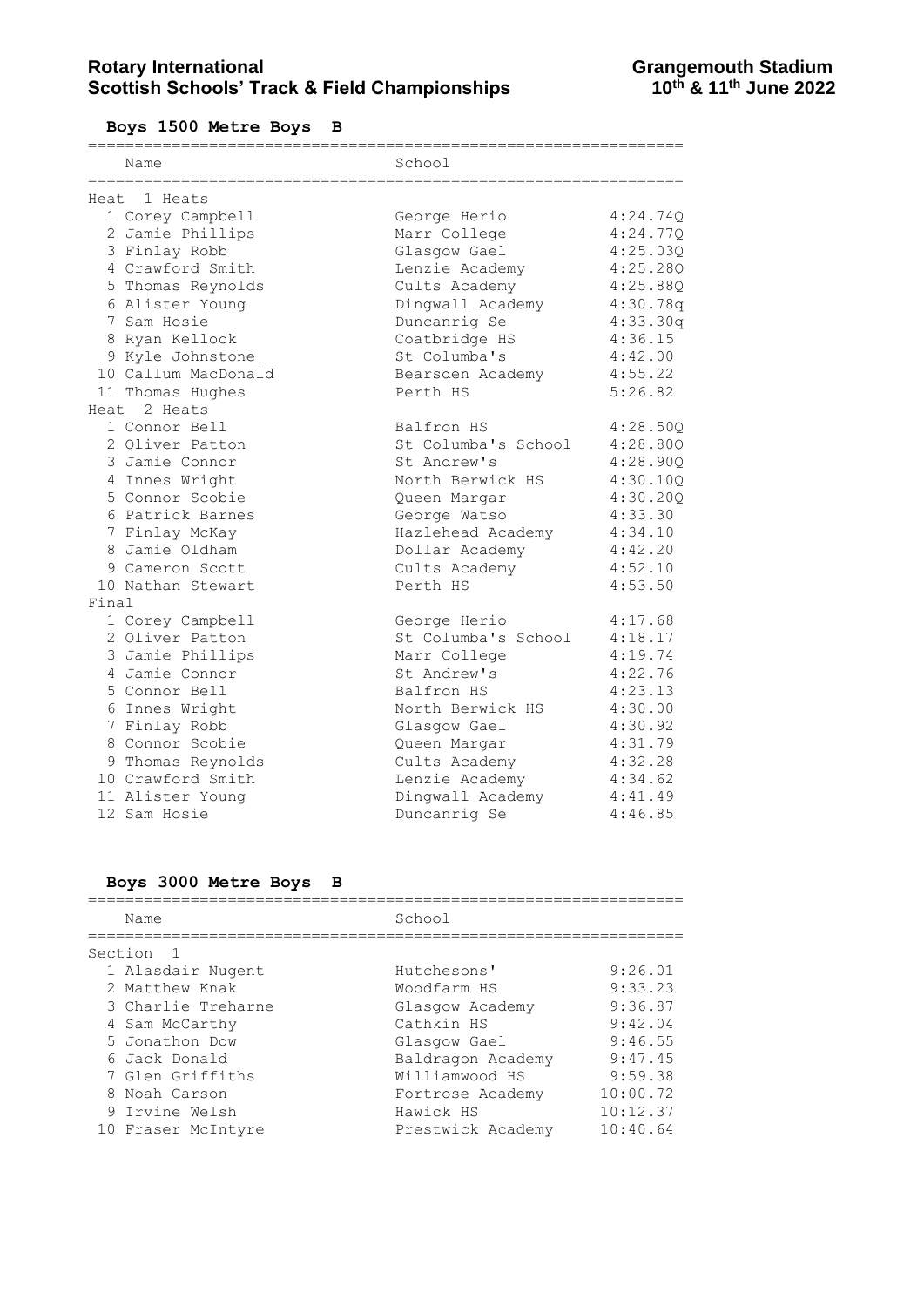## **Boys 100 Metre Hurdles Boys B**

| Name                                                                                       | School                                                    |                                  |  |
|--------------------------------------------------------------------------------------------|-----------------------------------------------------------|----------------------------------|--|
| Wind: 0.5<br>Section 1<br>1 Calum Newton<br>2 Tom Palmer<br>3 Angus Rennie<br>4 Finn Bryce | Kinross HS<br>Keith Gramma<br>Hutchesons'<br>Albyn School | 14.74<br>15.07<br>16.91<br>22.07 |  |

# **Boys 100 Metre Boys A**

| Name                                                                                                                                                                           | School                                                                                                                              |                                                                  |
|--------------------------------------------------------------------------------------------------------------------------------------------------------------------------------|-------------------------------------------------------------------------------------------------------------------------------------|------------------------------------------------------------------|
| =====================================<br>Heat 1 Heats Wind: 1.3                                                                                                                | =========================                                                                                                           |                                                                  |
| 1 Rory Voss<br>2 Samuel Kane<br>3 Simon Okiti                                                                                                                                  | Waid Academy<br>St Mungo's R<br>Notre Dame HS                                                                                       | B 10.98Q<br>B 11.13Q<br>11.21q                                   |
| 4 Amaan Raza<br>5 Max Mayer<br>6 Oliver Finlayson<br>7 Ruaridh Kelly                                                                                                           | Merchiston C<br>Stewart's Me<br>Stewart's Me<br>St Aloysius College                                                                 | 11.52<br>11.77<br>12.11<br>12.75                                 |
| Heat 2 Heats Wind: $-0.1$<br>1 James McMillan<br>2 Tom Kelly<br>3 Lewis Tidy<br>4 Lochlan Steel<br>5 Callum Black<br>6 Finlay Rayner<br>7 Sam Jarvis<br>Heat 3 Heats Wind: 2.1 | Caldervale HS<br>George Watso<br>St Joseph's Academy<br>Inverclyde Academy<br>Duncanrig Se<br>HS of Glasgow<br>Glasgow Gael         | B 10.96Q<br>11.260<br>11.32q<br>11.40<br>11.62<br>11.97<br>12.48 |
| 1 Arran Coyne<br>2 Ally Mitchell<br>3 Robin Snedden<br>4 Liam Daly<br>5 Cameron Martin<br>6 Jacob Tainish<br>7 Michail Mavrideros                                              | Merchiston C<br>Grange Academy<br>Culloden Academy<br>Charleston Academy<br>Larkhall Academy<br>Bearsden Academy<br>Holy Rood RC HS | B 11.12Q<br>11.23Q<br>11.60<br>11.62<br>12.11<br>12.74<br>13.29  |
| Final<br>Wind: 0.1<br>1 James McMillan<br>2 Rory Voss<br>3 Arran Coyne<br>4 Samuel Kane<br>5 Ally Mitchell<br>6 Simon Okiti<br>7 Tom Kelly                                     | Caldervale HS<br>Waid Academy<br>Merchiston C<br>St Mungo's R<br>Grange Academy<br>Notre Dame HS<br>George Watso                    | 11.06B<br>11.12B<br>11.22<br>11.25<br>11.30<br>11.33<br>11.34    |
| 8 Lewis Tidy                                                                                                                                                                   | St Joseph's Academy                                                                                                                 | 11.36                                                            |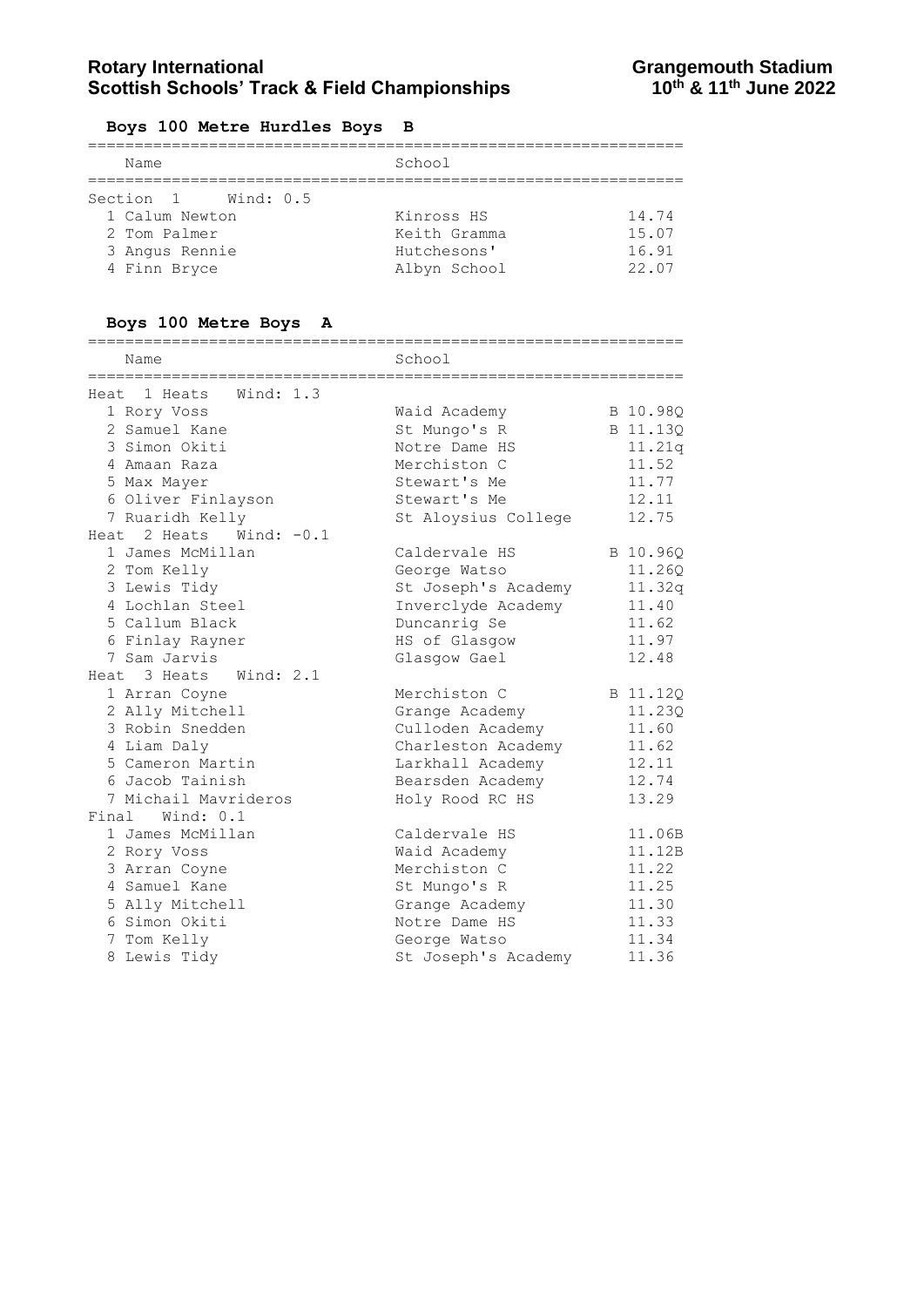# **Rotary International Constrained Bene and Stadium Scottish Schools' Track & Field Championships Constrained Activity**<br>10<sup>th</sup> & 11<sup>th</sup> June 2022 **Scottish Schools' Track & Field Championships**

#### **Boys 400 Metre Boys A**

| Name               | School            |        |
|--------------------|-------------------|--------|
| Section 1          |                   |        |
| 1 Ryan Fox         | Baldragon Academy | 50.49B |
| 2 Calum Mackenzie  | Greenfaulds HS    | 51.04B |
| 3 Luke McCarroll   | Merchiston C      | 51.85  |
| 4 Mateo Hughes     | George Watso      | 53.00  |
| 5 Callum Gladwin   | George Herio      | 56.23  |
| 6 Oliver Finlayson | Stewart's Me      | 56.93  |

### **Boys 1500 Metre Boys A**

| Name                | School             |         |
|---------------------|--------------------|---------|
| 1 Jonathan Marshall | West Calder HS     | 4:10.48 |
| 2 Andrew Thomson    | Inverkeithing HS   | 4:13.48 |
| 3 Ross Obrien       | Williamwood HS     | 4:14.18 |
| 4 Kai Crawford      | Albyn School       | 4:16.99 |
| 5 Ross Dewar        | St. Thomas Of      | 4:19.63 |
| 6 Ewan Christie     | Earlston HS        | 4:22.62 |
| 7 Josh McKinlay     | Glasgow Scho       | 4:24.51 |
| 8 Murray Macdonald  | Nicolson Institute | 4:25.34 |
| 9 Matthew Cox       | King's Park        | 4:26.85 |

### **Boys 3000 Metre Boys A**

| Name                | School           |            |
|---------------------|------------------|------------|
| 1 Warren Lorente    | Monifieth HS     | 8:38.86CBP |
| 2 Conan Harper      | Langholm Academy | 8:40.32    |
| 3 Sam Griffin       | Aberdeen Gra     | 8:41.44    |
| 4 Ross-Davie Finlay | HS of Glasgow    | 8:47.17    |
| 5 Reuben MacDonald  | Hillpark Sec     | 9:08.68    |
| 6 Angus Wright      | George Herio     | 9:14.88    |
| 7 Robbie Welsh      | Hawick HS        | 9:44.77    |
| -- Cameron Kerr     | Stirling HS      | DNF        |

### **Boys 110 Metre Hurdles Boys A**

| Name             | School         |        |
|------------------|----------------|--------|
| Wind: $-2.9$     |                |        |
| 1 Cameron Forbes | Firrhill HS    | 14.79B |
| 2 Ben Chatham    | Glasgow Scho   | 15.76B |
| 3 Euan Wallace   | Greenfaulds HS | 1669   |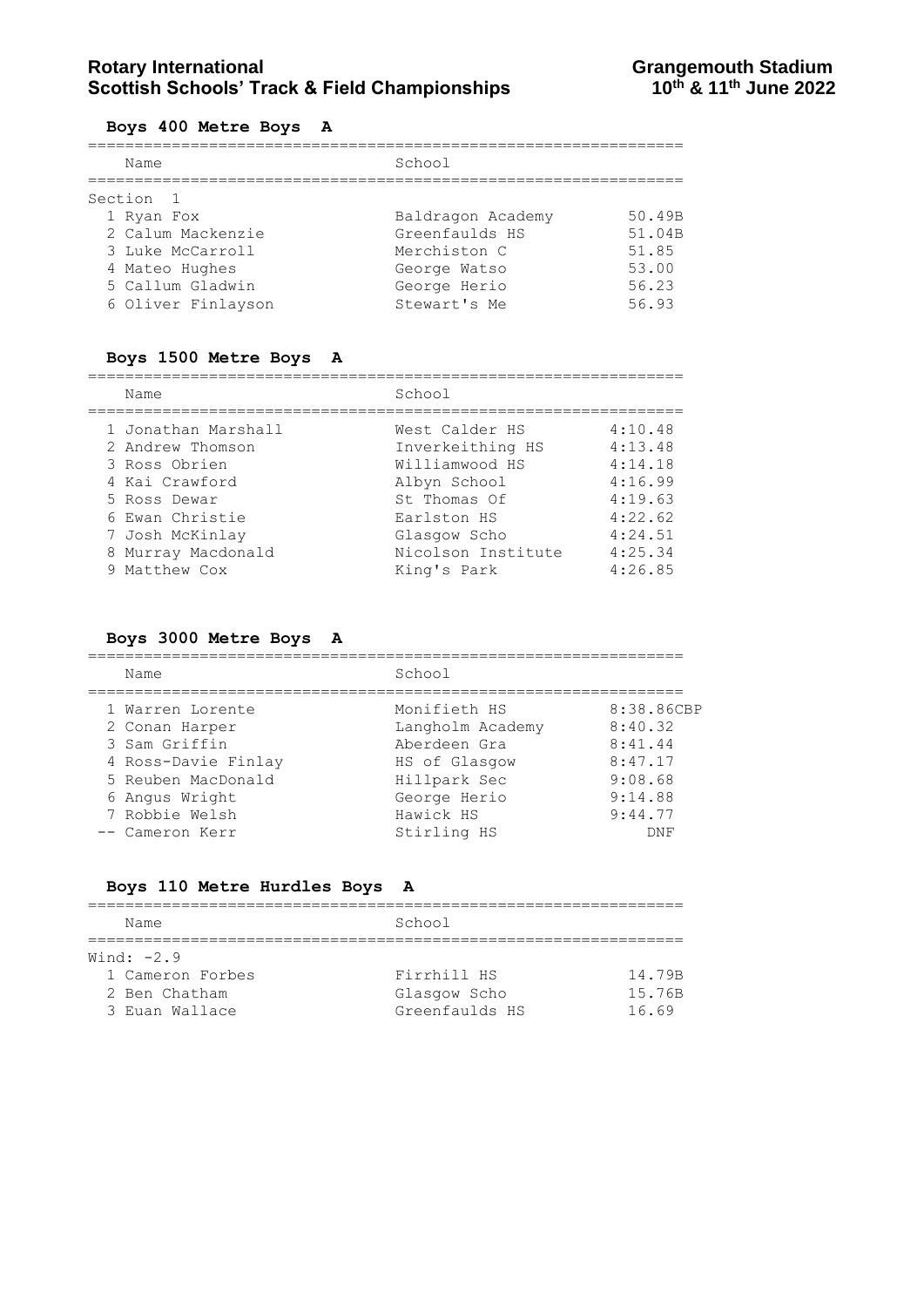### Rotary International **Rotary International**<br>Scottish Schools' Track & Field Championships **Grangemouth Stadium**<br>10<sup>th</sup> & 11<sup>th</sup> June 2022 **Scottish Schools' Track & Field Championships**

**Girls High Jump Girls D**

| Name                       | School              |       |
|----------------------------|---------------------|-------|
| 1 Grace Malley             | St Andrew's         | 1.42m |
| 2 Aimee Calder             | Larbert HS          | 1.40m |
| 3 Lianne Staal             | George Herio        | 1.40m |
| 4 Eve Innes                | George Watso        | 1.35m |
| 5 Eilidh Neillie-Rutherfor | Speyside HS         | 1.30m |
| 6 Jo Jo Hirst              | Mary Erskine        | 1.30m |
| 7 Erin Longmuir            | St Aloysius College | 1.30m |
| 8 Annabelle Van Der Merwe  | George Watso        | 1.25m |
| 9 Lucy Cooper              | Cumbernauld Academy | 1.20m |
| 9 Eilidh Melvin            | Aberdeen Gra        | 1.20m |
| -- Rachel Barnett          | Oueen Anne HS       | NΗ    |
| -- Lexie Speirs            | King's Park         | NΗ    |
|                            |                     |       |

#### **Girls Shot Putt Girls D**

================================================================ Name School ================================================================ 1 Niamh Pegrum Hamilton Gra 9.80mB 2 Emily Allison Greenfaulds HS 9.00m 3 Mia Fairweather  $\sim$  Kinross HS 8.89m 4 Alise McLauchlan HS of Glasgow 8.49m 5 Anna Bondar Braidhurst HS 8.44m 6 Miley Carruthers Kilmarnock Academy 7.91m 7 Kirsten Small Meldrum Academy 7.08m 8 Emma Foster St Kentigern 6.97m 9 Risha Ward Glasgow Gael 6.55m 10 Laurie MacDonald Glasgow Gael 6.18m 11 Alex Waterson-Law Galashiels Academy 6.13m 12 Lucy Ward James Gilles 5.99m 13 Niamh Cameron Taylor HS 4.70m

#### **Girls High Jump Girls C**

| Name                | School              |        |
|---------------------|---------------------|--------|
| 1 Isla Ross         | Williamwood HS      | 1.59mB |
| 2 Matilda Brockley  | Langholm Academy    | 1.50mB |
| 3 Loren Stewart     | McLaren HS          | 1.45m  |
| 4 Charis Crawford   | Bishopbriggs        | 1.45m  |
| 5 Abigail Kennedy   | St Joseph's Academy | 1.45m  |
| 5 Millie Goodwin    | St Ninian's         | 1.45m  |
| 7 Jenna Scott       | Kirkwall Gra        | 1.40m  |
| 7 Naideen Dailly    | Largs Academy       | 1.40m  |
| 9 Maisie Ling       | Mearns Castle HS    | 1.40m  |
| 9 Amy Jenkinson     | Dollar Academy      | 1.40m  |
| 11 Ava Anderson     | Greenfaulds HS      | 1.40m  |
| 12 Hannah McDermott | Dalziel HS          | 1.35m  |
| 13 Jennifer Cain    | Mary Erskine        | 1.35m  |
| 14 Zeta Ritchie     | Hutchesons'         | 1.35m  |
| 15 Skye Cameron     | Largs Academy       | 1.35m  |
| 15 Jenna Park       | Edinburgh Academy   | 1.35m  |
| 17 Millie Dennison  | Stronsay Junior HS  | 1.30m  |
| 17 Ellie Miller     | Mary Erskine        | 1.30m  |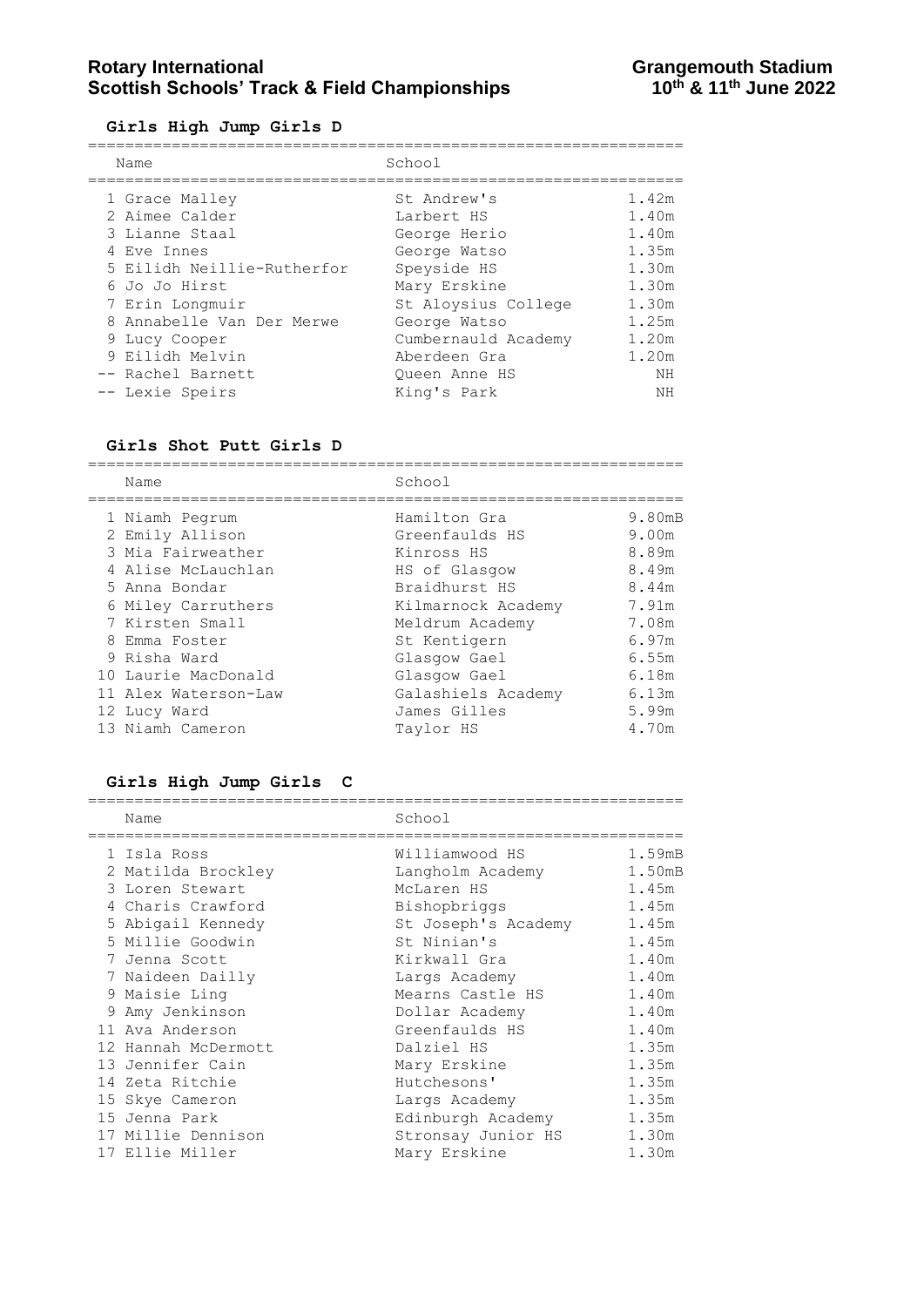#### **Girls Pole Vault Girls C**

| Name              | School       |        |
|-------------------|--------------|--------|
|                   |              |        |
| 1 Charis Crawford | Bishopbriggs | 2 40mB |

#### **Girls Long Jump Girls C**

| Name                                                                                                                 | School                                                                                   |                                                                                      | Wind                    |
|----------------------------------------------------------------------------------------------------------------------|------------------------------------------------------------------------------------------|--------------------------------------------------------------------------------------|-------------------------|
| 1 Hannah Turnbull<br>2 Lexi Grant<br>3 Loren Stewart<br>4 Matilda Brockley<br>5 Aleshia O'Connor<br>6 Connie Bateman | St Ninian's<br>Elgin HS<br>McLaren HS<br>Langholm Academy<br>St Aidan's HS<br>McLaren HS | 5.15mB 1.4<br>$5.12 \text{mB}$ 0.6<br>$5.02m$ 3.4<br>5.01m<br>4.88m<br>$4.60m$ $0.2$ | $-2.3$<br>$-0.6$        |
| 7 Alannah Snowden<br>8 Lucy McLean<br>9 Astrid Friel<br>10 Tamzyn Allan                                              | Bathgate Academy<br>Banchory Academy<br>Hutchesons'<br>HS of Dundee                      | $4.47m -2.8$<br>4.33m<br>4.31m<br>3.99m                                              | 1.0<br>$-1.5$<br>$-0.7$ |

#### **Girls Javelin Throw Girls C**

| Name             | School             |         |
|------------------|--------------------|---------|
| 1 Lucy Kenyon    | Stromness Academy  | 29.39mB |
| 2 Clemmie Pim    | Fettes College     | 27.87mB |
| 3 Chloe Fox      | Turnbull HS        | 26.99m  |
| 4 Emily Appleson | Edinburgh Academy  | 22.82m  |
| 5 Alice Mourao   | Mary Erskine       | 21.82m  |
| 6 Ava Mitchell   | Dalziel HS         | 20.98m  |
| 7 Poppy Lunn     | Galashiels Academy | 16.17m  |

### **Girls Pole Vault Girls B**

| Name           | School       |        |
|----------------|--------------|--------|
|                |              |        |
| 1 Rosie Meyer  | Albyn School | 2.60mB |
| 2 Cara Weir    | Hillpark Sec | 2.50mB |
| 3 Maisie Hinks | Glasgow Gael | 2.20m  |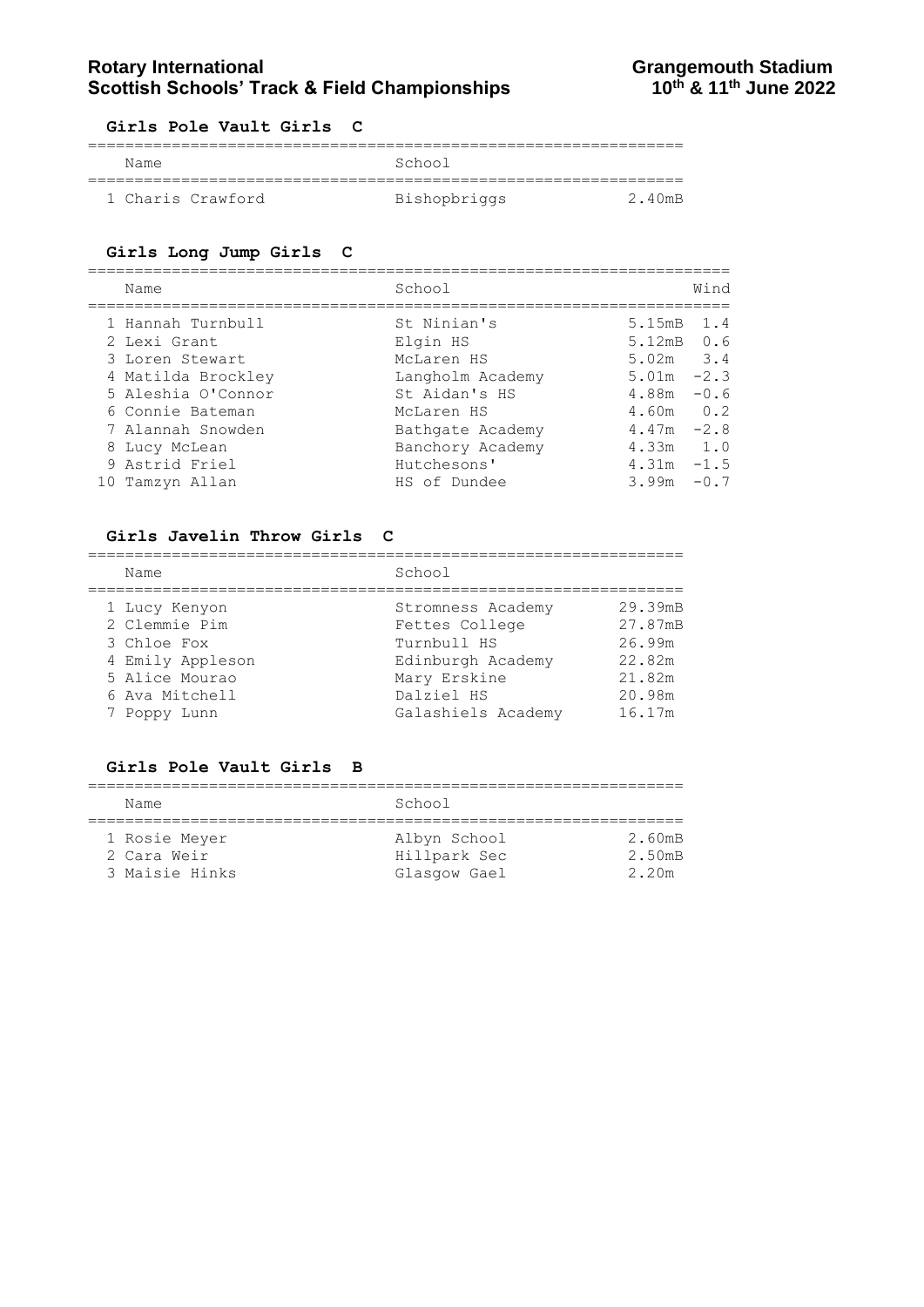#### **Girls Shot Putt Girls B**

| Name                    | School              |           |
|-------------------------|---------------------|-----------|
| 1 Meghan Porterfield    | Duncanrig Se        | 14.21mCBP |
| 2 Jade Gray             | Hamilton Gra        | 12.68mB   |
| 3 Angela McAuslan-Kelly | Robert Gordo        | 11.78mB   |
| 4 Courtney Barbour      | Annan Academy       | 11.52mB   |
| 5 Holly Wilson          | Peebles HS          | 9.87mB    |
| 6 Carly Smith           | James Young HS      | 9.57m     |
| 7 Isla Thoms            | Glasgow Gael        | 9.31m     |
| 8 Cara Cuthbert         | Inverness Ro        | 9.27m     |
| 9 Hana Gay              | Greenfaulds HS      | 8.64m     |
| 10 Katie Matheson       | Boclair Academy     | 8.58m     |
| 11 Maddie McGregor      | Largs Academy       | 8.38m     |
| 12 Roshni Takon         | St Ninian's         | 8.10m     |
| 13 Esther Taylor        | Currie Community HS | 8.04m     |
| 14 Olivia Craig         | HS of Dundee        | 6.98m     |
| 15 Megan Maclean        | Nicolson Institute  | 6.84m     |

#### **Girls Hammer Throw Girls B**

================================================================ Name School

|  | 1 Angela McAuslan-Kelly | Robert Gordo   | 53.88mB |
|--|-------------------------|----------------|---------|
|  | 2 Hana Gay              | Greenfaulds HS | 47.75mB |
|  | 3 Leona Fernandes       | Inverness Ro   | 45.79mB |
|  | 4 Erin Ouinn            | Annan Academy  | 45.34mB |
|  | 5 Ellie Byers           | Annan Academy  | 41.76mB |
|  | 6 Roxanne Hardie        | James Young HS | 20.55m  |
|  |                         |                |         |

#### **Girls Javelin Throw Girls B**

| Name                                                                                             | School                                                                                 |                                                 |
|--------------------------------------------------------------------------------------------------|----------------------------------------------------------------------------------------|-------------------------------------------------|
| 1 Leona Fernandes<br>2 Maisie Hinks<br>3 Freya Murty<br>4 Zoe Loughrey<br>5 Francesca Greenstock | Inverness Ro<br>Glasgow Gael<br>Kelvinside Academy<br>Balfron HS<br>Nicolson Institute | 33.57mB<br>31.49m<br>28.98m<br>28.83m<br>12.96m |

#### **Girls Pole Vault Girls A**

| Name                    | School             |        |
|-------------------------|--------------------|--------|
|                         |                    |        |
| 1 Lara Storrie          | Hyndland Sec       | 2.80mB |
| 2 Isla Fotheringham     | Glasgow Academy    | 2.80mB |
| 3 Lexy Kenhard          | Hermitage Academy  | 2.60mB |
| -- Emily Stroubou-Maker | Strathallan School | NH     |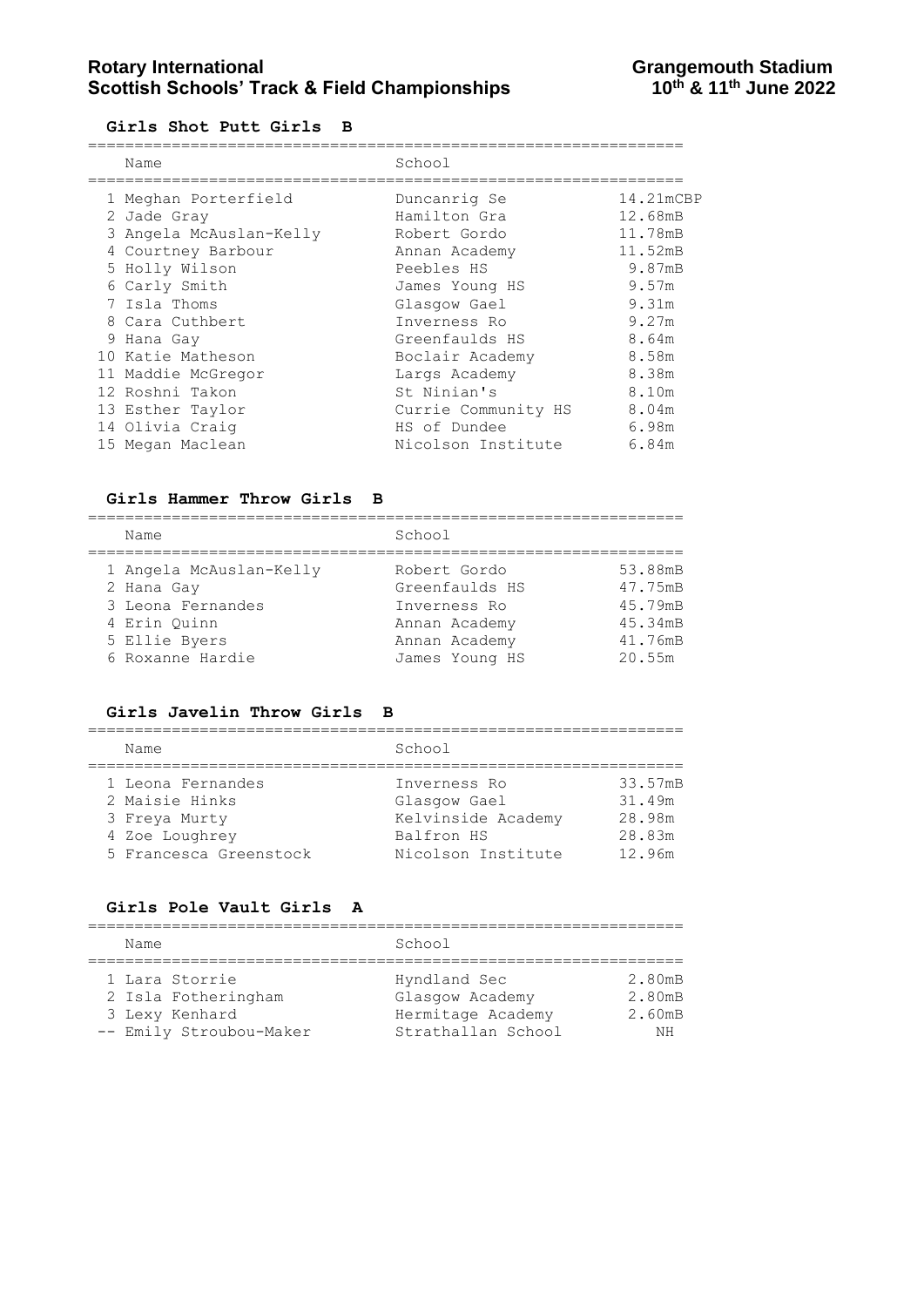# **Rotary International Constrained Bene and Stadium Stadium Stadium Stadium Stadium Stadium Stadium Stadium Stadium Stadium Stadium Stadium Stadium Stadium Stadium Stadium Stadium Stadium Stadium Stadium Stadium Stadium Sta Scottish Schools' Track & Field Championships**

#### **Girls Long Jump Girls A**

| Name                                   | School                             |                           | Wind       |
|----------------------------------------|------------------------------------|---------------------------|------------|
| 1 Holly Kirkwood<br>2 Samantha McClune | Lenzie Academy<br>Garnock Comm     | 5.32mB 1.7<br>$5.03m$ 0.7 |            |
| 3 Isla Raeburn<br>4 Erin Hall          | Kilmarnock Academy<br>Ross HS      | 5.01m<br>4.87m            | 1.9<br>2.2 |
| 5 Beth Bushell<br>6 Nicole Cameron     | Jordanhill School<br>Calderglen HS | 4.79m<br>4.62m            | 1.5<br>0.2 |

#### **Girls Shot Putt Girls A**

| Name           | School             |         |  |
|----------------|--------------------|---------|--|
| 1 Amy Kennedy  | Greenfaulds HS     | 12.54mB |  |
| 2 Isla Raeburn | Kilmarnock Academy | 9.45m   |  |
| 3 Kitty Burton | Ellon Academy      | 8.90m   |  |
| 4 Cassie Bain  | Robert Gordo       | 7.00m   |  |
| 5 Erin Cameron | St Kentigern       | 6.77m   |  |
|                |                    |         |  |

#### **Girls Hammer Throw Girls A**

| Name           | School         |        |
|----------------|----------------|--------|
| 1 Lucy Hunter  | Dollar Academy | 39.71m |
| 2 Kitty Burton | Ellon Academy  | 27.53m |

#### **Girls Javelin Throw Girls A**

| Name          | School       |        |
|---------------|--------------|--------|
|               |              |        |
| 1 Cassie Bain | Robert Gordo | 19.20m |

#### **Boys Pole Vault Boys D**

| Name          | School        |       |
|---------------|---------------|-------|
| 1 Donald Ross | Portobello HS | 2.20m |

#### **Boys Shot Putt Boys D**

| Name             | School         |        |  |  |
|------------------|----------------|--------|--|--|
| 1 Angus Gay      | Greenfaulds HS | 11.17m |  |  |
| 2 Rhian Mitchell | Grange Academy | 10.68m |  |  |
| 3 Mark MacNeil   | Glasgow Gael   | 10.64m |  |  |
| 4 Jacob Gammie   | Stewart's Me   | 10.06m |  |  |
| 5 Jesse Ji       | HS of Glasgow  | 9.76m  |  |  |
| 6 Angus Watson   | HS of Dundee   | 9.45m  |  |  |
| 7 Panashe Tegede | Hutchesons'    | 9.05m  |  |  |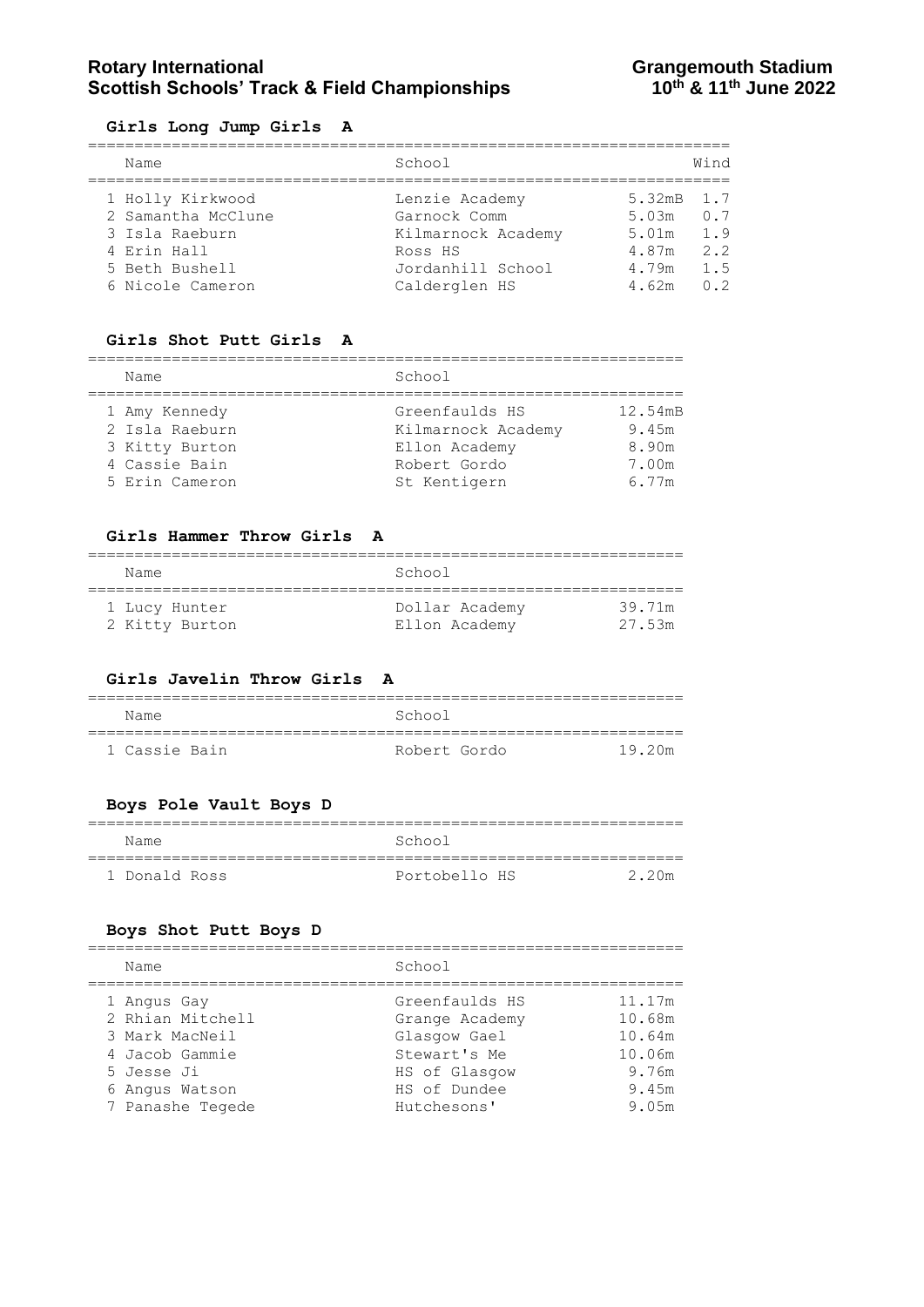# **Rotary International Constrained Bene and Stadium Scottish Schools' Track & Field Championships Constrained Activity**<br>10<sup>th</sup> & 11<sup>th</sup> June 2022 **Scottish Schools' Track & Field Championships**

#### **Boys Discus Throw Boys D**

| Name               | School             |         |
|--------------------|--------------------|---------|
| 1 Kai Bertram      | Inverness Ro       | 31.22mB |
| 2 Ben Provan       | HS of Glasgow      | 25.77m  |
| 3 English Murdo    | Charleston Academy | 25.76m  |
| 4 Jamie McDonald   | HS of Glasgow      | 23.62m  |
| 5 Mark MacNeil     | Glasgow Gael       | 23.55m  |
| 6 Finlay Deacon    | Edinburgh Academy  | 22.74m  |
| 7 Alasdair MacLeod | Glasgow Gael       | 22.32m  |
| 8 Samuel Odunewu   | Merchiston C       | 20.86m  |
| 9 Panashe Tegede   | Hutchesons'        | 18.90m  |
| 10 Rhian Mitchell  | Grange Academy     | 16.64m  |

### **Boys Pole Vault Boys C**

|               | _______       |      |
|---------------|---------------|------|
| Name          | School        |      |
| 1 James Clark | HS of Glasgow | 240m |

### **Boys Long Jump Boys C**

| Name                 | School              |                  | Wind   |
|----------------------|---------------------|------------------|--------|
| 1 Jonathan Hooper    | Glasgow Scho        | 5.79mB           | NWI    |
| 2 Lewis Miller       | Dunblane HS         | 5.66mB           | 1.2    |
| 3 Luc MacLeod        | Banchory Academy    | $5.61 \text{mB}$ | 0.6    |
| 4 Freddie MacFeate   | St Columba's School | 5.60mB           | NWI    |
| 5 Ewan Amos          | Nicolson Institute  | 5.35m            | 4.2    |
| 6 Dean Fearn         | Lathallan School    | 5.30m NWI        |        |
| 7 Callum Thomson     | Glasgow Scho        | 5.27m            | $+0.0$ |
| 8 Jet Guan           | Glasgow Academy     | 5.10m            | $-0.3$ |
| 9 Charlie Brinkworth | George Watso        | 4.91m            | NWI    |
| 10 Andrew Lumsden    | Lossiemouth HS      | 4.84m            | NWI    |
| 11 Luca Anderson     | George Watso        | 4.79m            | NWI    |
| 12 Lewis Muir        | Inverkeithing HS    | 4.74m            | NWI    |
| 13 Murray Waugh      | Hutchesons'         | 4.47m            | NWI    |
| 14 Liam Flaherty     | St Mungo's R        | 4.38m            | NWI    |
| 15 Gregor Sloan      | Hutchesons'         | 4.02m            | NWI    |
|                      |                     |                  |        |

#### **Boys Shot Putt Boys C**

| Name             | School           |        |
|------------------|------------------|--------|
| 1 Jack Devanny   | Kinross HS       | 11.63m |
| 2 Abdul Mohammed | Lomond School    | 11.47m |
| 3 Mason Wood     | George Watso     | 10.65m |
| 4 James Coyle    | Glasgow Academy  | 10.36m |
| 5 Ethan Reilly   | Bearsden Academy | 10.07m |
| 6 Zak Mohammed   | Hutchesons'      | 9.25m  |
| 7 Alex Thomson   | Inveralmond      | 9.23m  |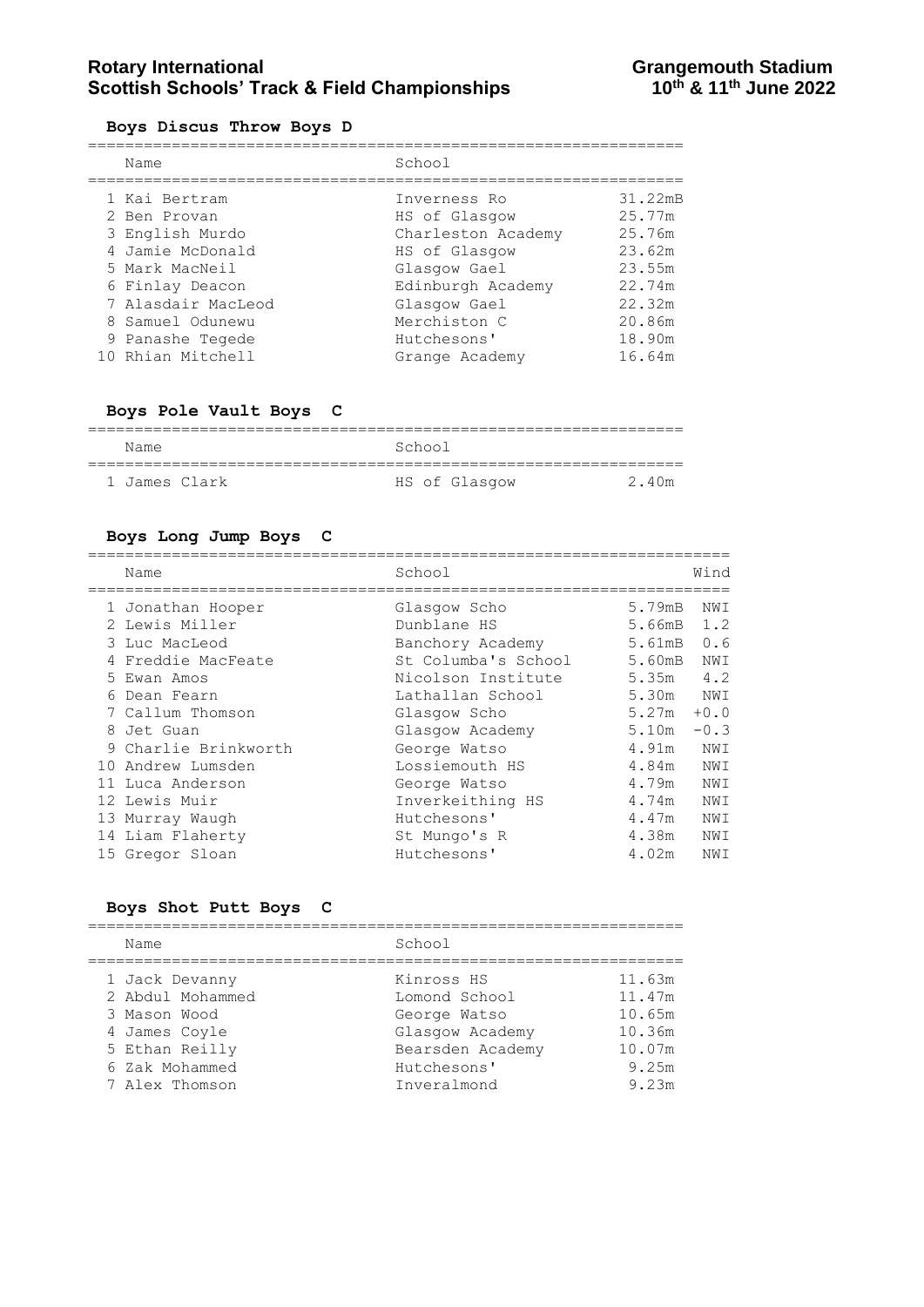# **Rotary International Constrained Bene and Stadium Scottish Schools' Track & Field Championships Constrained Activity**<br>10<sup>th</sup> & 11<sup>th</sup> June 2022 **Scottish Schools' Track & Field Championships**

#### **Boys High Jump Boys B**

| Name               | School             |           |
|--------------------|--------------------|-----------|
| 1 Matthew Tait     | Lasswade HS Centre | 1.95mB    |
| 2 Calum Newton     | Kinross HS         | 1.80mB    |
| 3 Ryan Davie       | Mearns Castle HS   | 1.75m     |
| 4 Jackson Adams    | HS of Glasgow      | 1.75m     |
| 5 Uri Barcello-Lee | Glasgow Academy    | 1.60m     |
| 6 Oliver Morrison  | Woodmill HS        | 1.60m     |
| 7 Max Linklater    | Stromness Academy  | 1.60m     |
| 8 Alec Millar      | Lasswade HS Centre | 1.50m     |
| -- Michael Winship | Glasgow Academy    | <b>NH</b> |

# **Boys Hammer Throw Boys B**

| Name                                                                                              | School                                                                               |                                                    |
|---------------------------------------------------------------------------------------------------|--------------------------------------------------------------------------------------|----------------------------------------------------|
| 1 Callum Hendry<br>2 Sean Radabaugh<br>3 Rory Stainsby<br>4 Logan Mitchell<br>5 Declan McClelland | Braidhurst HS<br>Millburn Academy<br>Millburn Academy<br>Grange Academy<br>Biggar HS | 54.23mB<br>47.86mB<br>46.96mB<br>42.43mB<br>40.20m |

#### **Boys Javelin Throw Boys B**

| Name                 | School           |         |
|----------------------|------------------|---------|
| 1 Zak Fearn          | Dingwall Academy | 50.35mB |
| 2 Logan Turnbull     | Greenfaulds HS   | 45.23m  |
| 3 Ben Main           | Queen Victor     | 41.37m  |
| 4 Brayden Dean       | Grange Academy   | 40.37m  |
| 5 Ferqus Pim         | Fettes College   | 38.05m  |
| 6 Harrison Wood      | George Watso     | 37.90m  |
| 7 Ben de laet Gamble | HS of Glasgow    | 36.07m  |
| 8 Jamie Sutherland   | Kirkwall Gra     | 35.92m  |
| 9 Joel Bennett       | Stewart's Me     | 35.03m  |
| 10 Henry Kesterton   | George Herio     | 34.00m  |
| 11 Finn Bryce        | Albyn School     | 32.77m  |
| 12 Zuan Chen         | HS of Glasgow    | 29.87m  |
| 13 Cameron Scott     | Cults Academy    | 25.23m  |
| 14 Declan McClelland | Biggar HS        | 23.50m  |
| -- Ruaridh Cavin     | Stewart's Me     | FOUL    |

### **Boys Long Jump Boys A**

| Name              | School        | Wind           |
|-------------------|---------------|----------------|
| 1 Samuel Kane     | St Mungo's R  | 6.83mB 3.3     |
| 2 Cole Mapara     | Merchiston C  | $6.78mB - 0.6$ |
| 3 Ben Chatham     | Glasgow Scho  | 6.34mB 1.4     |
| 4 Alex Callaway   | Merchiston C  | $6.10m - 1.6$  |
| 5 Rory Voss       | Waid Academy  | 2.8<br>5.81m   |
| 6 Steven Carswell | Hutchesons'   | 1.1<br>5.38m   |
| 7 Finlay Rayner   | HS of Glasgow | 5.2<br>5.20m   |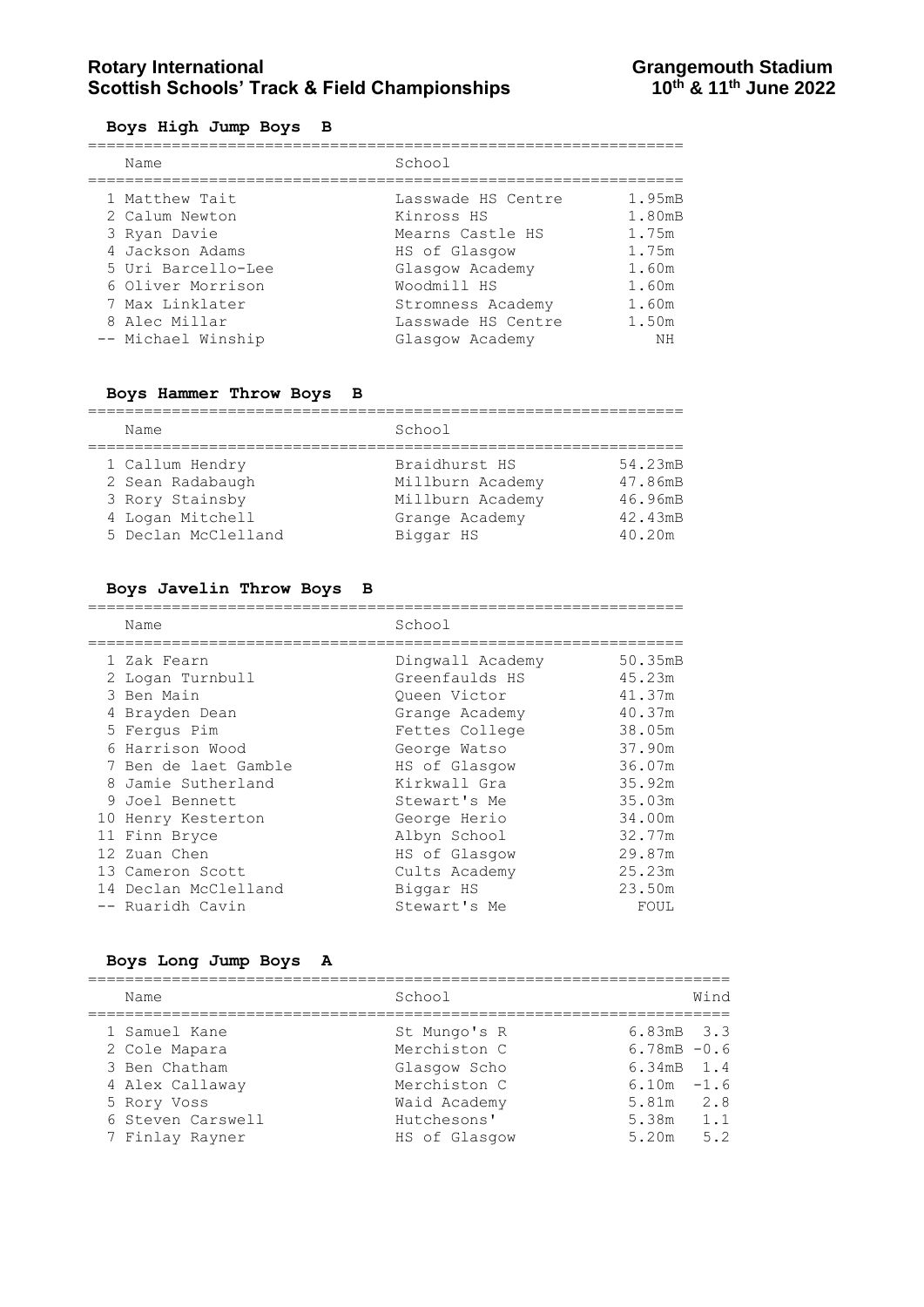#### **Boys Discus Throw Boys A**

|  | Name                | School               |        |
|--|---------------------|----------------------|--------|
|  |                     |                      |        |
|  | 1 Alasdair Anderson | Perth Academy        | 35.33m |
|  | 2 William Bailey    | Uddingston G         | 32.94m |
|  | 3 Ryan Rooney       | St. Columba's School | 29.82m |
|  | 4 McKenzie Morrison | Glasgow Gael         | 22.71m |

### **Boys Hammer Throw Boys A**

| Name                                                        | School                                           |                              |  |
|-------------------------------------------------------------|--------------------------------------------------|------------------------------|--|
| 1 Gabriel McFarlane<br>2 Lewis Craigie<br>3 Craig Maclennan | Home School<br>Calderglen HS<br>Culloden Academy | 49.46mB<br>42.66mB<br>38.20m |  |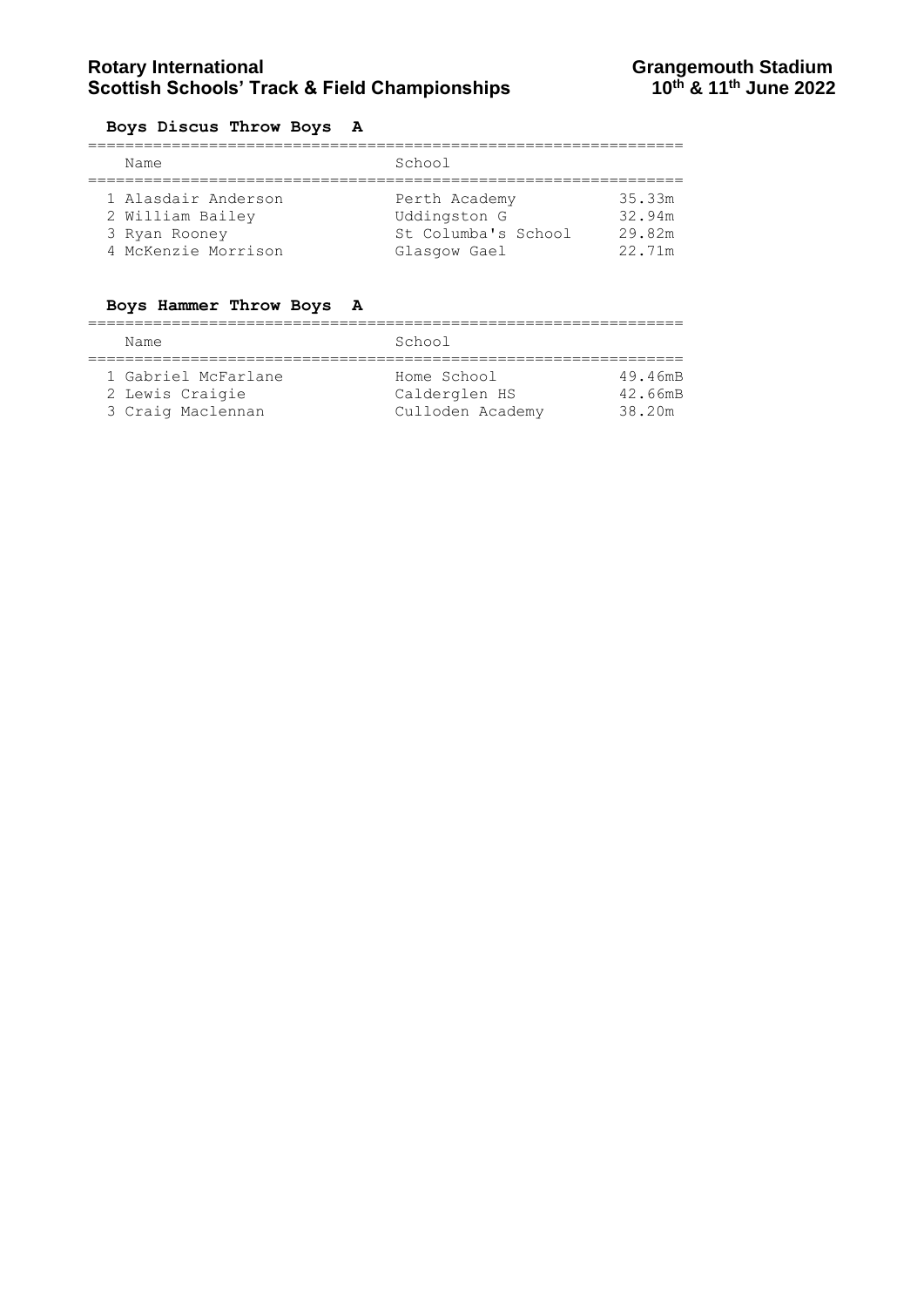# **Saturday Results**

## **Girls 100 Metre Girls D**

| Name                         | School                     |                  |
|------------------------------|----------------------------|------------------|
| Heat 1 Heats Wind: NWI       | ;========================= |                  |
| 1 Emma Clark                 | Lesmahagow HS              | B 13.05Q         |
| 2 Layla Rowlands             | HS of Glasgow              | B 13.17Q         |
| 3 Jemma Smith                | James Young HS             | 13.75Q           |
| 4 Niah Taylor                | Greenfaulds HS             | 13.89q           |
| 5 Kerry Gaya                 | Hutchesons'                | 14.18            |
| 6 Kayode Oluwole             | St Andrew's                | 14.81            |
| 7 Alicja Taborek             | St Andrew's                | 14.94            |
| 8 Nina Obewu                 | Holy Rood RC HS            | 17.82            |
| Heat 2 Heats<br>Wind: NWI    |                            |                  |
| 1 Kishi Aremu                | George Watso               | B 13.12Q         |
| 2 Antonia Brockley           | Langholm Academy           | 13.42Q           |
| 3 Favour Ugwuocha            | HS of Dundee               | 13.85Q           |
| 4 Ella Russell               | St Aloysius College        | 13.99q           |
| 5 Breya Gibson               | Marr College               | 14.04q           |
| 6 Neve Murray                | Carluke HS                 | 14.09q           |
| 7 Anna McKie                 | Dunblane HS                | 14.13            |
| 8 Esme Deacon                | Woodmill HS                | 14.23            |
| Wind: NWI<br>3 Heats<br>Heat |                            |                  |
| 1 Poppy Ballantyne           | Glasgow Academy            | 13.58Q           |
| 2 Skye Davidson              | Kilsyth Academy            | 13.92Q           |
| 3 Enya Doran                 | St Ambrose HS              | 14.15Q           |
| 4 Louisa Green               | The Communit               | 14.17            |
| 5 Tess Renwick               | Galashiels Academy         | 14.43            |
| 6 Abbie Dick                 | Taylor HS                  | 14.49            |
| 7 Olivia Taylor              | Castlehead HS              | 14.59            |
| 8 Lara Crawford              | Dollar Academy             | 14.99            |
| Heat 4 Heats<br>Wind: NWI    |                            |                  |
| 1 Olivia Muir                | Balerno Comm               | 13.45Q           |
| 2 Elizabeth Ayodele-Raji     | Glasgow Scho               | 13.92Q           |
| 3 Emily Doyle                | Lenzie Academy             | 14.10Q           |
| 4 Blaire Duncan              | Hutchesons'                | 14.10            |
| 5 Mia Fulton                 | Dollar Academy             | 14.38            |
| 6 Grace Farqhuar             | Castlehead HS              | 14.72            |
| 7 Roseanna MacDonald         | Glasgow Gael               | 14.73            |
| Semi-Final Wind: 4.1         |                            |                  |
| 1 Emma Clark                 | Lesmahagow HS              | B 13.080         |
| 2 Layla Rowlands             | HS of Glasgow              | 13.35Q           |
| 3 Poppy Ballantyne           | Glasgow Academy            | 13.55Q           |
| 4 Niah Taylor                | Greenfaulds HS             | 13.69q           |
| 5 Jemma Smith                | James Young HS             | 13.74q           |
| 6 Enya Doran                 | St Ambrose HS              | 14.26            |
| -- Elizabeth Ayodele-Raji    | Glasgow Scho               | dq R 16s2<br>DQ. |
| Semi-Final Wind: 2.4         |                            |                  |
| 1 Kishi Aremu                | George Watso               | B 12.95Q         |
| 2 Antonia Brockley           | Langholm Academy           | 13.34Q           |
| 3 Olivia Muir                | Balerno Comm               | 13.42Q           |
| 4 Favour Ugwuocha            | HS of Dundee               | 13.82            |
| 5 Ella Russell               | St Aloysius College        | 13.90            |
| 6 Skye Davidson              | Kilsyth Academy            | 13.91            |
| 7 Emily Doyle                | Lenzie Academy             | 14.03            |
| 8 Breya Gibson               | Marr College               | 14.04            |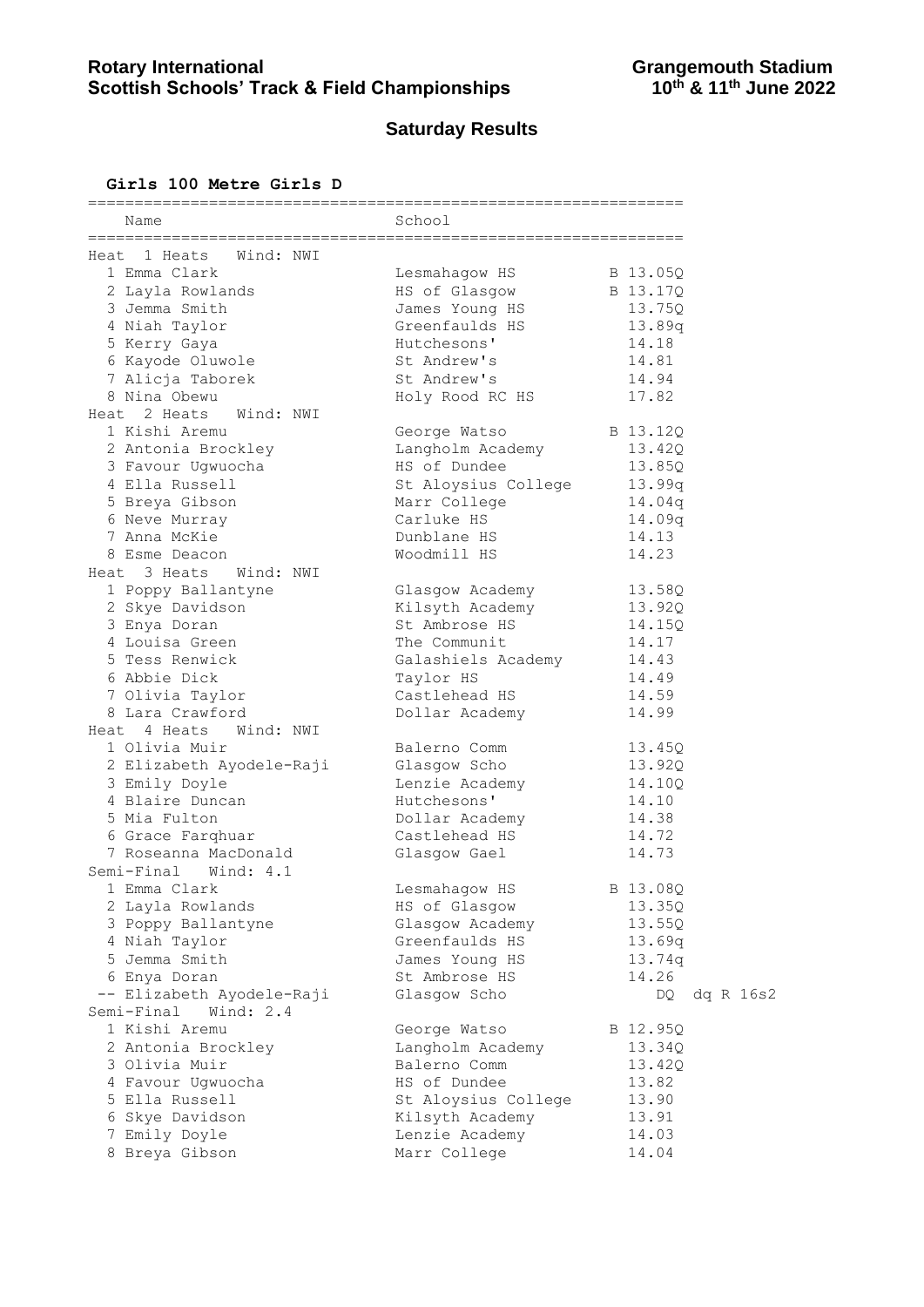| Final Wind: 2.0    |                  |        |
|--------------------|------------------|--------|
| 1 Emma Clark       | Lesmahaqow HS    | 12.76B |
| 2 Kishi Aremu      | George Watso     | 12.89B |
| 3 Layla Rowlands   | HS of Glasgow    | 13.12B |
| 4 Poppy Ballantyne | Glasgow Academy  | 13.34  |
| 5 Antonia Brockley | Langholm Academy | 13.39  |
| 6 Olivia Muir      | Balerno Comm     | 13.39  |
| 7 Jemma Smith      | James Young HS   | 13.59  |
| 8 Niah Taylor      | Greenfaulds HS   | 13.66  |
|                    |                  |        |

#### **Girls 800 Metre Girls D**

================================================================

| Name                | School           |          |  |  |  |  |
|---------------------|------------------|----------|--|--|--|--|
| Final               |                  |          |  |  |  |  |
| 1 Sarah McNulty     | St Ninian's      | 2:22.22B |  |  |  |  |
| 2 Georgia Bruce     | Firrhill HS      | 2:23.82B |  |  |  |  |
| 3 Freya Scobie      | Mearns Castle HS | 2:24.85B |  |  |  |  |
| 4 Emilie Paul       | Balerno Comm     | 2:25.53B |  |  |  |  |
| 5 Jemma MacLeod     | Braes HS         | 2:29.31  |  |  |  |  |
| 6 Amy Gallagher     | Mearns Castle HS | 2:29.70  |  |  |  |  |
| 7 Eilhinn Gillespie | Glasgow Scho     | 2:30.93  |  |  |  |  |

#### **Girls 1500 Metre Girls D**

================================================================ School

|  | Nalle             | 5011001          |          |
|--|-------------------|------------------|----------|
|  | 1 Lois Macrae     | Millburn Academy | 4:40.11B |
|  | 2 Eilidh Dallas   | The Communit     | 4:44.91B |
|  | 3 Isla Gourley    | St Columba's     | 4:49.90B |
|  | 4 Cerys Wright    | North Berwick HS | 4:56.60B |
|  | 5 Nancy Corrie    | George Watso     | 4:57.19B |
|  | 6 Kirsty Rankine  | Earlston HS      | 5:09.21B |
|  | 7 Aneesa Phillips | Hutchesons'      | 5:13.70  |
|  | 8 Eilidh Caldow   | Mearns Castle HS | 5:14.83  |
|  | 9 Millie Gairn    | Glasgow Scho     | 5:15.72  |
|  | 10 Skye Smith     | Lenzie Academy   | 5:16.81  |
|  | 11 Carys Melton   | George Watso     | 5:19.94  |
|  |                   |                  |          |

#### **Girls 75 Metre Hurdles Girls D**

| Name                   | School              |                    |
|------------------------|---------------------|--------------------|
| Heat 1 Heats Wind: 2.4 |                     |                    |
| 1 Grace Malley         | St Andrew's         | B 12.030           |
| 2 Chloe Coleman        | St Maurice's HS     | B 12.110           |
| 3 Layla Rowlands       | HS of Glasgow       | 12.810             |
| 4 Ann Njoroge          | Mary Erskine        | 14.02q             |
| 5 Amelia Paton         | Hutchesons'         | 14.23              |
| Heat 2 Heats Wind: 4.5 |                     |                    |
| 1 Holly Whittaker      | Elgin HS            | B 11.590           |
| 2 Leanna Elliot        | St Andrew's         | 13.010             |
| 3 Erin Longmuir        | St Aloysius College | 13.740             |
| 4 Freya Philip         | Edinburgh Academy   | 13.94 <sub>q</sub> |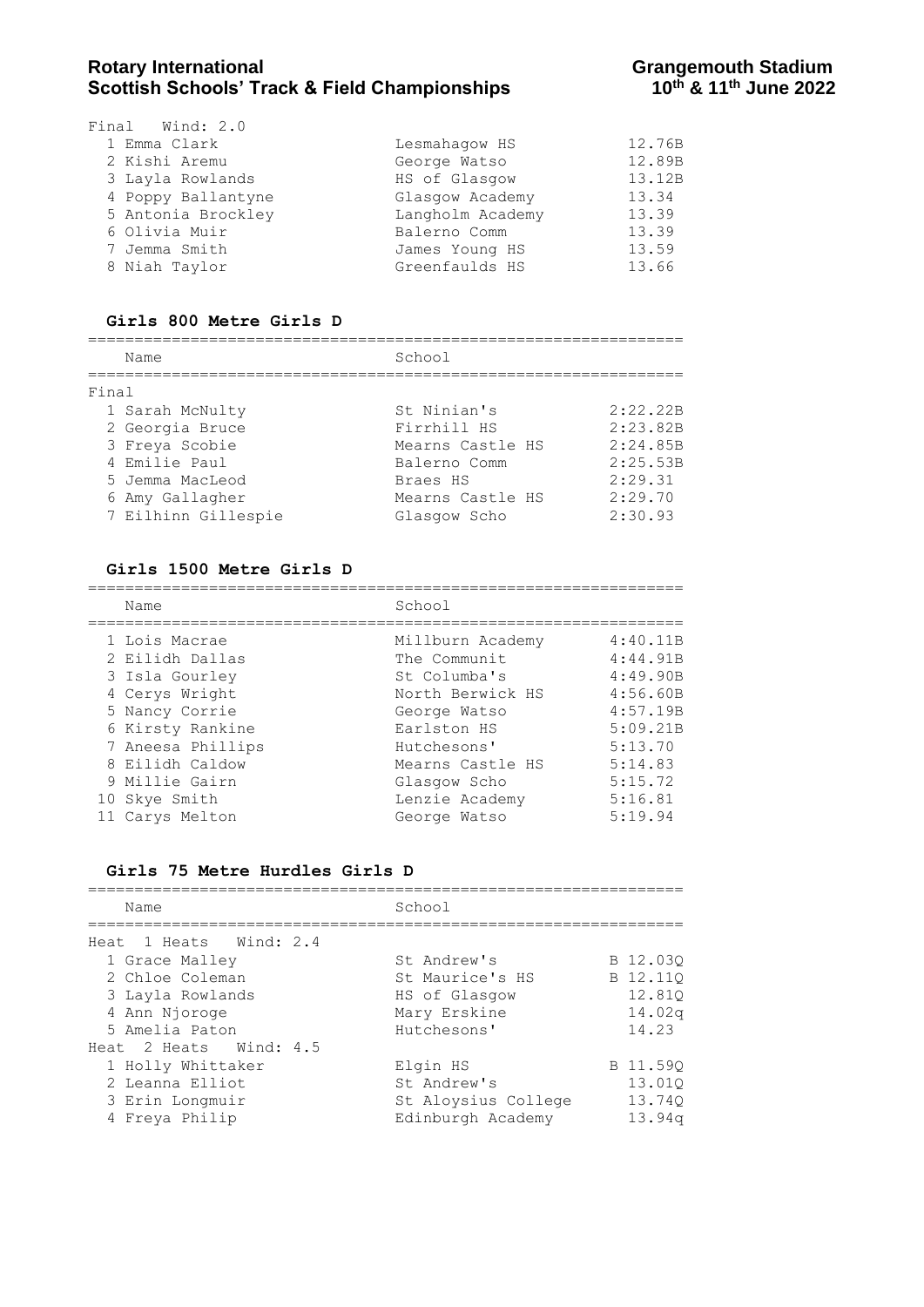| Final Wind: 2.3   |                     |          |
|-------------------|---------------------|----------|
| 1 Holly Whittaker | Elgin HS            | 11.33CBP |
| 2 Grace Malley    | St Andrew's         | 11.85B   |
| 3 Chloe Coleman   | St Maurice's HS     | 12.23B   |
| 4 Layla Rowlands  | HS of Glasgow       | 12.71    |
| 5 Leanna Elliot   | St Andrew's         | 12.76    |
| 6 Erin Longmuir   | St Aloysius College | 13.41    |
| 7 Freya Philip    | Edinburgh Academy   | 14.30    |

#### **Girls 100 Metre Girls C**

| Name                      | School              |          |
|---------------------------|---------------------|----------|
| Heat 1 Heats<br>Wind: 0.6 |                     |          |
| 1 Sophie Thomas           | Dollar Academy      | 12.93Q   |
| 2 Enam Evong              | George Watso        | 13.19Q   |
| 3 Ava Cruickshank         | Elgin Academy       | 13.28q   |
| 4 Eva Carvil              | Gryffe HS           | 13.82    |
| 5 Sara Konjani            | Bearsden Academy    | 15.33    |
| 6 Abby Renwick            | Airdrie Academy     | 15.44    |
| Heat 2 Heats<br>Wind: 4.6 |                     |          |
| 1 Tehilah Okonkwo         | St Aidan's HS       | B 12.68Q |
| 2 Ngai Gigya              | Glasgow Scho        | 13.07Q   |
| 3 Hannah Turnbull         | St Ninian's         | 13.12q   |
| 4 Isla Keir               | Mary Erskine        | 13.55    |
| 5 Niamh Reilly            | St Maurice's HS     | 13.63    |
| 6 Abi Deacon              | Woodmill HS         | 13.87    |
| Heat 3 Heats Wind: 1.2    |                     |          |
| 1 Onomen Ibhanesebhor     | St Aloysius College | 12.99Q   |
| 2 Caitlin Aird            | The Communit        | 13.48Q   |
| 3 Ella Jones              | Currie Community HS | 13.60    |
| 4 Lucy McLean             | Banchory Academy    | 13.65    |
| 5 Emma Whittle            | Calderglen HS       | 13.94    |
| 6 Edie Simmers-Clark      | Hutchesons'         | 14.04    |
| Final Wind: 4.1           |                     |          |
| 1 Tehilah Okonkwo         | St Aidan's HS       | 12.25CBP |
| 2 Sophie Thomas           | Dollar Academy      | 12.41B   |
| 3 Onomen Ibhanesebhor     | St Aloysius College | 12.90    |
| 4 Enam Evong              | George Watso        | 13.14    |
| 5 Hannah Turnbull         | St Ninian's         | 13.15    |
| 6 Ngai Gigya              | Glasgow Scho        | 13.15    |
| 7 Ava Cruickshank         | Elgin Academy       | 13.22    |
| 8 Caitlin Aird            | The Communit        | 13.74    |

#### **Girls 300 Metre Girls C**

| Name               | School         |          |
|--------------------|----------------|----------|
| Heat 1 Heats       |                |          |
| 1 Caitlin McGeachy | Glasgow Scho   | B 42.780 |
| 2 Emma Hamilton    | St Ambrose HS  | B 43.850 |
| 3 Abi Coltherd     | Kirkwall Gra   | 44.570   |
| 4 Emily Williams   | Williamwood HS | 44.94    |
| 5 Ava Millican     | St Andrew's    | 45.46    |
| Heat 2 Heats       |                |          |
| 1 Lauren Abbott    | Elgin Academy  | B 42.61Q |
| 2 Beth Campbell    | HS of Glasgow  | B 43.450 |
| 3 Charlotte Smart  | George Watso   | B 43.570 |
| 4 Lauren McNair    | Caldervale HS  | B 44.02q |
| 5 Eloise Scott     | Boroughmuir HS | 44.87q   |
| 6 Molly Hunter     | Doon Academy   | 45.14    |
|                    |                |          |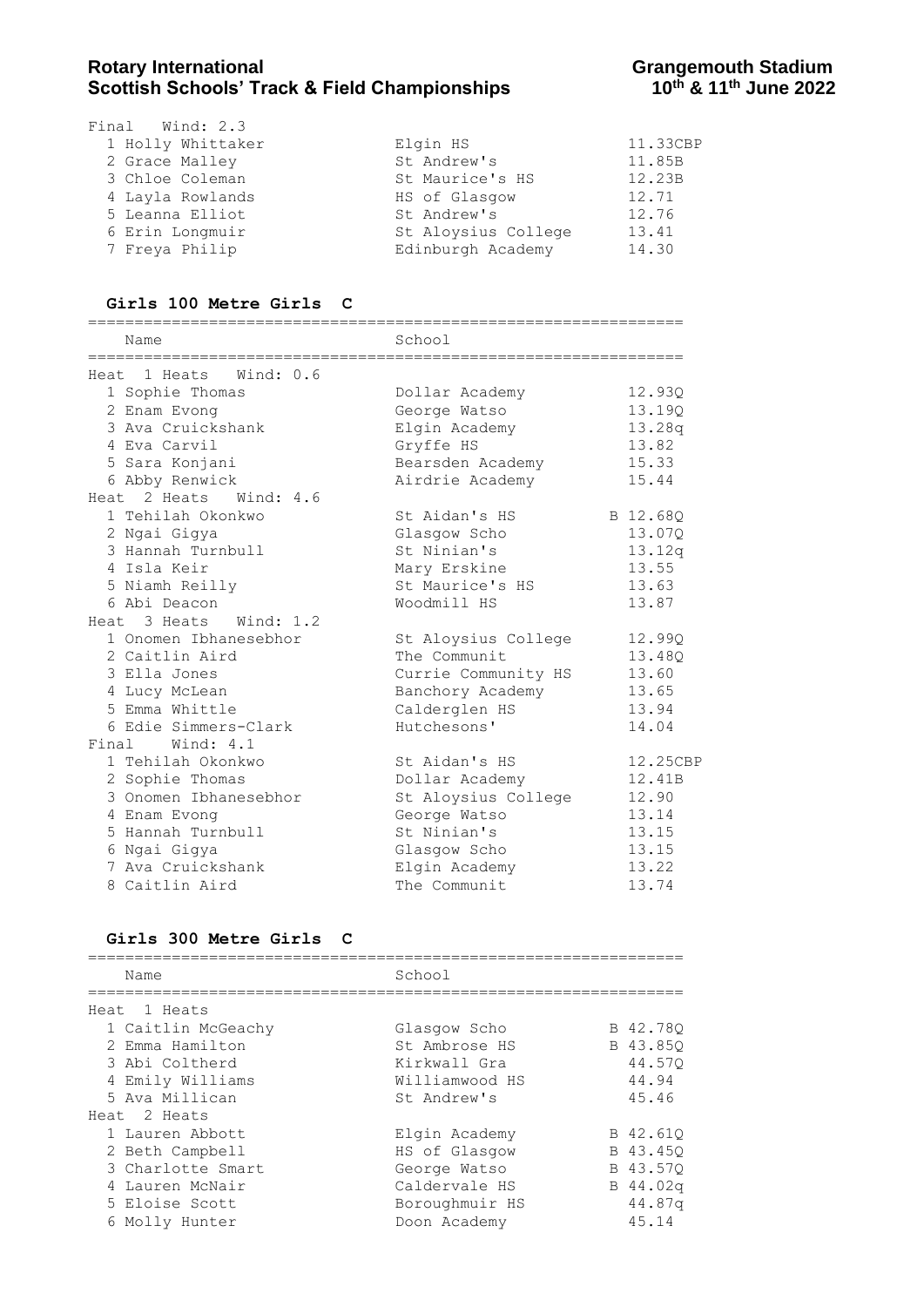## Rotary International **Rotary International**<br>Scottish Schools' Track & Field Championships **Grangemouth Stadium**<br>10<sup>th</sup> & 11<sup>th</sup> June 2022 **Scottish Schools' Track & Field Championships**

| Final              |                |        |
|--------------------|----------------|--------|
| 1 Lauren Abbott    | Elgin Academy  | 42.85B |
| 2 Caitlin McGeachy | Glasgow Scho   | 43.09B |
| 3 Charlotte Smart  | George Watso   | 43.38B |
| 4 Beth Campbell    | HS of Glasgow  | 43.74B |
| 5 Emma Hamilton    | St Ambrose HS  | 44.05B |
| 6 Abi Coltherd     | Kirkwall Gra   | 44.42  |
| 7 Eloise Scott     | Boroughmuir HS | 45.17  |
| 8 Lauren McNair    | Caldervale HS  | 45.29  |
|                    |                |        |

#### **Girls 1500 Metre Girls C**

================================================================

|  | Name               | School             |          |
|--|--------------------|--------------------|----------|
|  | 1 Zara Redmond     | Gryffe HS          | 4:42.77B |
|  | 2 Freya Campbell   | Woodfarm HS        | 4:47.85B |
|  | 3 Scarlett Wilson  | Glasgow Academy    | 4:48.96B |
|  | 4 Abbie Stewart    | Nicolson Institute | 4:58.51B |
|  | 5 Jessica Taylor   | James Gilles       | 5:05.58  |
|  | 6 Dashka MacDonald | Fettes College     | 5:08.21  |
|  | 7 Alice Mourao     | Mary Erskine       | 5:10.90  |
|  | 8 Niamh McKinlay   | McLaren HS         | 5:13.73  |
|  | 9 Olivia McNicol   | Cathkin HS         | 5:20.25  |
|  | 10 Islay Jackson   | Lomond School      | 5:21.74  |
|  | 11 Emily Murray    | Nicolson Institute | 5:25.05  |
|  | 12 Poppy Bowers    | Castlehead HS      | 5:31.20  |
|  | 13 Lois Thomson    | North Berwick HS   | 5:36.82  |
|  | 14 Katie Sim       | Hazlehead Academy  | 5:39.91  |
|  |                    |                    |          |

#### **Girls 75 Metre Hurdles Girls C**

| Name             | School         |        |
|------------------|----------------|--------|
| Wind: $2.2$      |                |        |
| 1 Ava Mitchell   | Dalziel HS     | 11.81B |
| 2 Iris Whitton   | Elgin Academy  | 12.32  |
| 3 Josie Laing    | St Margaret'   | 12.48  |
| 4 Lexi Grant     | Elgin HS       | 12.61  |
| 5 Enam Evong     | George Watso   | 12.68  |
| 6 Carly Fraser   | Grange Academy | 13.04  |
| 7 Sadie Johnston | Mary Erskine   | 14.22  |

#### **Girls 200 Metre Girls B**

================================================================ Name School ================================================================ Heat 1 Heats Wind: 3.3 1 Shayna Asamoah Dollar Academy 26.27Q 2 Erin Lee HS of Dundee 26.79Q 3 Jade Gray Hamilton Gra 26.94q 4 Abigail Robertson Perth HS 28.00 5 Tammy Adelabu St Andrew's 30.75 Heat 2 Heats Wind: 6.1 1 Marvellous Igbinidu Culloden Academy 26.26Q 2 Emma Gilchrist Larkhall Academy 27.05Q 3 Kiera Whittingham **Plockton HS** 27.45 4 Grace Young Greenfaulds HS 27.51 5 Abigail MacLaine Bearsden Academy 29.40 6 Michelle Smith Nicolson Institute 30.57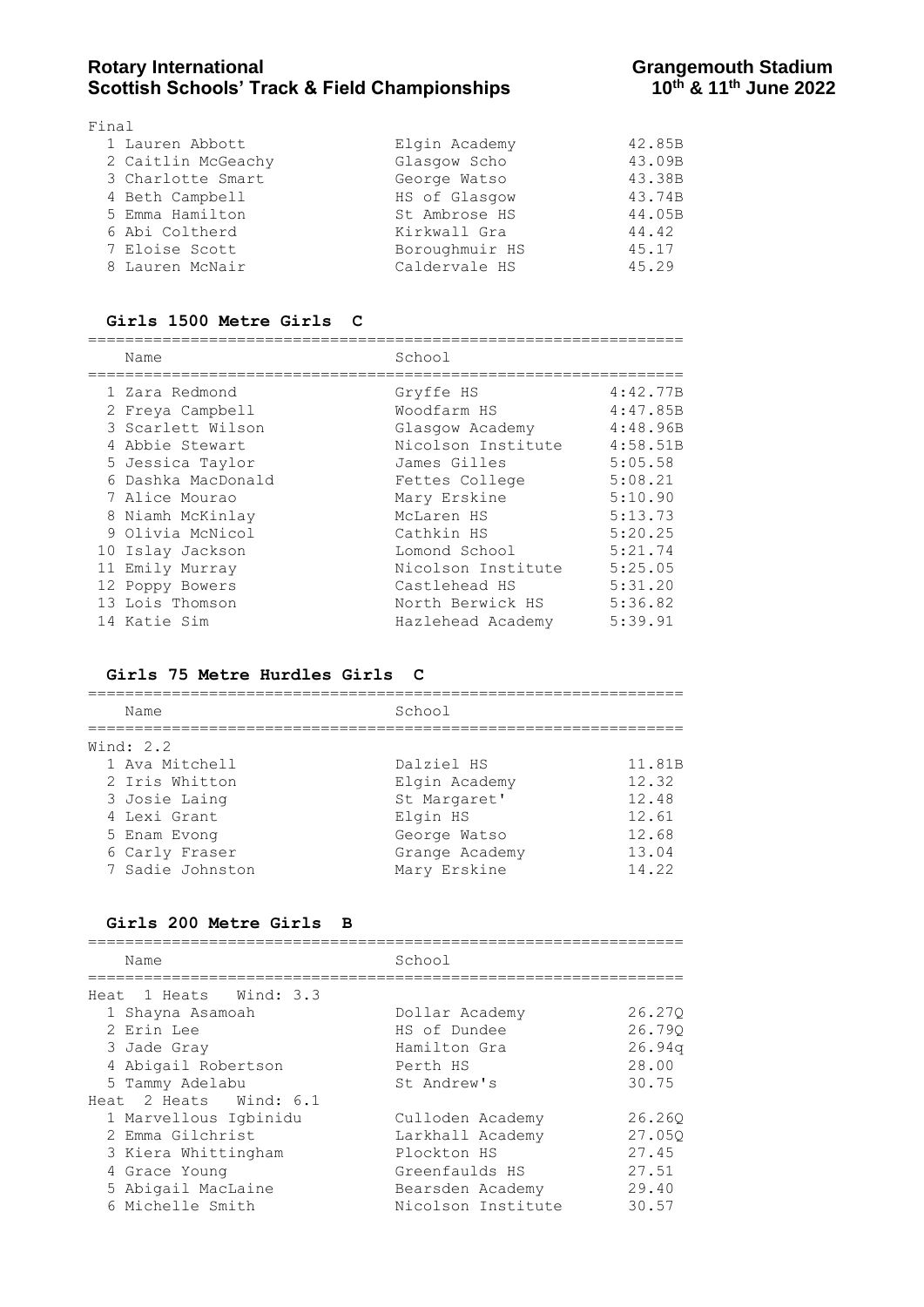| Heat 3 Heats Wind: 2.4 |                   |        |
|------------------------|-------------------|--------|
| 1 Chloe Hill           | Larkhall Academy  | 26.070 |
| 2 Fern Nissen          | Kilgraston School | 26.710 |
| 3 Madison Murdoch      | Glasgow Scho      | 26.88q |
| 4 Zoe Wilson           | Glasgow Scho      | 27.47  |
| 5 Abbie Cairns         | Queen Margar      | 27.95  |
| 6 Carrie Main          | Broughton HS      | 30.08  |
| Final Wind: 6.1        |                   |        |
| 1 Marvellous Igbinidu  | Culloden Academy  | 25.81B |
| 2 Chloe Hill           | Larkhall Academy  | 25.96B |
| 3 Shayna Asamoah       | Dollar Academy    | 26.24  |
| 4 Fern Nissen          | Kilgraston School | 26.87  |
| 5 Emma Gilchrist       | Larkhall Academy  | 26.95  |
| 6 Erin Lee             | HS of Dundee      | 27.21  |
| 7 Jade Gray            | Hamilton Gra      | 27.22  |
|                        |                   |        |

#### **Girls 800 Metre Girls B**

|       | Name                      | School                                   |          |                        |  |
|-------|---------------------------|------------------------------------------|----------|------------------------|--|
|       | Heat 1 Heats              |                                          |          |                        |  |
|       | 1 Maja Thomson            | North Berwick HS 2:24.63Q                |          |                        |  |
|       | 2 Millie McLelland-Brooks | Glasgow Scho                             | 2:24.81Q |                        |  |
|       | 3 Holly Ovens             | Mary Erskine 2:24.88Q                    |          |                        |  |
|       | 4 Abby Farquhar           | Hazlehead Academy 2:28.73q               |          |                        |  |
|       | 5 Ava Beaton              | Clydeview Academy 2:29.39q               |          |                        |  |
|       | 6 Neve Elliott            | Hamilton Gra                             | 2:31.23  |                        |  |
|       | 7 Cristina Elliot         | Portobello HS                            | 2:35.75  |                        |  |
|       | 8 Taylor More             | Caldervale HS 2:39.23                    |          |                        |  |
|       | 9 Orla Stewart            | Balfron HS                               | 2:46.50  |                        |  |
|       | 10 Rachel McPhillips      | Calderglen HS                            | 2:48.93  |                        |  |
|       | Heat 2 Heats              |                                          |          |                        |  |
|       | 1 Hannah Taylor           | Ellon Academy                            | 2:30.41Q |                        |  |
|       | 2 Grace MacDonald         | Millburn Academy 2:31.00Q Estimated time |          |                        |  |
|       | 3 Chloe Gilfillan         | Larkhall Academy 2:32.000 Estimated time |          |                        |  |
|       | 4 Tuscany Wright          | Balfron HS                               |          | 2:35.00 Estimated time |  |
|       | 5 Ruth Walsh              | Holyrood Sec                             |          | 2:38.00 Estimated time |  |
|       | 6 Grace Cook              | Monifieth HS 2:40.00 Estimated time      |          |                        |  |
|       | 7 Imogen Marshall         | West Calder HS 2:42.87                   |          |                        |  |
|       | 8 Elsa Parnaby            | Mackie Academy                           | 2:52.24  |                        |  |
|       | 9 Ruby Lennon             | Lenzie Academy                           | 2:57.42  |                        |  |
|       | 10 Annie Green            | The Communit                             | 3:09.32  |                        |  |
| Final |                           |                                          |          |                        |  |
|       | 1 Hannah Taylor           | Ellon Academy 2:20.51                    |          |                        |  |
|       | 2 Holly Ovens             | Mary Erskine                             | 2:20.77  |                        |  |
|       | 3 Maja Thomson            | North Berwick HS 2:20.78                 |          |                        |  |
|       | 4 Grace MacDonald         | Millburn Academy 2:23.27                 |          |                        |  |
|       | 5 Millie McLelland-Brooks | Glasqow Scho<br>2:24.40                  |          |                        |  |
|       | 6 Chloe Gilfillan         | Larkhall Academy 2:26.26                 |          |                        |  |
|       | 7 Abby Farquhar           | Hazlehead Academy 2:30.09                |          |                        |  |
|       | 8 Ava Beaton              | Clydeview Academy                        | 2:33.37  |                        |  |

#### **Girls 300 Metre Hurdles Girls B**

| Name                  | School              |        |
|-----------------------|---------------------|--------|
| 1 Stroma Fraser       | Fortrose Academy    | 47.00B |
| 2 Anastasia Cotorobai | Balwearie HS        | 49.27  |
| 3 Lily Simon          | Inverkeithing HS    | 49.42  |
| 4 Olivia Boyle        | St Aloysius College | 51.18  |
| 5 Anna Riddell        | Albyn School        | 51.22  |
| 6 Millie Aitken       | St Andrew's         | 53.16  |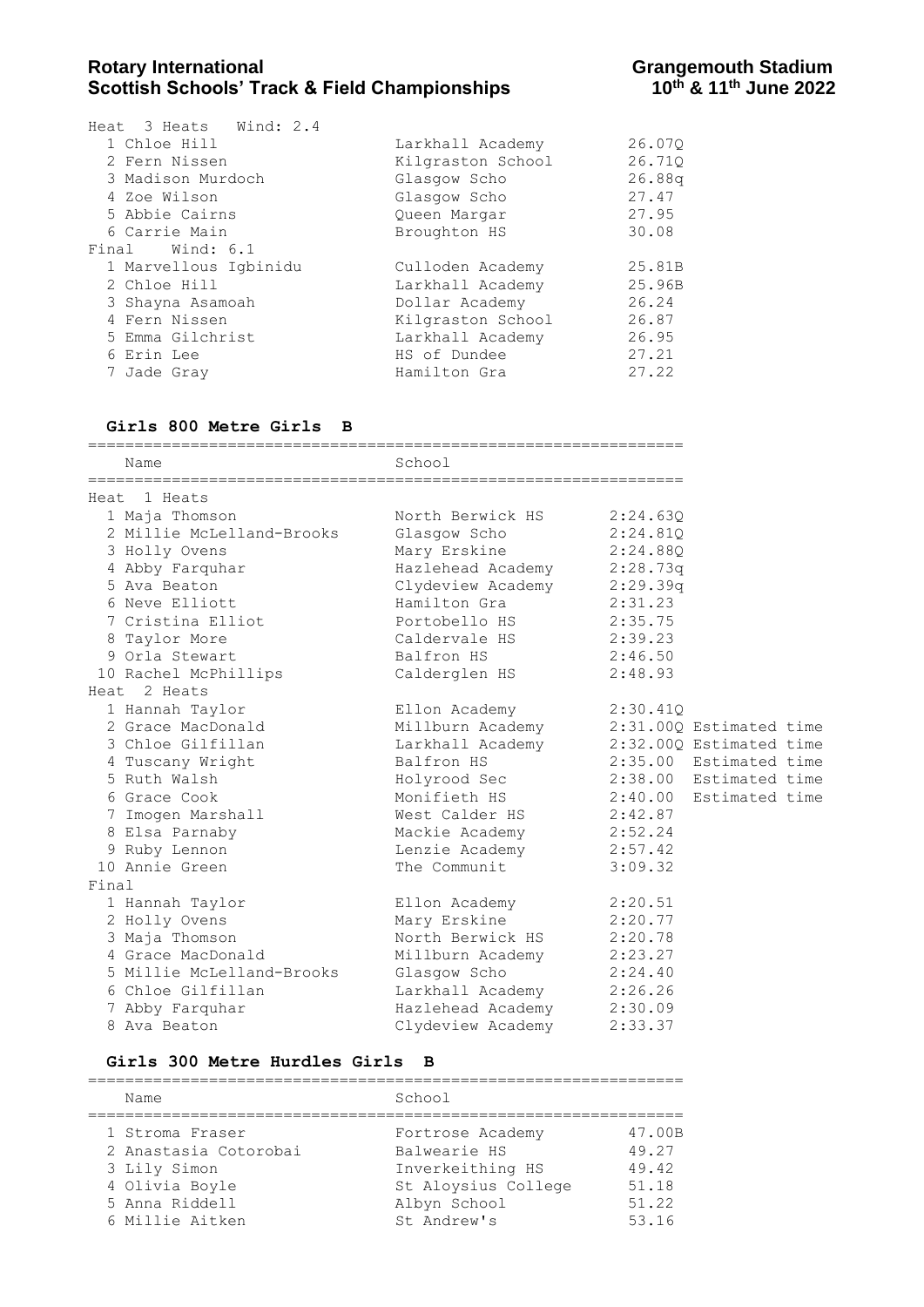**Girls 200 Metre Girls A**

| Name                   | School             |        |
|------------------------|--------------------|--------|
| Heat 1 Heats Wind: NWI |                    |        |
| 1 Tamsin Fowlie        | Elgin Academy      | 26.970 |
| 2 Corey Fraser         | St John's Academy  | 27.240 |
| 3 Iona Brodie          | Strathallan School | 27.910 |
| 4 Megan Dunlop         | McLaren HS         | 28.22q |
| 5 Alexia Adelabu       | St Andrew's        | 29.58  |
| Heat 2 Heats Wind: NWI |                    |        |
| 1 Sophie Evans         | Larkhall Academy   | 26.960 |
| 2 Caroline MacConnell  | St Ninian's        | 27.120 |
| 3 Nicola Farmer        | Boclair Academy    | 28.18Q |
| 4 Ellen McMurdo        | Nicolson Institute | 28.70q |
| 5 Lily Roy             | Kinross HS         | 29.70  |
| Wind: NWI<br>Final     |                    |        |
| 1 Tamsin Fowlie        | Elgin Academy      | 26.10  |
| 2 Caroline MacConnell  | St Ninian's        | 26.23  |
| 3 Sophie Evans         | Larkhall Academy   | 26.31  |
| 4 Corey Fraser         | St John's Academy  | 26.96  |
| 5 Iona Brodie          | Strathallan School | 27.17  |
| 6 Nicola Farmer        | Boclair Academy    | 27.49  |
| 7 Megan Dunlop         | McLaren HS         | 27.80  |
| 8 Ellen McMurdo        | Nicolson Institute | 28.76  |

#### **Girls 800 Metre Girls A**

| Name                 | School             |          |
|----------------------|--------------------|----------|
| Section 1            |                    |          |
| 1 Katie Johnson      | George Watso       | 2:17.46B |
| 2 Sofia Vidak        | Glasgow Scho       | 2:17.93B |
| 3 Anise Macaulay Orr | George Herio       | 2:18.73B |
| 4 Rachel Murray      | Nicolson Institute | 2:26.03  |
| 5 Zoe Flower         | Hutchesons'        | 2:28.84  |
| 6 Alexandra Cathie   | Strathaven Academy | 2:33.64  |

#### **Girls 400 Metre Hurdles Girls A**

| Name               | School             |        |  |
|--------------------|--------------------|--------|--|
| 1 Catriona Scott   | Boclair Academy    | 68.03B |  |
| 2 Eilidh MacIntyre | George Herio       | 69.96  |  |
| 3 Emily Happell    | Carrick Academy    | 70.58  |  |
| 4 Ella Creamer     | Mackie Academy     | 73.86  |  |
| 5 Isla Raeburn     | Kilmarnock Academy | 75.65  |  |
| 6 Lexy Kenhard     | Hermitage Academy  | 76.71  |  |

## **Boys 100 Metre Boys D**

| Name                   | School             |                    |
|------------------------|--------------------|--------------------|
| Heat 1 Heats Wind: NWI |                    |                    |
| 1 Matthew Ferrier      | Monifieth HS       | B 12.700           |
| 2 Michael Ubiebor      | Lathallan School   | 12.980             |
| 3 Toby Grant           | Merchiston C       | 13.09 <sub>q</sub> |
| 4 Euan Reilly          | Glasgow Academy    | 13.70              |
| 5 Matthew Blaney       | Trinity HS (Ruth.) | 14.46              |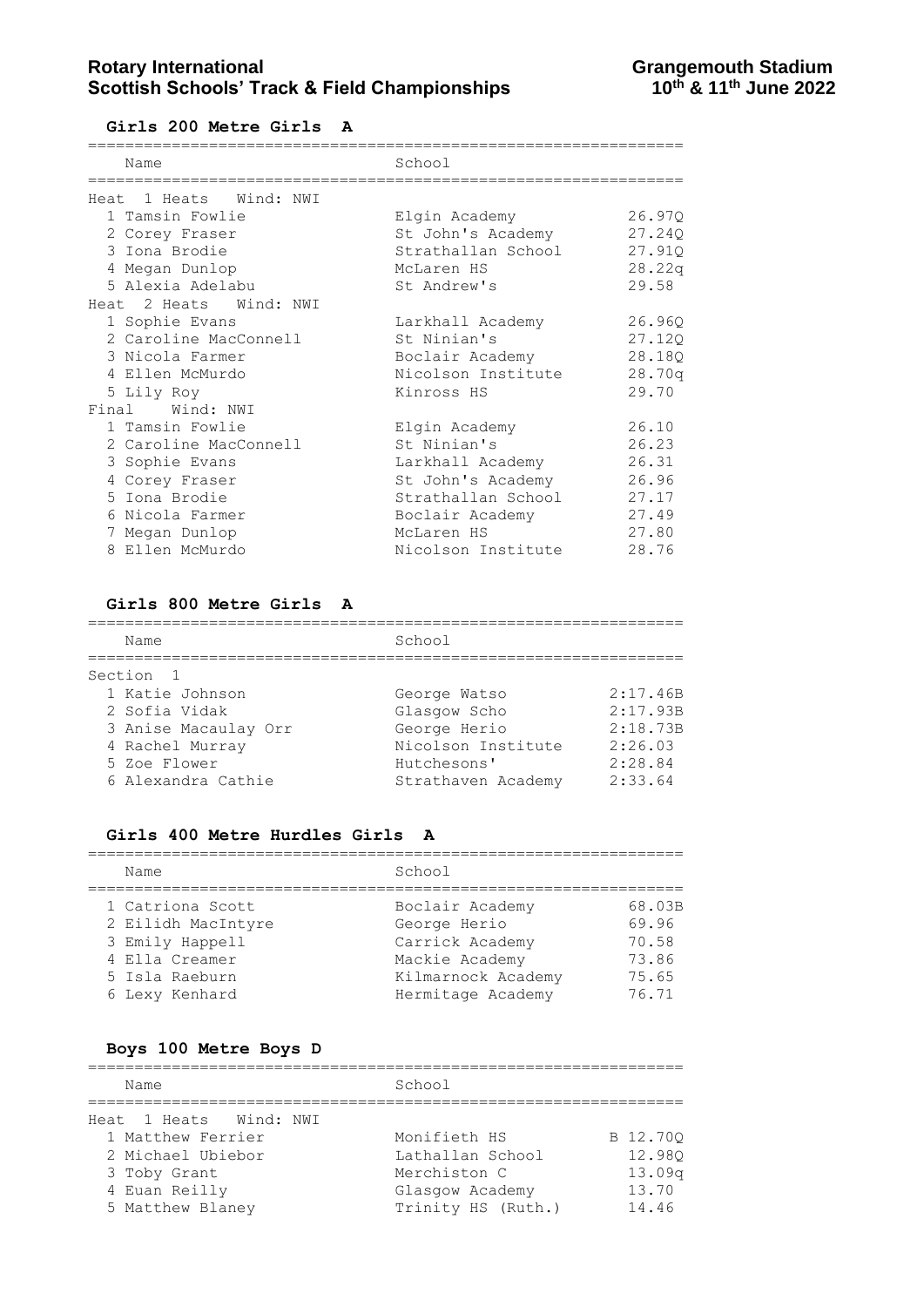| Heat 2 Heats Wind: NWI                     |                  |        |
|--------------------------------------------|------------------|--------|
| 1 Ethan Nicolson                           | Banchory Academy | 12.910 |
| 2 Elijah Jatto                             | St Andrew's      | 13.01Q |
| 3 Alex Columbine-Green Clifton Hall School |                  | 13.10  |
| 4 Zac Menzies                              | Glasgow Gael     | 13.26  |
| 5 Jack Burns                               | St Andrew's      | 13.32  |
| 6 Michael Craig                            | Holy Rood RC HS  | 15.72  |
| Heat 3 Heats Wind: NWI                     |                  |        |
| 1 Cameron Spowart                          | Stewart's Me     | 12.87Q |
| 2 Rory Dolan-Ward                          | HS of Glasgow    | 13.05Q |
| 3 Jacob Gammie                             | Stewart's Me     | 13.09q |
| 4 Samuel Murchison                         | Merchiston C     | 13.60  |
| 5 Fraser Muir                              | Inverkeithing HS | 13.96  |
| 6 Oliver Johnstone                         | Mackie Academy   | 14.91  |
| Final Wind: 2.8                            |                  |        |
| 1 Matthew Ferrier                          | Monifieth HS     | 12.54B |
| 2 Ethan Nicolson                           | Banchory Academy | 12.80B |
| 3 Michael Ubiebor                          | Lathallan School | 12.87  |
| 4 Elijah Jatto                             | St Andrew's      | 12.91  |
| 5 Cameron Spowart                          | Stewart's Me     | 12.94  |
| 6 Jacob Gammie                             | Stewart's Me     | 12.97  |
| 7 Rory Dolan-Ward                          | HS of Glasgow    | 13.08  |
| 8 Toby Grant                               | Merchiston C     | 13.27  |
|                                            |                  |        |

#### **Boys 800 Metre Boys D**

================================================================

| Name            | School            |            |
|-----------------|-------------------|------------|
| Final           |                   |            |
| 1 Calum Dick    | St Ninian's       | 2:05.41CBP |
| 2 Ray Taylor    | Dunblane HS       | 2:10.10B   |
| 3 Harry MacKay  | Stewart's Me      | 2:10.44B   |
| 4 Hamish Hunter | Grangemouth HS    | 2:11.30B   |
| 5 Ruairdh Laing | Jordanhill School | 2:13.39    |
| 6 Adam Watts    | HS of Glasgow     | 2:16.18    |
| 7 Aaron Reid    | Hutchesons'       | 2:19.57    |
| 8 John Frood    | Lanark Gramm      | 2:21.22    |

#### **Boys 1500 Metre Boys D**

# ================================================================

| Name                  | School             |            |
|-----------------------|--------------------|------------|
| 1 Angus Wilkinson     | Duncanrig Se       | 4:14.89CBP |
| 2 Alister Street      | Kilwinning Academy | 4:22.17B   |
| 3 Howie Allison       | Loretto School     | 4:27.62B   |
| 4 Ferqus Ross         | Firrhill HS        | 4:32.83B   |
| 5 Angus Fraser-Moodie | Lenzie Academy     | 4:42.25    |
| 6 Daniel MacIntyre    | Craigmount HS      | 4:43.06    |
| 7 Daniel Hendry       | Lomond School      | 4:44.05    |
| 8 Callum Duffy        | Fortrose Academy   | 4:53.32    |
| 9 Joe Smith           | Portobello HS      | 4:55.72    |
| 10 Danny Convery      | Stewart's Me       | 5:02.22    |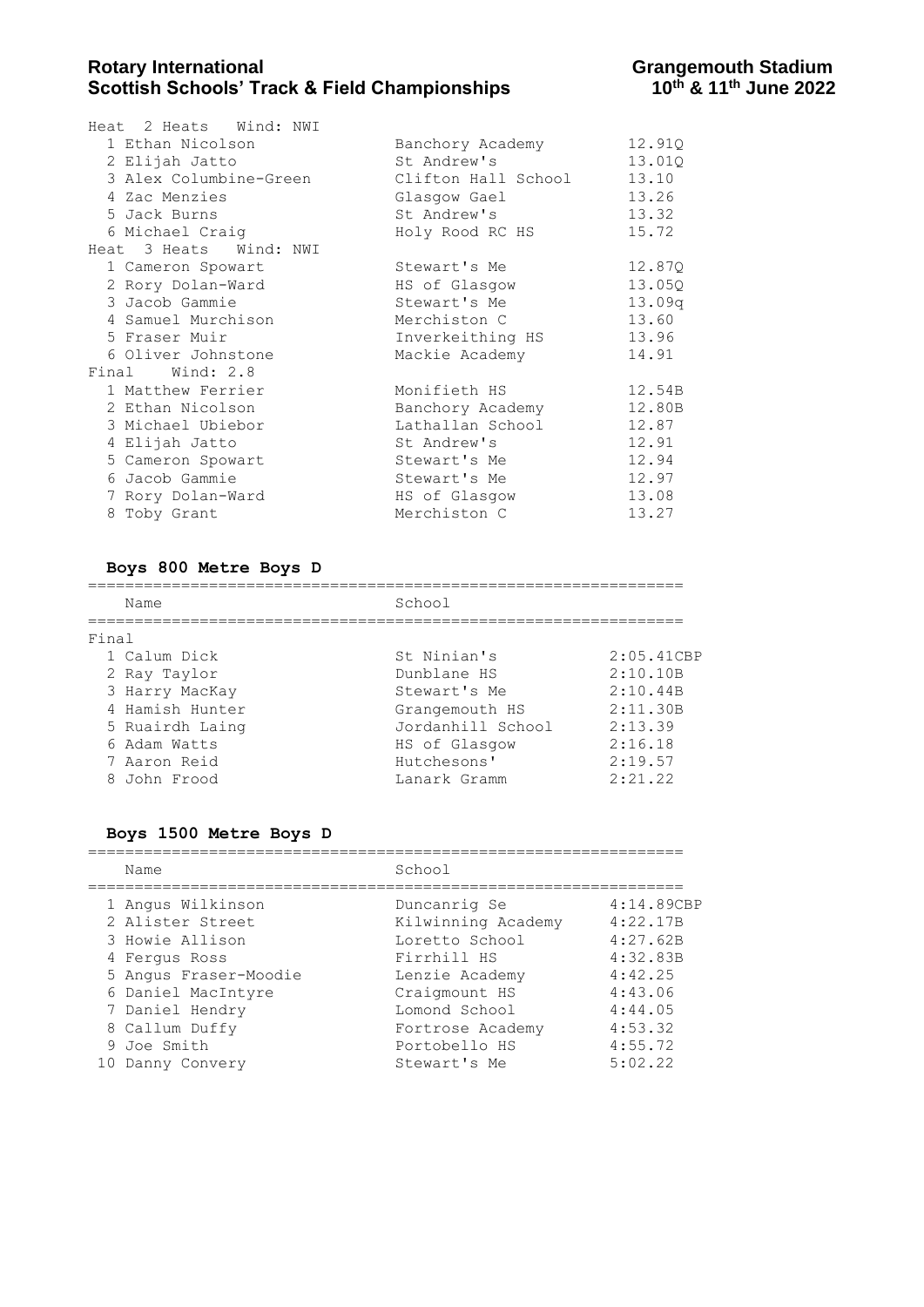#### **Boys 80 Metre Hurdles Boys D**

| Name            | School         |       |  |
|-----------------|----------------|-------|--|
| Wind: $2.3$     |                |       |  |
| 1 Ross Mitchell | Grange Academy | 13.58 |  |
| 2 Aaron Reid    | Hutchesons'    | 13.90 |  |
| 3 Callum Roger  | Stewart's Me   | 14.07 |  |

#### **Boys 100 Metre Boys C**

| Name                                                           | School                      |          |
|----------------------------------------------------------------|-----------------------------|----------|
| ====================================<br>Heat 1 Heats Wind: 1.7 | =========================== |          |
| 1 Owen Murphy                                                  | Taylor HS                   | B 11.95Q |
| 2 Jamie Field                                                  | Stewart's Me                | 12.39Q   |
| 3 Kynan Alipour                                                | HS of Dundee                | 12.56q   |
| 4 Jak Weir                                                     | Larkhall Academy            | 12.75    |
| 5 Lewis Muir                                                   | Inverkeithing HS            | 12.78    |
| 6 Reuben Biswas                                                | Hutchesons'                 | 12.95    |
| 7 George Ross                                                  | Fortrose Academy            | 13.45    |
| Heat 2 Heats Wind: 1.2                                         |                             |          |
| 1 Freddie MacFeate                                             | St Columba's School         | 12.12Q   |
| 2 Charlie Brinkworth                                           | George Watso                | 12.22Q   |
| 3 Finnlay Smith                                                | St Andrew's                 | 12.59q   |
| 4 Cameron Weir                                                 | Balerno Comm                | 12.89    |
| 5 Oran McShane                                                 | Linwood HS                  | 13.12    |
| 6 Rio Deb                                                      | Hutchesons'                 | 13.19    |
| 7 Innes Baker                                                  | Castlehead HS               | 14.46    |
| Heat 3 Heats Wind: NWI                                         |                             |          |
| 1 Jonathan Hooper                                              | Glasgow Scho                | B 11.90Q |
| 2 Finlay Hall                                                  | Glasgow Academy             | 12.31Q   |
| 3 Daniel Mathias                                               | St Aloysius College         | 12.72    |
| 4 Ethan Reilly                                                 | Bearsden Academy            | 12.89    |
| 5 Lucas Fiddes                                                 | Merchiston C                | 13.00    |
| 6 Felix Emmanuel Asia                                          | St Andrew's                 | 13.10    |
| Final Wind: 3.4                                                |                             |          |
| 1 Owen Murphy                                                  | Taylor HS                   | 11.30CBP |
| 2 Jonathan Hooper                                              | Glasgow Scho                | 11.63B   |
| 3 Freddie MacFeate                                             | St Columba's School         | 11.78B   |
| 4 Finlay Hall                                                  | Glasgow Academy             | 12.15    |
| 5 Charlie Brinkworth                                           | George Watso                | 12.18    |
| 6 Jamie Field                                                  | Stewart's Me                | 12.36    |
| 7 Kynan Alipour                                                | HS of Dundee                | 12.40    |
| 8 Finnlay Smith                                                | St Andrew's                 | 12.48    |

#### **Boys 300 Metre Boys C**

================================================================ Name School ================================================================ 1 Finnlay Smith St Andrew's 40.50B 2 Andrew Lumsden Lossiemouth HS 40.60 3 Moray Butler Balerno Comm 41.37 4 Jamie Connor Dunblane HS 43.27 5 George Ross Fortrose Academy 44.13 6 Gregor Sloan Hutchesons' 46.92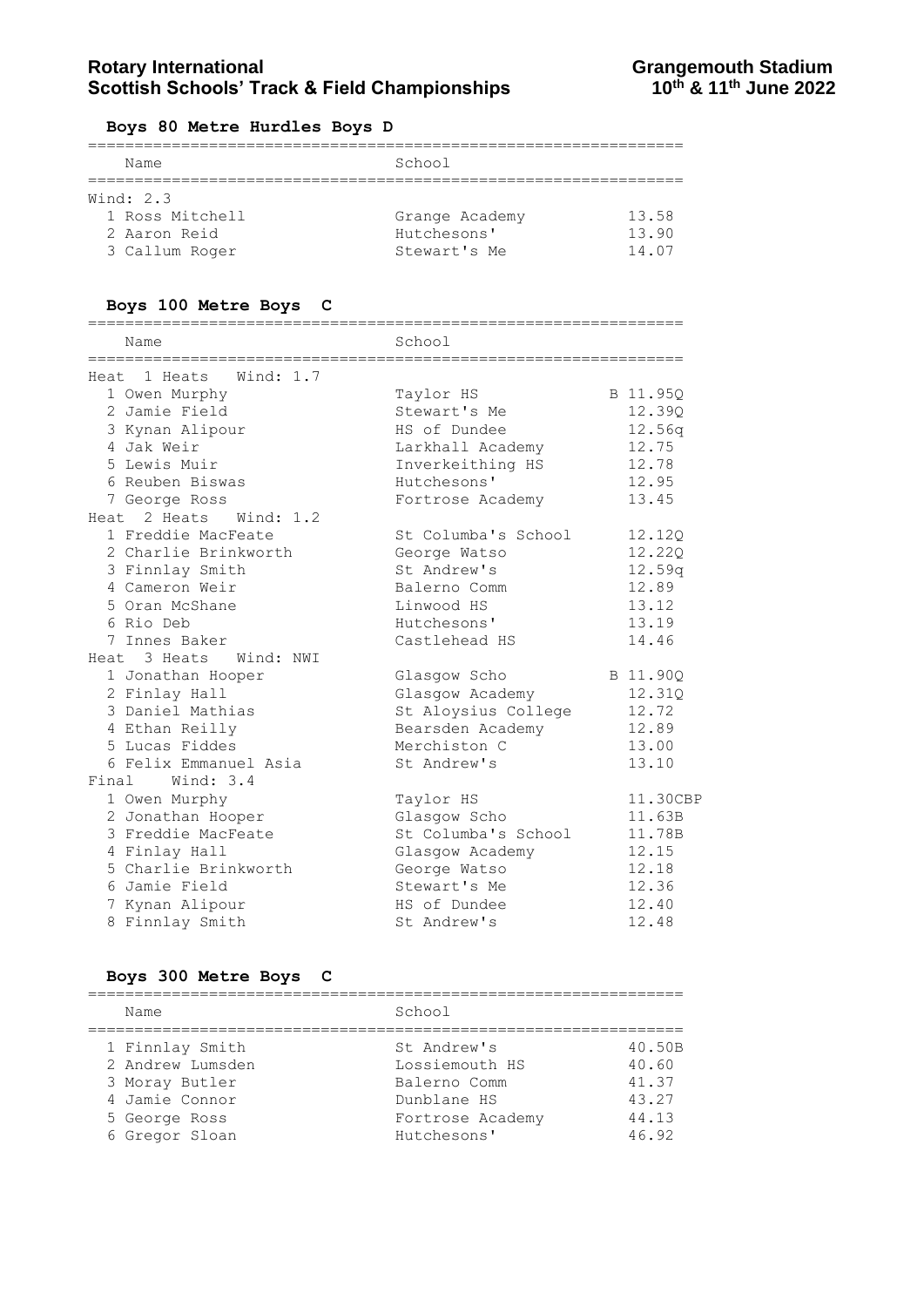**Boys 1500 Metre Boys C**

|       | :============       | ===========<br>====================== |          |
|-------|---------------------|---------------------------------------|----------|
|       | Name                | School                                |          |
|       |                     |                                       |          |
|       | Heat 1 Heats        |                                       |          |
|       | 1 James Wotherspoon | Balerno Comm                          | 4:36.53Q |
|       | 2 Dan McGuire       | George Watso                          | 4:37.86Q |
|       | 3 Jacob Hedley      | Strathallan School                    | 4:39.480 |
|       | 4 Matthew Fox       | Turnbull HS                           | 4:40.10Q |
|       | 5 Charlie Copp      | Portobello HS                         | 4:41.31q |
|       | 6 Archie Watters    | Lenzie Academy                        | 4:45.63  |
|       | 7 Ryan McNamara     | St Andrew's                           | 4:51.40  |
|       | 8 Szymon Mitrosz    | St Augustine's HS                     | 4:54.44  |
|       | 9 Dylan Edwards     | St Andrew's                           | 5:13.87  |
|       | Heat 2 Heats        |                                       |          |
|       | 1 Andrew Baird      | Fortrose Academy B 4:26.48Q           |          |
|       | 2 Andrew Grant      | Crieff HS                             | 4:30.34Q |
|       | 3 Kieran Hardie     | Balerno Comm                          | 4:31.36Q |
|       | 4 James Alexander   | HS of Glasgow                         | 4:31.97Q |
|       | 5 Angus Millar      | Lenzie Academy                        | 4:34.05q |
|       | 6 Oscar Chirnside   | Inverurie Academy                     | 4:36.98q |
|       | 7 Dylan Daunt       | James Gilles                          | 4:45.04q |
|       | 8 Magnus Lawson     | Loretto School                        | 4:49.94  |
|       | 9 Archie Suttie     | Waid Academy                          | 4:59.38  |
|       | 10 Jacob Holden     | St Joseph's College                   | 5:07.12  |
| Final |                     |                                       |          |
|       | 1 Andrew Baird      | Fortrose Academy                      | 4:19.20B |
|       | 2 Andrew Grant      | Crieff HS                             | 4:27.29B |
|       | 3 James Wotherspoon | Balerno Comm                          | 4:28.86  |
|       | 4 James Alexander   | HS of Glasgow                         | 4:29.92  |
|       | 5 Angus Millar      | Lenzie Academy                        | 4:37.50  |
|       | 6 Kieran Hardie     | Balerno Comm                          | 4:38.83  |
|       | 7 Dan McGuire       | George Watso                          | 4:39.94  |
|       | 8 Matthew Fox       | Turnbull HS                           | 4:40.58  |
|       | 9 Jacob Hedley      | Strathallan School 4:44.56            |          |
|       | 10 Charlie Copp     | Portobello HS                         | 4:46.53  |
|       | 11 Oscar Chirnside  | Inverurie Academy                     | 4:52.07  |
|       | 12 Dylan Daunt      | James Gilles                          | 4:57.63  |

# **Boys 80 Metre Hurdles Boys C**

| Name             | School           |       |
|------------------|------------------|-------|
| Wind: 2.3        |                  |       |
| 1 James Clark    | HS of Glasgow    | 12.49 |
| 2 Luc MacLeod    | Banchory Academy | 12.64 |
| 3 Logan Johnston | Hutchesons'      | 13.24 |
| 4 Murray Waugh   | Hutchesons'      | 13.73 |
| 5 Jamie Connor   | Dunblane HS      | 14.47 |
|                  |                  |       |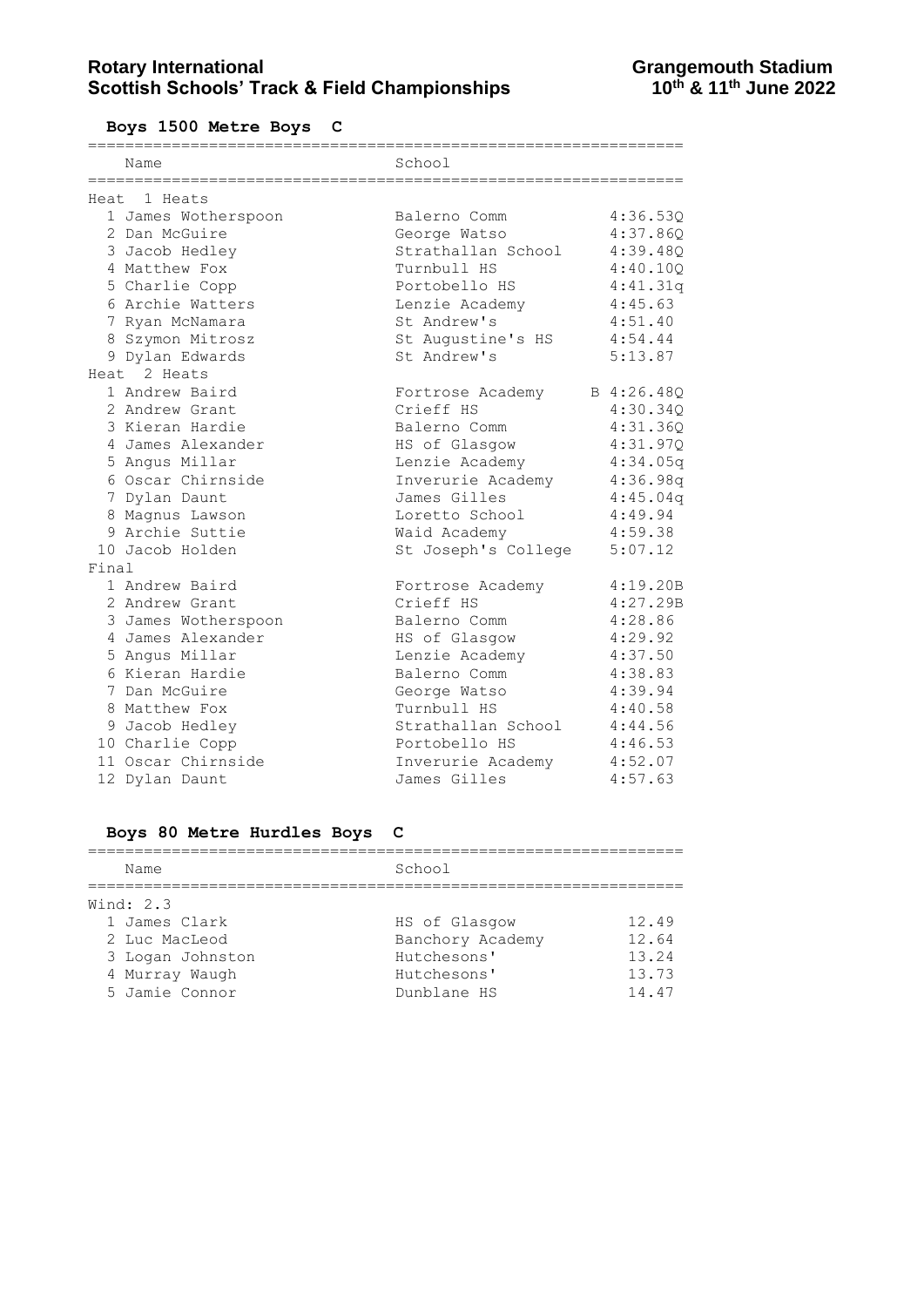**Boys 200 Metre Boys B**

| Name<br>_______________________________ | School<br>================================ |          |
|-----------------------------------------|--------------------------------------------|----------|
| Heat 1 Heats Wind: NWI                  |                                            |          |
| 1 Harris Mackie                         | Dunfermline HS                             | B 23.260 |
| 2 Rory Brogan                           | Fettes College                             | B 23.27Q |
| 3 Louis Whyte                           | Peebles HS                                 | 23.68Q   |
| 4 Cameron Borthwick                     | Lenzie Academy                             | 24.51q   |
| 5 Sanan Alam                            | Portobello HS                              | 25.14    |
| 6 Leo Chalamanda                        | Crieff HS                                  | 25.41    |
| 7 Zuan Chen                             | HS of Glasgow                              | 25.78    |
| -- Ryan Ferrier                         | Monifieth HS                               | DNF      |
| Heat 2 Heats Wind: NWI                  |                                            |          |
| 1 Euan Cunningham                       | St Mungo's R                               | B 22.75Q |
| 2 Lucky Eduwu Fadun                     | All Saints S                               | 23.55Q   |
| 3 Euan Obrien                           | Williamwood HS                             | 23.83Q   |
| 4 Ramsay Blair                          | Beeslack Com                               | 24.30q   |
| 5 Chisom Uqwoke                         | HS of Dundee                               | 24.67    |
| 6 Luke Hamilton                         | St Ambrose HS                              | 24.78    |
| 7 Logan Turnbull                        | Greenfaulds HS                             | 24.84    |
| Final Wind: NWI                         |                                            |          |
| 1 Euan Cunningham                       | St Mungo's R                               | 22.23B   |
| 2 Harris Mackie                         | Dunfermline HS                             | 22.50B   |
| 3 Rory Brogan                           | Fettes College                             | 22.77B   |
| 4 Lucky Eduwu Fadun                     | All Saints S                               | 22.98B   |
| 5 Euan Obrien                           | Williamwood HS                             | 23.23B   |
| 6 Louis Whyte                           | Peebles HS                                 | 23.35B   |
| 7 Cameron Borthwick                     | Lenzie Academy                             | 24.02    |
| 8 Ramsay Blair                          | Beeslack Com                               | 24.08    |

# **Boys 800 Metre Boys B**

| Name                 | School            |            |
|----------------------|-------------------|------------|
| Heat 1 Heats         |                   |            |
| 1 Finlay Ross        | Firrhill HS       | B 2:00.81Q |
| 2 Kieran Fulton      | Peebles HS        | B 2:01.040 |
| 3 Josh Scott         | Glasgow Scho      | B 2:01.49q |
| 4 Ronnie Brown       | Edinburgh Academy | 2:03.18    |
| 5 Daniel Sutherland  | Broxburn Academy  | 2:04.76    |
| 6 Calum Charters     | Duncanrig Se      | 2:04.86    |
| 7 Abudi Mufti        | Glasqow Academy   | 2:12.78    |
| 8 Christopher Black  | Stonelaw HS       | 2:14.40    |
| 9 Ryan Kellock       | Coatbridge HS     | 2:14.65    |
| Heat 2 Heats         |                   |            |
| 1 Aidan Page         | Dunbar Gramm      | B 1:59.53Q |
| 2 Rhys Crawford      | Albyn School      | B 1:59.83Q |
| 3 Jordan Phillips    | Marr College      | B 2:00.22q |
| 4 Alister Young      | Dingwall Academy  | 2:07.06    |
| 5 James Leaf         | Barrhead HS       | 2:11.00    |
| 6 Ewan Foubister     | Stromness Academy | 2:11.42    |
| 7 Jamie Oldham       | Dollar Academy    | 2:12.48    |
| 8 Jamie Davidson     | Hutchesons'       | 2:16.46    |
| 9 Sam McCarthy       | Cathkin HS        | 2:18.28    |
| 10 Connor Ballantine | St Andrew's       | 2:33.11    |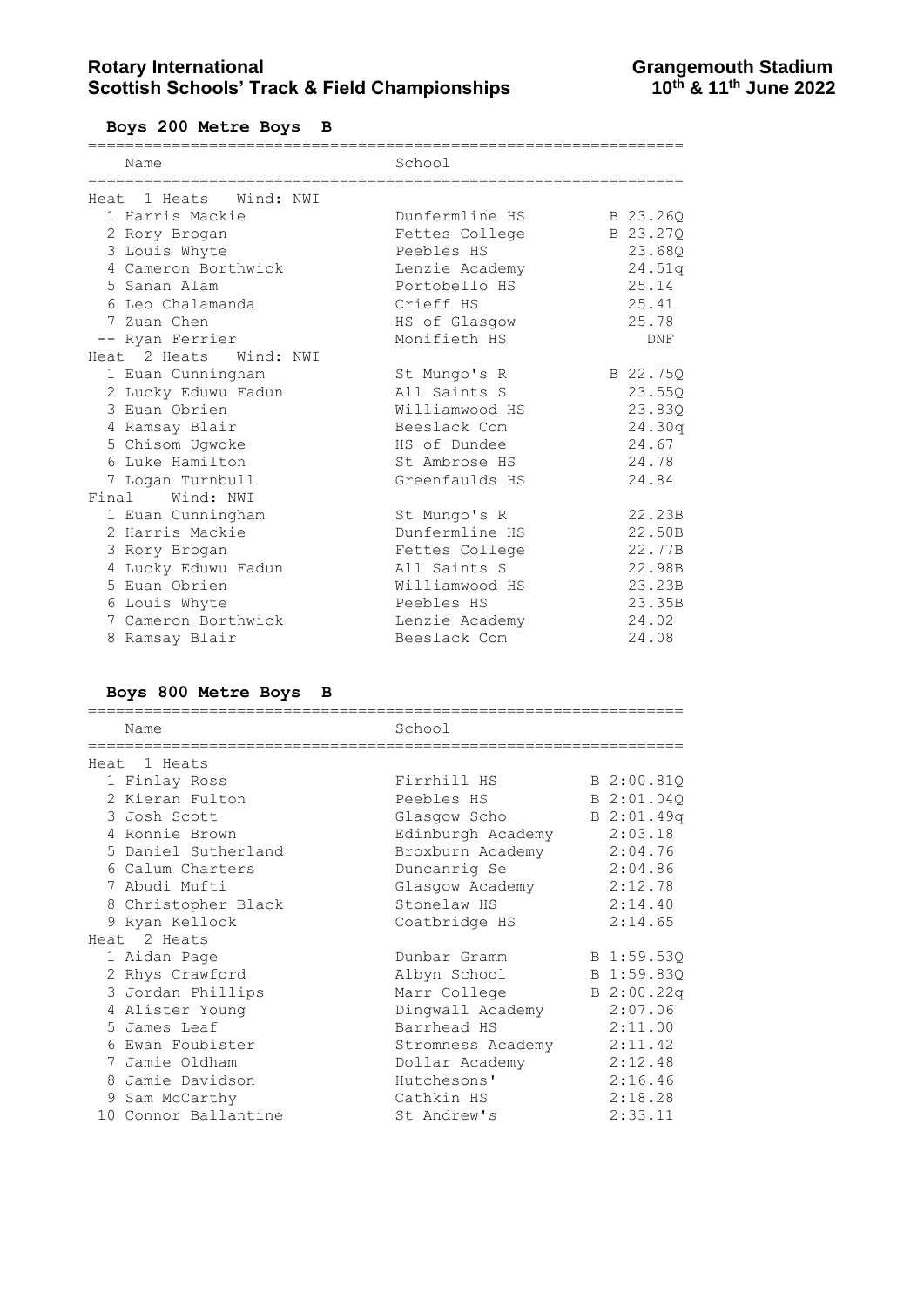|       | Heat 3 Heats           |                             |          |
|-------|------------------------|-----------------------------|----------|
|       | 1 Lachlan Buchanan     | Millburn Academy            | 2:02.810 |
|       | 2 Aleksander Jovcic    | Aberdeen Gra                | 2:03.740 |
|       | 3 Dean Hill            | Larkhall Academy 2:04.24    |          |
|       | 4 Jamie Smith          | Portobello HS 2:09.59       |          |
|       | 5 Grant McEachern      | Cumbernauld Academy 2:10.98 |          |
|       | 6 Iain Matheson        | Nicolson Institute 2:11.23  |          |
|       | 7 Harris McNicol       | Largs Academy 2:12.96       |          |
|       | 8 Lucas De Laet-Pinder | Bearsden Academy 2:12.98    |          |
|       | 9 Keir Arthur          | Clydeview Academy 2:14.21   |          |
|       | 10 Patrick Barnes      | George Watso 2:14.35        |          |
| Final |                        |                             |          |
|       | 1 Finlay Ross          | Firrhill HS                 | 1:59.55B |
|       | 2 Lachlan Buchanan     | Millburn Academy            | 2:00.29B |
|       | 3 Aidan Page           | Dunbar Gramm                | 2:00.91B |
|       | 4 Jordan Phillips      | Marr College                | 2:01.04B |
|       | 5 Aleksander Jovcic    | Aberdeen Gra                | 2:02.74  |
|       | 6 Rhys Crawford        | Albyn School                | 2:04.55  |
|       | 7 Josh Scott           | Glasqow Scho                | 2:05.83  |
|       | 8 Kieran Fulton        | Peebles HS                  | 2:06.74  |
|       |                        |                             |          |

### **Boys 400 Metre Hurdles Boys B**

| Name                                                                  | School                                                          |                                    |  |  |
|-----------------------------------------------------------------------|-----------------------------------------------------------------|------------------------------------|--|--|
| Section 1                                                             |                                                                 |                                    |  |  |
| 1 Ben Heron<br>2 Andrew McKechnie<br>3 Tom Palmer<br>4 Ruairidh Burns | St Matthews Academy<br>Graeme HS<br>Keith Gramma<br>Stirling HS | 56.67B<br>58.80B<br>62.55<br>64.74 |  |  |

# **Boys 200 Metre Boys A**

| Name                                                    | School                       |          |
|---------------------------------------------------------|------------------------------|----------|
| -----------------------------<br>Heat 1 Heats Wind: NWI | ---------------------------- |          |
| 1 Lewis Tidy                                            | St Joseph's Academy          | B 23.090 |
| 2 Amaan Raza                                            | Merchiston C                 | B 23.180 |
| 3 Mateo Hughes                                          | George Watso                 | 23.220   |
| 4 Liam Daly                                             | Charleston Academy           | 23.57q   |
| 5 Kene Ileagu                                           | Robert Gordo                 | 24.93    |
| Heat 2 Heats Wind: NWI                                  |                              |          |
| 1 Arran Coyne                                           | Merchiston C                 | B 22.75Q |
| 2 Rory Voss                                             | Waid Academy                 | B 22.77Q |
| 3 Robin Snedden                                         | Culloden Academy B 23.02Q    |          |
| 4 Maxwell Wang                                          | HS of Glasgow                | 23.88q   |
| 5 Cameron Martin                                        | Larkhall Academy             | 24.27    |
| Final Wind: NWI                                         |                              |          |
| 1 Rory Voss                                             | Waid Academy                 | 22.31B   |
| 2 Lewis Tidy                                            | St Joseph's Academy          | 22.56B   |
| 3 Robin Snedden                                         | Culloden Academy             | 22.76B   |
| 4 Arran Coyne                                           | Merchiston C                 | 22.81B   |
| 5 Amaan Raza                                            | Merchiston C                 | 23.29    |
| 6 Liam Daly                                             | Charleston Academy           | 23.82    |
| 7 Maxwell Wang                                          | HS of Glasgow                | 24.10    |
| -- Mateo Hughes                                         | George Watso                 | DNF      |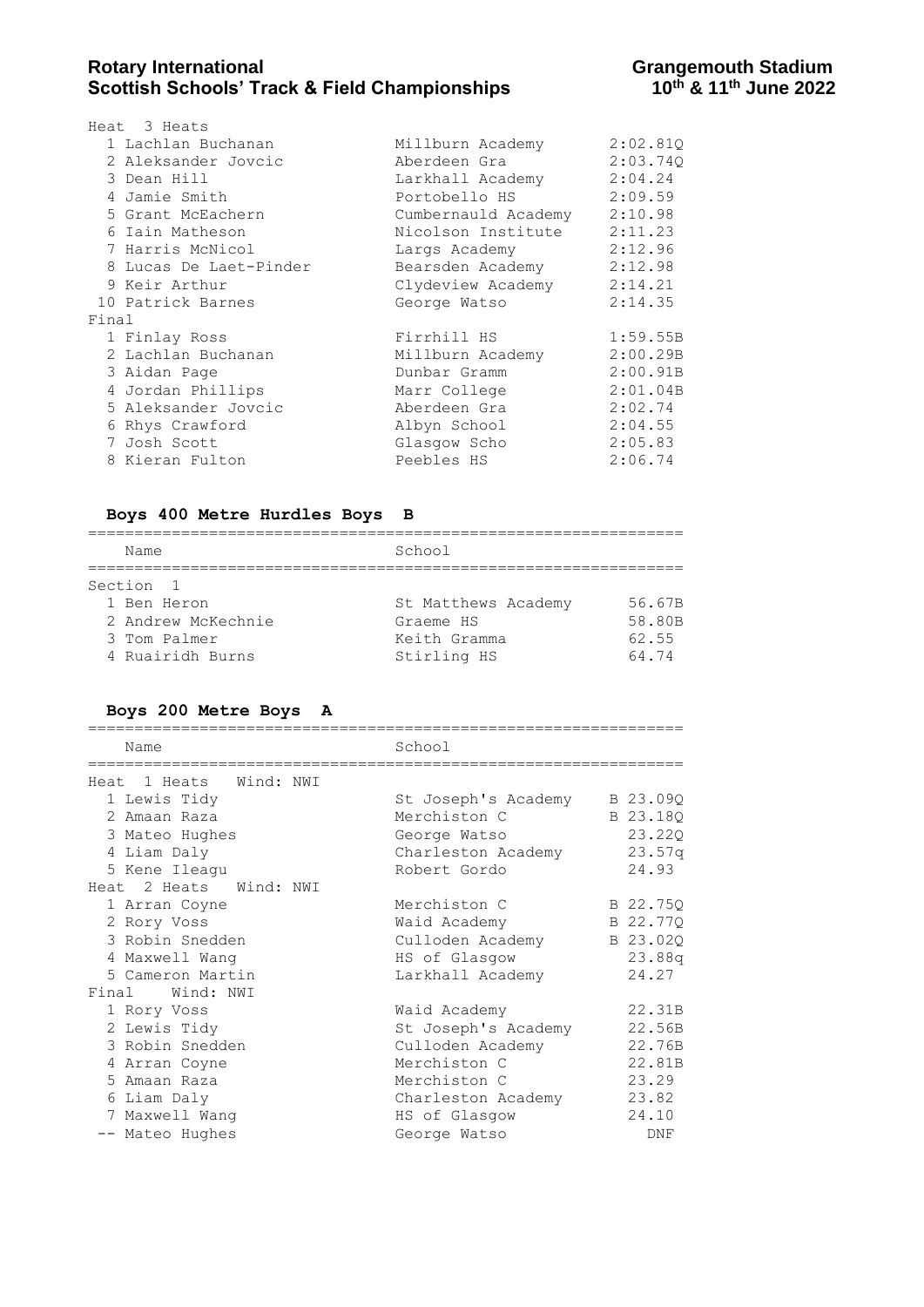#### **Boys 800 Metre Boys A**

| Name | School                                                                                                                                                                                                  |          |
|------|---------------------------------------------------------------------------------------------------------------------------------------------------------------------------------------------------------|----------|
|      |                                                                                                                                                                                                         |          |
|      | West Calder HS                                                                                                                                                                                          | 1:59.31B |
|      | Williamwood HS                                                                                                                                                                                          | 1:59.99B |
|      | Dalziel HS                                                                                                                                                                                              | 2:00.38  |
|      | St Margaret'                                                                                                                                                                                            | 2:00.84  |
|      | Millburn Academy                                                                                                                                                                                        | 2:03.35  |
|      | Our Lady's H                                                                                                                                                                                            | 2:03.86  |
|      | St Andrew's                                                                                                                                                                                             | 2:07.29  |
|      | Jordanhill School                                                                                                                                                                                       | 2:07.97  |
|      | Royal HS                                                                                                                                                                                                | 2:11.68  |
|      | Section <sub>1</sub><br>1 Jonathan Marshall<br>2 Ross Obrien<br>3 Oscar Logan<br>4 Logan Beagley<br>5 Duncan MacDonald<br>6 Luke Tervit<br>7 Jamie Mooney<br>8 Christy McDermott<br>9 Ruairidh Williams |          |

### **Girls Long Jump Girls D**

| Name                      | School                    |                        | Wind   |
|---------------------------|---------------------------|------------------------|--------|
| 1 Holly Whittaker         | Elgin HS                  | 5.27mB                 | 0.2    |
| 2 Isla Penman             | Mackie Academy            | 4.53mB                 | 2.7    |
| 3 Erin McAuley            | Strathaven Academy        | $4.52 \text{mB} - 1.7$ |        |
| 4 Ella Russell            | St Aloysius College 4.48m |                        | 1.2    |
| 5 Ahrra Donaldson         | Holyrood Sec              | 4.45m                  | 0.8    |
| 6 Enya Doran              | St Ambrose HS             | $4.39m - 0.4$          |        |
| 7 Favour Uqwuocha         | HS of Dundee              | 4.30m                  | 3.4    |
| 8 Olivia McKnight         | HS of Glasgow             | $4.28m + 0.0$          |        |
| 9 Emily Allison           | Greenfaulds HS            | 4.14m                  | 1.1    |
| 9 Aneesah King-Oubacha    | Holyrood Sec              | 4.14m                  | 0.3    |
| 11 Fia Watkin             | McLaren HS                | $4.11m$ 2.6            |        |
| 11 Elizabeth Ayodele-Raji | Glasgow Scho              | $4.11m + 0.0$          |        |
| 13 Emma Foster            | St Kentigern              | $4.07m - 0.2$          |        |
| 13 Sophie Aqur            | Hutchesons'               | 4.07m                  | 2.4    |
| 15 Isabella Annad         | Williamwood HS            | $4.03m + 0.0$          |        |
| 16 Antonia Brockley       | Langholm Academy          | 4.02m                  | 1.7    |
| 17 Faye Allan             | Inverkeithing HS          | 3.99m                  | 0.9    |
| 18 Esme Deacon            | Woodmill HS               | 3.96m                  | 1.5    |
| 19 Rachel Barnett         | Oueen Anne HS             | 3.87m                  | 0.1    |
| 20 Olivia Taylor          | Castlehead HS             | 3.85m                  | 0.1    |
| 21 Kerry Gaya             | Hutchesons'               | 3.81m                  | $+0.0$ |
| 22 Anna McKie             | Dunblane HS               | 3.68m                  | $-0.7$ |
| 23 Grace Farghuar         | Castlehead HS             | 3.48m                  | 0.5    |
| 24 Breya Gibson           | Marr College              | 3.33m                  | $+0.0$ |
| 25 Aimee Thomson          | St Joseph's Academy       | 3.01m                  | 1.6    |
| -- Leanna Elliot          | St Andrew's               | FOUL                   |        |

#### **Girls Discus Throw Girls D**

| Name               | School          |         |  |  |
|--------------------|-----------------|---------|--|--|
| 1 Joanne Gillon    | Carluke HS      | 26.17mB |  |  |
| 2 Eva Gray         | Hamilton Gra    | 24.64m  |  |  |
| 3 Skye Davidson    | Kilsyth Academy | 21.73m  |  |  |
| 4 Jessica Young    | Greenfaulds HS  | 20.52m  |  |  |
| 5 Kirsten Small    | Meldrum Academy | 19.98m  |  |  |
| 6 Alise McLauchlan | HS of Glasgow   | 14.92m  |  |  |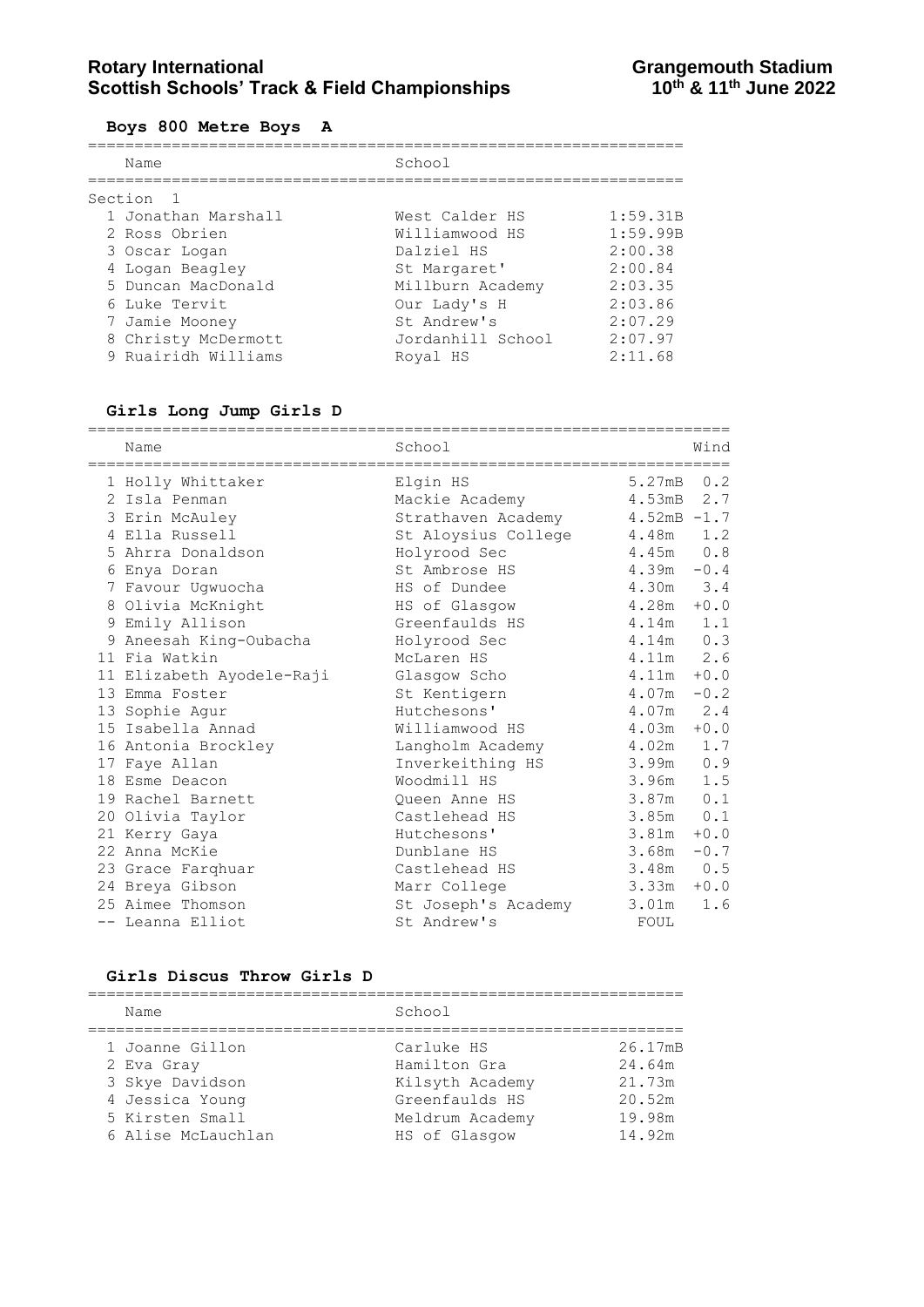### Rotary International **Rotary International**<br>Scottish Schools' Track & Field Championships **Grangemouth Stadium**<br>10<sup>th</sup> & 11<sup>th</sup> June 2022 **Scottish Schools' Track & Field Championships**

#### **Girls Javelin Throw Girls D**

| Name             | School              |         |  |  |  |
|------------------|---------------------|---------|--|--|--|
|                  |                     |         |  |  |  |
| 1 Jessica Young  | Greenfaulds HS      | 26.83mB |  |  |  |
| 2 Amelia Wortley | Dollar Academy      | 22.41m  |  |  |  |
| 3 Aimee Thomson  | St Joseph's Academy | 14.40m  |  |  |  |

#### **Girls Shot Putt Girls C**

================================================================

| Name               | School              |         |
|--------------------|---------------------|---------|
| 1 Josie Laing      | St Margaret'        | 10.41mB |
| 2 Abigail Kennedy  | St Joseph's Academy | 10.36mB |
| 3 Ailsa Greenhalgh | Hutchesons'         | 8.71m   |
| 4 Millie Dennison  | Stronsay Junior HS  | 8.48m   |
| 5 Charla Pretorius | Balerno Comm        | 7.71m   |
| 6 Beth Gambles     | Hutchesons'         | 7.46m   |
| 7 Iris Whitton     | Elgin Academy       | 7.32m   |
| 8 Imogen McClune   | Garnock Comm        | 6.79m   |
| 9 Poppy Lunn       | Galashiels Academy  | 5.96m   |
|                    |                     |         |

#### **Girls Discus Throw Girls C**

| Name           | School          |        |
|----------------|-----------------|--------|
| 1 Abby Renwick | Airdrie Academy | 15.52m |
| 2 Chloe Fox    | Turnbull HS     | 12.86m |

#### **Girls High Jump Girls B**

================================================================ Name School ================================================================ 1 Jenna Hilditch Glasgow Academy 1.60mB 2 Isla Stewart George Watso 1.50m 2 Lucy Boules St Kentigern 1.50m 4 Darcie Black **Dunfermline HS** 1.50m 5 Kyna Forbes Firrhill HS 1.45m 5 Ellen McLeod Banchory Academy 1.45m 7 Abbie Cairns Queen Margar 1.45m 8 Ellie Candlish Cueen Anne HS 1.45m 9 Laura Mitchell Grange Academy 1.45m 10 Esther Taylor Currie Community HS 1.40m 11 Grace Martin George Watso 1.40m -- Hannah Maclean Nicolson Institute NH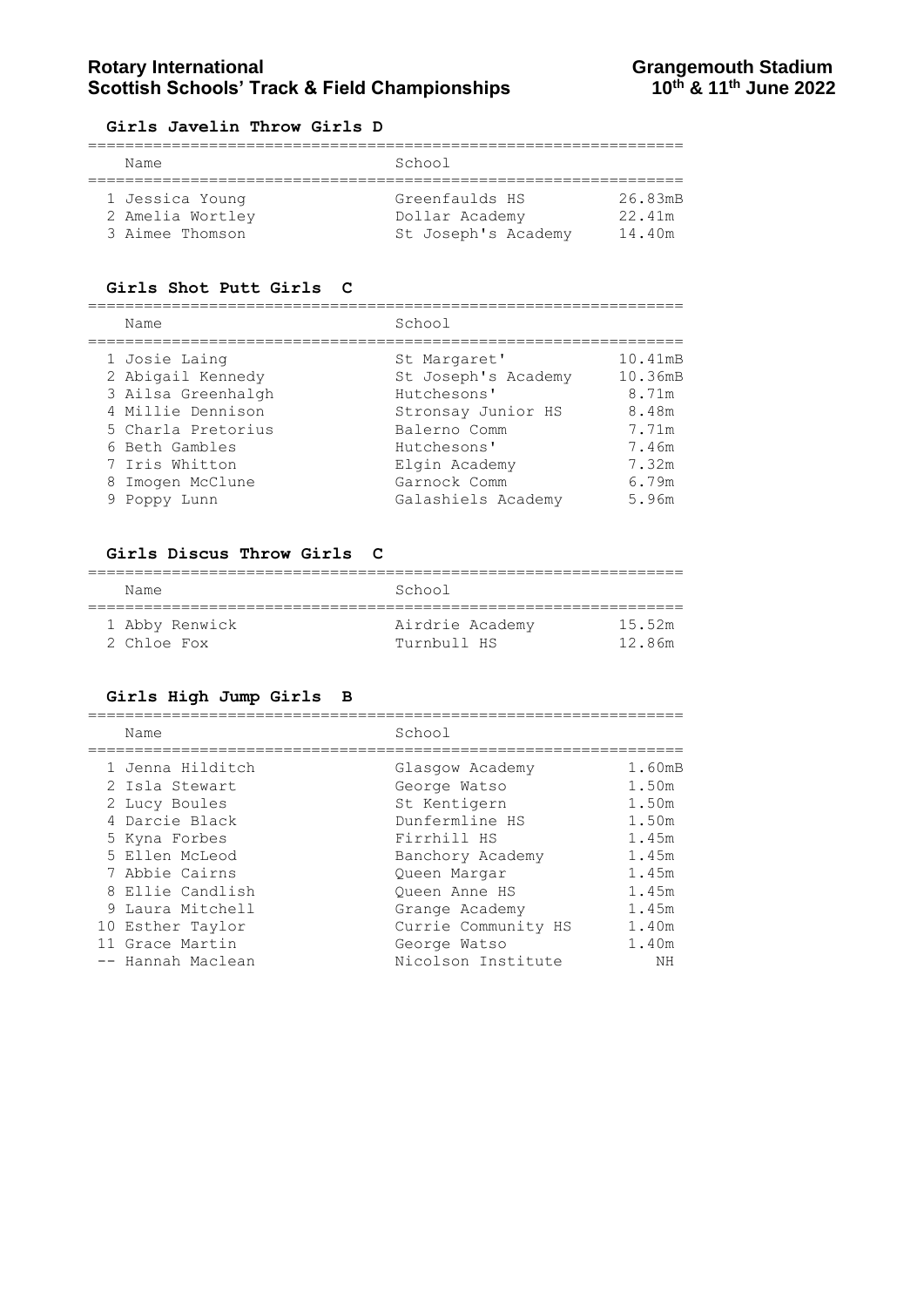# **Rotary International Constrained Bene and Stadium Scottish Schools' Track & Field Championships Constrained Activity**<br>10<sup>th</sup> & 11<sup>th</sup> June 2022 **Scottish Schools' Track & Field Championships**

#### **Girls Long Jump Girls B**

| Name                | School             |        | Wind |
|---------------------|--------------------|--------|------|
| 1 Jenna Hilditch    | Glasgow Academy    | 5.52mB | 3.7  |
| 2 Darcie Black      | Dunfermline HS     | 5.49mB | 3.0  |
| 3 Stroma Fraser     | Fortrose Academy   | 5.37mB | 2.6  |
| 4 Mya McMahon       | Dunfermline HS     | 5.15m  | 2.6  |
| 5 Kaitlyn Clark     | Lesmahagow HS      | 5.08m  | 2.2  |
| 6 Kate Harvie       | Peebles HS         | 5.07m  | 3.6  |
| 7 Hannah Begg       | Peebles HS         | 4.99m  | 5.6  |
| 8 Zoe Loughrey      | Balfron HS         | 4.97m  | 2.2  |
| 9 Fern Nissen       | Kilgraston School  | 4.64m  | 4.7  |
| 10 Stella McGregor  | Portobello HS      | 4.39m  | 0.6  |
| 11 Jasmine Campbell | Glasgow Scho       | 4.37m  | 4.3  |
| 12 Megan Maclean    | Nicolson Institute | 4.23m  | 0.6  |
| 13 Eilidh Sproule   | Portobello HS      | 4.16m  | 5.3  |
| 14 Zoe Wilson       | Glasgow Scho       | 4.14m  | 3.1  |
| 15 Michelle Smith   | Nicolson Institute | 3.93m  | 5.1  |
|                     |                    |        |      |

### **Girls Triple Jump Girls B**

| Name               | School            |             | Wind |
|--------------------|-------------------|-------------|------|
| 1 Libby White      | Wellington School | 12.29mB 6.7 |      |
| 2 Kate Harvie      | Peebles HS        | 11.18mB     | 3.2  |
| 3 Holly Slater     | Shawlands Academy | 10.14m      | NWI  |
| 4 Hannah Begg      | Peebles HS        | 9.88m       | 3.6  |
| 5 Jasmine Campbell | Glasgow Scho      | 9.67m       | 3.4  |
| 6 Katie Lennon     | Lenzie Academy    | 8.09m       | NW T |

#### **Girls Discus Throw Girls B**

| Name                    | School          |         |
|-------------------------|-----------------|---------|
| 1 Meghan Porterfield    | Duncanrig Se    | 41.83mB |
| 2 Angela McAuslan-Kelly | Robert Gordo    | 33.28m  |
| 3 Erin Ouinn            | Annan Academy   | 29.88m  |
| 4 Evie Bryden           | Annan Academy   | 27.41m  |
| 5 Katie Matheson        | Boclair Academy | 27.37m  |
| 6 Courtney Fraser       | Hutchesons'     | 26.56m  |
| 7 Roxanne Hardie        | James Young HS  | 19.54m  |
|                         |                 |         |

#### **Girls Triple Jump Girls A**

| Name        | School  |             | Wind |
|-------------|---------|-------------|------|
| 1 Erin Hall | Ross HS | 11.01mB 1.3 |      |

#### **Girls Discus Throw Girls A**

| Name          | School         |        |
|---------------|----------------|--------|
|               |                |        |
| 1 Lucy Hunter | Dollar Academy | 30 39m |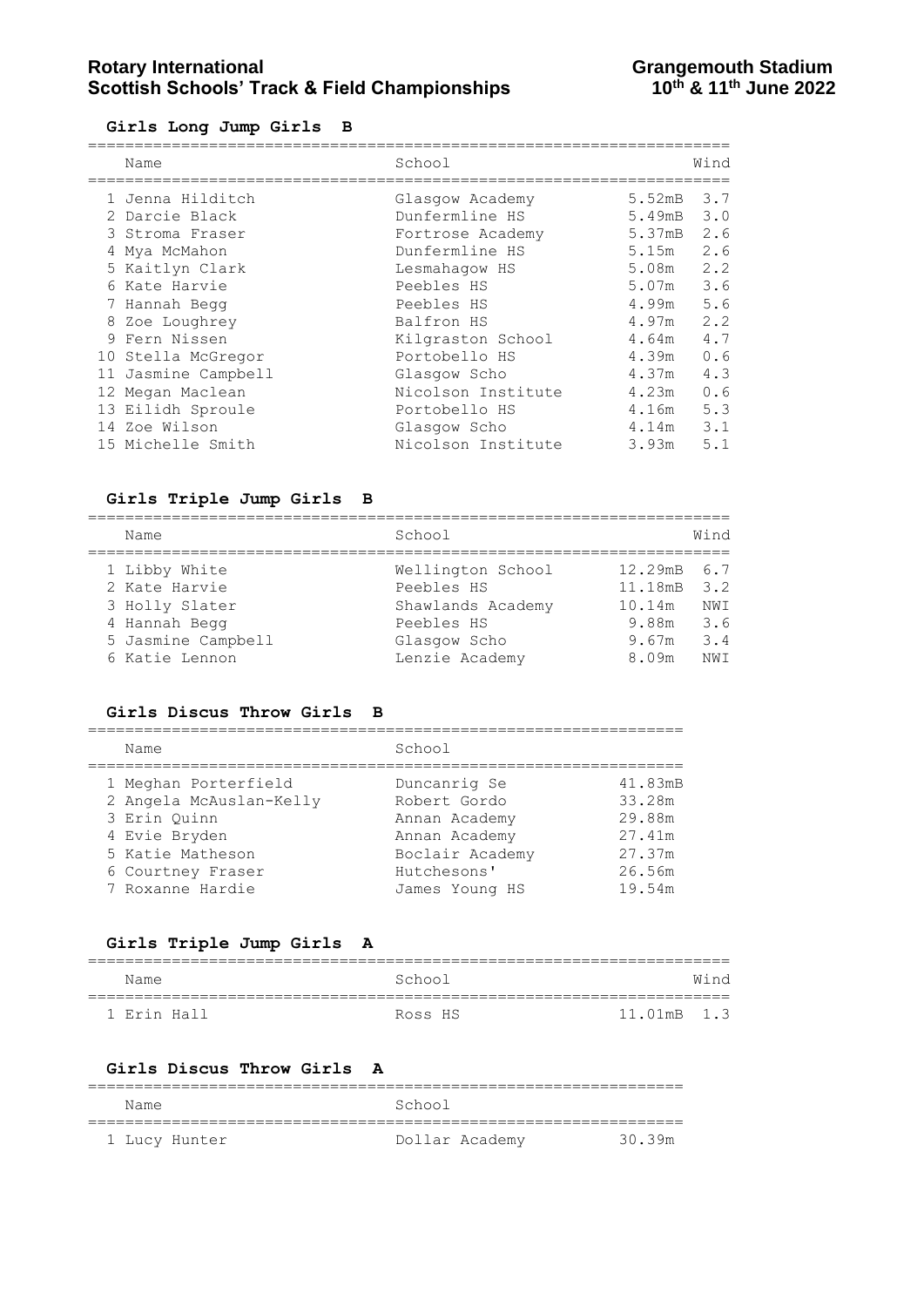# **Rotary International Constrained Bene and Stadium Scottish Schools' Track & Field Championships Constrained Activity**<br>10<sup>th</sup> & 11<sup>th</sup> June 2022 **Scottish Schools' Track & Field Championships**

#### **Boys High Jump Boys D**

| $= 0, 0, $ . $= 0, 0, $           |                                |                 |
|-----------------------------------|--------------------------------|-----------------|
| Name                              | School                         |                 |
| 1 Innes McNicol                   | Largs Academy                  | 1.60mB          |
| 2 Callum Roger<br>3 Ross Mitchell | Stewart's Me<br>Grange Academy | 1.58mB<br>1.50m |
| 4 Abraham Lenahan<br>5 Conor Owen | St Ambrose HS<br>HS of Glasgow | 1.45m<br>1.40m  |
| 6 Ray Taylor                      | Dunblane HS                    | 1.35m           |

#### **Boys Long Jump Boys D**

| Name              | School            |        | Wind |
|-------------------|-------------------|--------|------|
| 1 Angus Weir      | Shawlands Academy | 5.12mB | NW T |
| 2 Michael Lenagh  | Hutchesons'       | 4.87mB | NWI  |
| 3 Finlay Hannah   | HS of Glasgow     | 4.54m  | NWI  |
| 4 Matthew Hartman | Stewart's Me      | 4.43m  | NW T |
| 5 Innes McNicol   | Largs Academy     | 4.16m  | NWI  |
| 5 Jesse Ji        | HS of Glasgow     | 4.16m  | NW T |

#### **Boys Javelin Throw Boys D**

| Name             | School            |        |
|------------------|-------------------|--------|
|                  |                   |        |
| 1 Angus Jamieson | Merchiston C      | 29.71m |
| 2 Matthew Cox    | Kyle Academy      | 25.48m |
| 3 Roddy Ogilvie  | Edinburgh Academy | 22.15m |
| 4 Angus Watson   | HS of Dundee      | 16.62m |

### **Boys High Jump Boys C**

| Name                | School             |       |
|---------------------|--------------------|-------|
| 1 Ewan Amos         | Nicolson Institute | 1 59m |
| 2 Richard Alexander | St Maurice's HS    | 1.56m |
| -- Jamie Field      | Stewart's Me       | NН    |

#### **Boys Discus Throw Boys C**

| Name             | School       |        |
|------------------|--------------|--------|
| 1 Jack Devanny   | Kinross HS   | 29.44m |
| 2 Zak Mohammed   | Hutchesons'  | 28.38m |
| 3 Mason Wood     | George Watso | 25.16m |
| 4 Daniel Roberts | Merchiston C | 21.89m |

### **Boys Javelin Throw Boys C**

| Name              | School           |        |
|-------------------|------------------|--------|
| 1 Adam Woodhouse  | Lathallan School | 30.71m |
| 2 Cameron McGarey | Grange Academy   | 29.12m |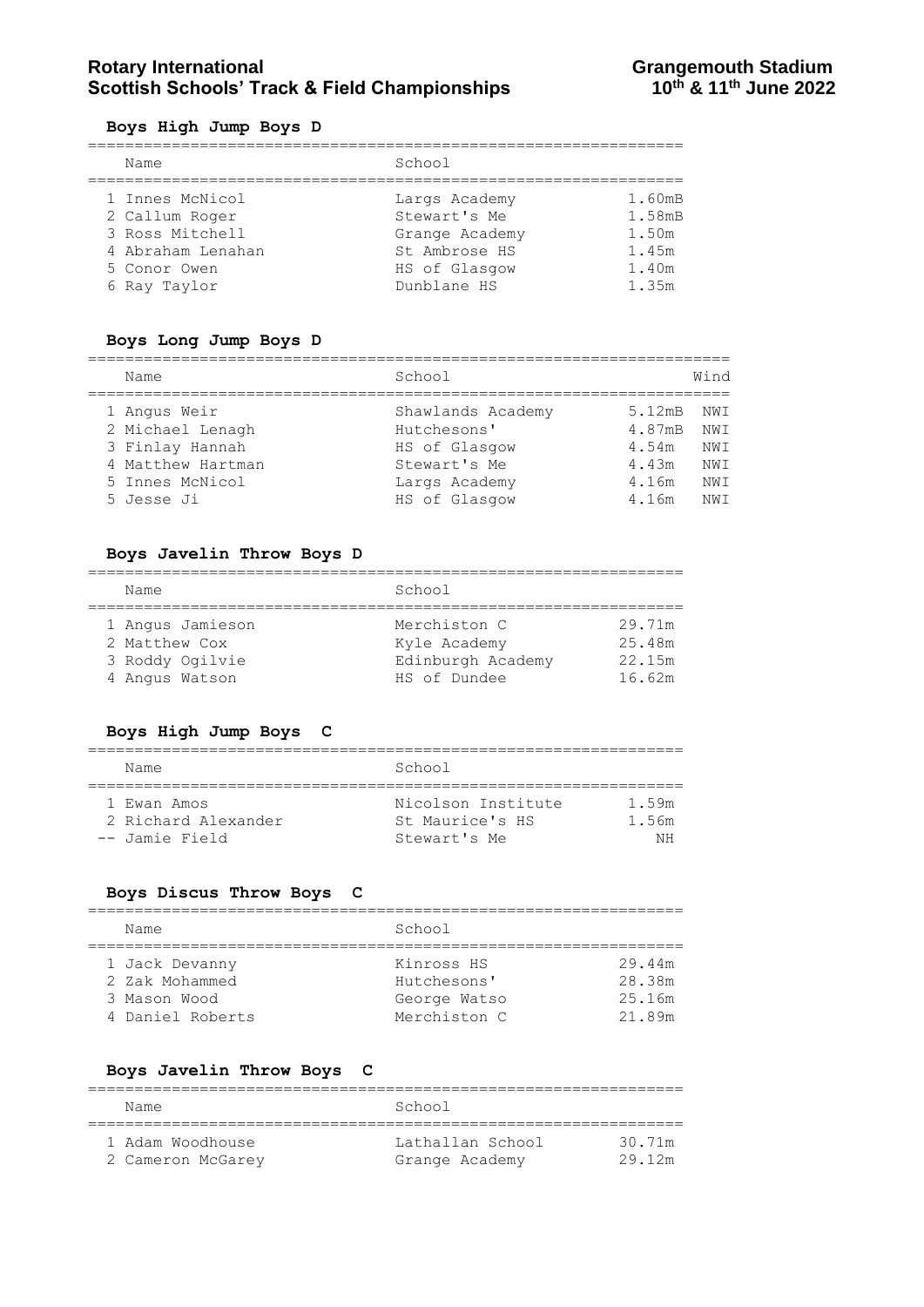### Rotary International **Rotary International**<br>Scottish Schools' Track & Field Championships **Grangemouth Stadium**<br>10<sup>th</sup> & 11<sup>th</sup> June 2022 **Scottish Schools' Track & Field Championships**

#### **Boys Pole Vault Boys B**

| Name                | School       |        |
|---------------------|--------------|--------|
| 1 Mark Herbert Ruiz | Hillpark Sec | 3.30mB |
| 2 Finn Bryce        | Albyn School | 2.80m  |

#### **Boys Long Jump Boys B**

| Name                                                                                                                                                                                                     | School                                                                                                                                                                              |                                                                                                              | Wind                                                                      |
|----------------------------------------------------------------------------------------------------------------------------------------------------------------------------------------------------------|-------------------------------------------------------------------------------------------------------------------------------------------------------------------------------------|--------------------------------------------------------------------------------------------------------------|---------------------------------------------------------------------------|
| 1 Caleb McLeod<br>2 Ruairidh Burns<br>3 Zak Fearn<br>3 Henry Kesterton<br>5 Henry Widdowson<br>6 Brayden Dean<br>7 Fergus Pim<br>8 Ken Young<br>9 Chris Driver<br>10 Max Linklater<br>11 Henry Colquhoun | Kinross HS<br>Stirling HS<br>Dingwall Academy<br>George Herio<br>Merchiston C<br>Grange Academy<br>Fettes College<br>Wallace HS<br>Dunblane HS<br>Stromness Academy<br>Webster's HS | 6.09 <sub>mB</sub><br>5.98m<br>5.90m<br>5.90m<br>5.67m<br>5.37m<br>5.35m<br>5.31m<br>5.22m<br>5.12m<br>5.05m | 0.5<br>3.2<br>1.8<br>3.0<br>0.6<br>2.2<br>2.3<br>0.8<br>1.9<br>5.4<br>1.9 |
| 12 Uri Barcello-Lee                                                                                                                                                                                      | Glasgow Academy                                                                                                                                                                     | 4.96m                                                                                                        | 2.9                                                                       |

#### **Boys Shot Putt Boys B**

#### ================================================================ Name School ================================================================ 1 Bruce Robb Queen Anne HS 12.52m 2 Logan Mitchell Grange Academy 12.48m 3 Graeme Small Meldrum Academy 10.71m 4 Sean Radabaugh Millburn Academy 10.28m 5 Ross Smart Merchiston C 10.18m

6 Rory Stainsby Millburn Academy 10.04m

#### **Boys Discus Throw Boys B**

| Name             | School           |         |
|------------------|------------------|---------|
| 1 Bruce Robb     | Oueen Anne HS    | 40.69mB |
| 2 Sean Radabaugh | Millburn Academy | 32.82m  |
| 3 Logan Mitchell | Grange Academy   | 31.19m  |
| 4 Graeme Small   | Meldrum Academy  | 29.38m  |

#### **Boys High Jump Boys A**

================================================================ Name School ================================================================ 1 Cameron Forbes Firrhill HS 1.95mB 2 Jonathan Cameron Clydeview Academy 1.75m 3 Euan Wallace  $G$  Greenfaulds HS  $1.70$ m 4 Stan-Alex Nanga St Andrew's 1.70m 5 Damilola Oluwole St Andrew's 1.50m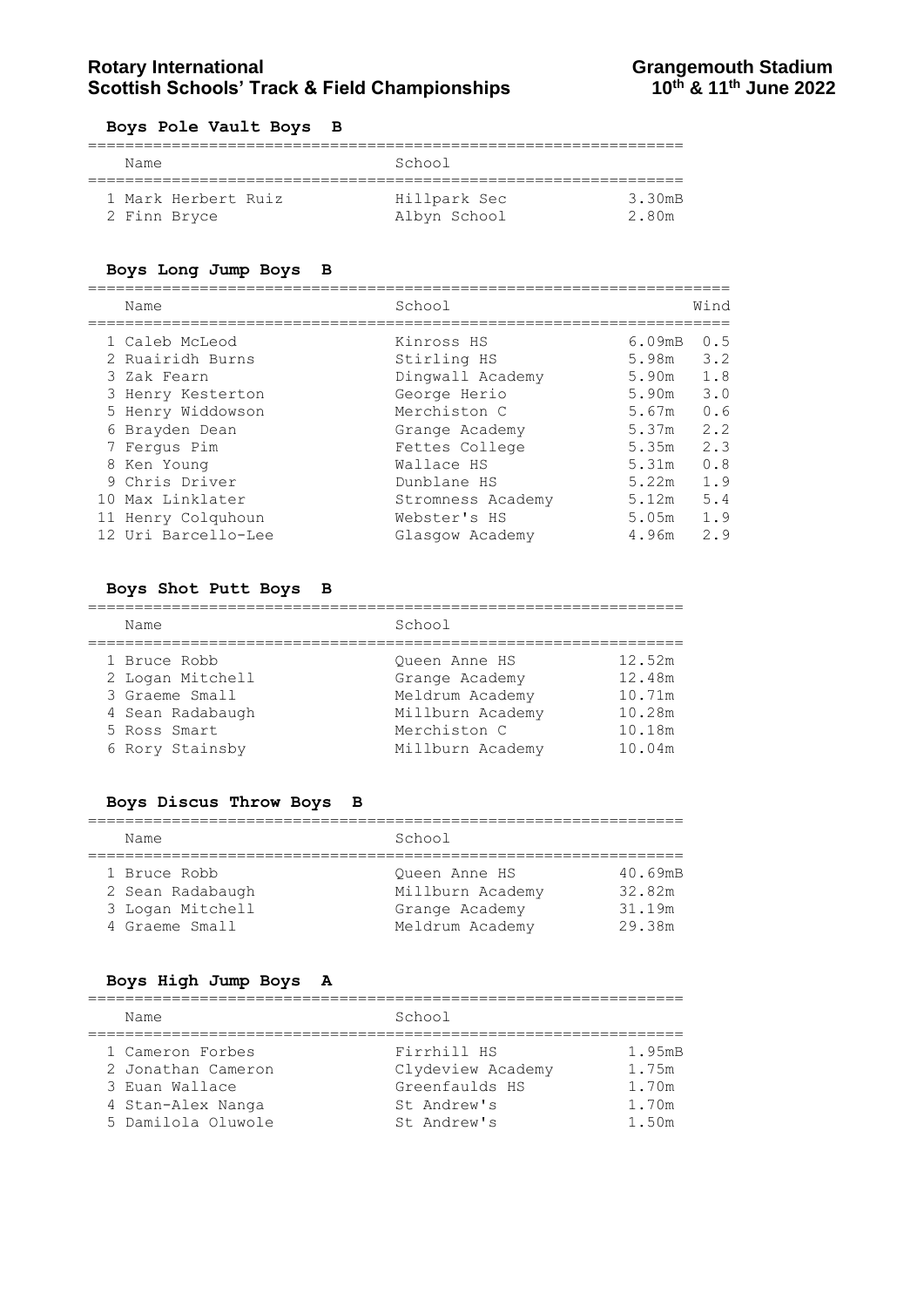# **Rotary International Constrained Bene and Stadium Scottish Schools' Track & Field Championships Constrained Activity**<br>10<sup>th</sup> & 11<sup>th</sup> June 2022 **Scottish Schools' Track & Field Championships**

#### **Boys Triple Jump Boys A**

|  | Name               | School         |              | Wind |  |
|--|--------------------|----------------|--------------|------|--|
|  | 1 Reuben Macintyre | Lenzie Academy | $12.85m$ 3.3 |      |  |
|  | 2 Callum Black     | Duncanrig Se   | 12.50m       | 1.6  |  |
|  | 3 Ally Mitchell    | Grange Academy | 11.31m       | 1 R  |  |

#### **Boys Shot Putt Boys A**

================================================================

| Name                                    | School                        |                   |
|-----------------------------------------|-------------------------------|-------------------|
| 1 Alasdair Anderson<br>2 Torin McGregor | Perth Academy<br>Merchiston C | 12.04mB<br>11.27m |
| 3 Robbie Deans                          | Merchiston C                  | 11.24m            |
| 4 Lewis Craigie<br>5 William Bailey     | Calderglen HS<br>Uddingston G | 10.89m<br>9.34m   |
|                                         |                               |                   |

#### **Boys Javelin Throw Boys A**

| Name               | School            |         |
|--------------------|-------------------|---------|
| 1 Scott Hopper     | McLaren HS        | 54.04mB |
| 2 William Bailey   | Uddingston G      | 44.74m  |
| 3 Maxwell Wang     | HS of Glasgow     | 42.25m  |
| 4 Jonathan Cameron | Clydeview Academy | 41.91m  |
| 5 Robbie Mackay    | Peebles HS        | 38.38m  |
|                    |                   |         |